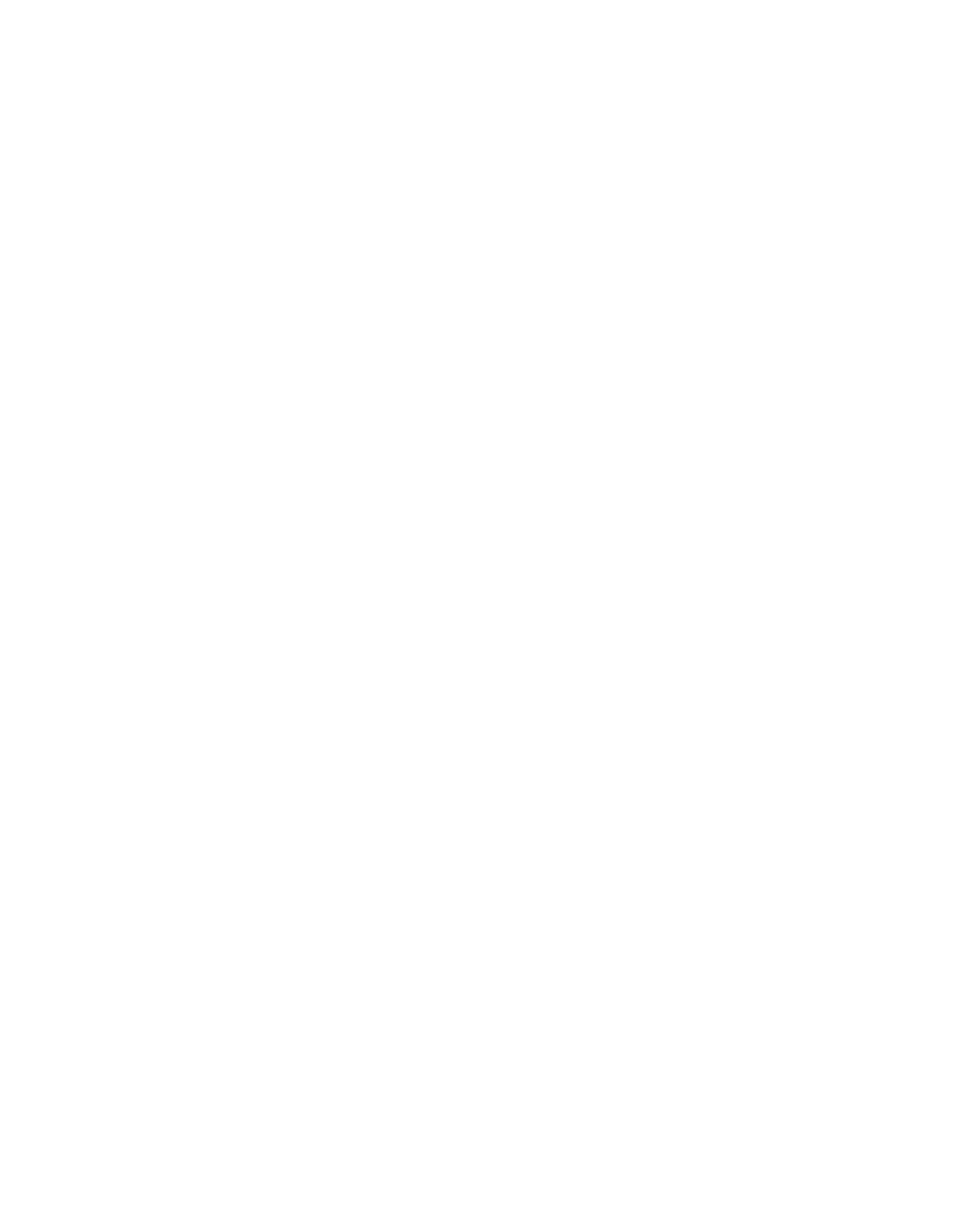# Strategies for Population Health

*Investing in the Health of Canadians*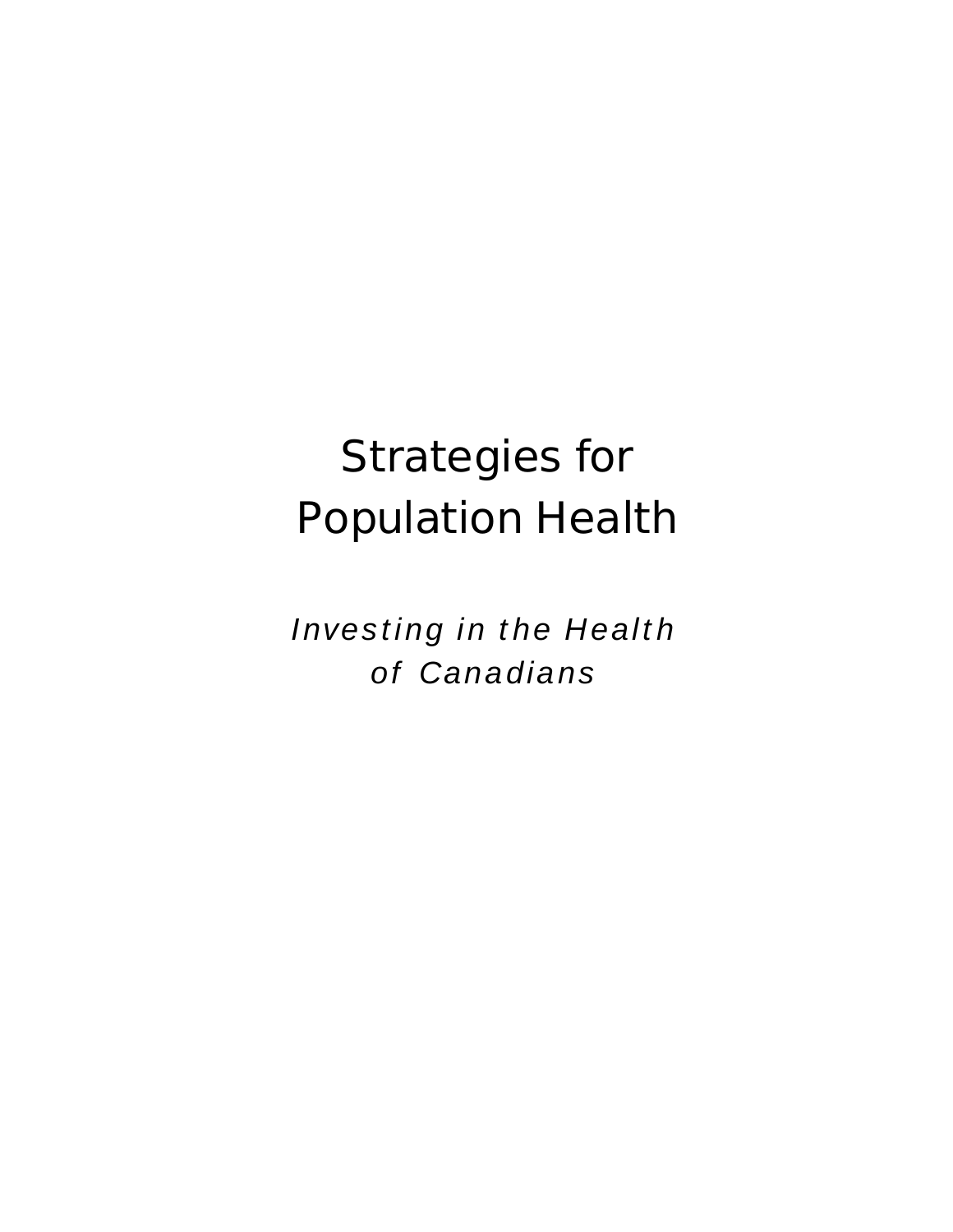Additional copies are available from:

Publications, Health Canada Communications Directorate Ottawa, Ontario KlA OK9

0 Minister of Supply and Services Canada 1994 Cat. No. H39-3 16/1994E ISBN O-662-22833-2

egalement disponible en frarqais sous le titre : *Stratigies d'ame'lioration de la Sante' de la population* : *Investir dans la Sante' des Canadiens* 

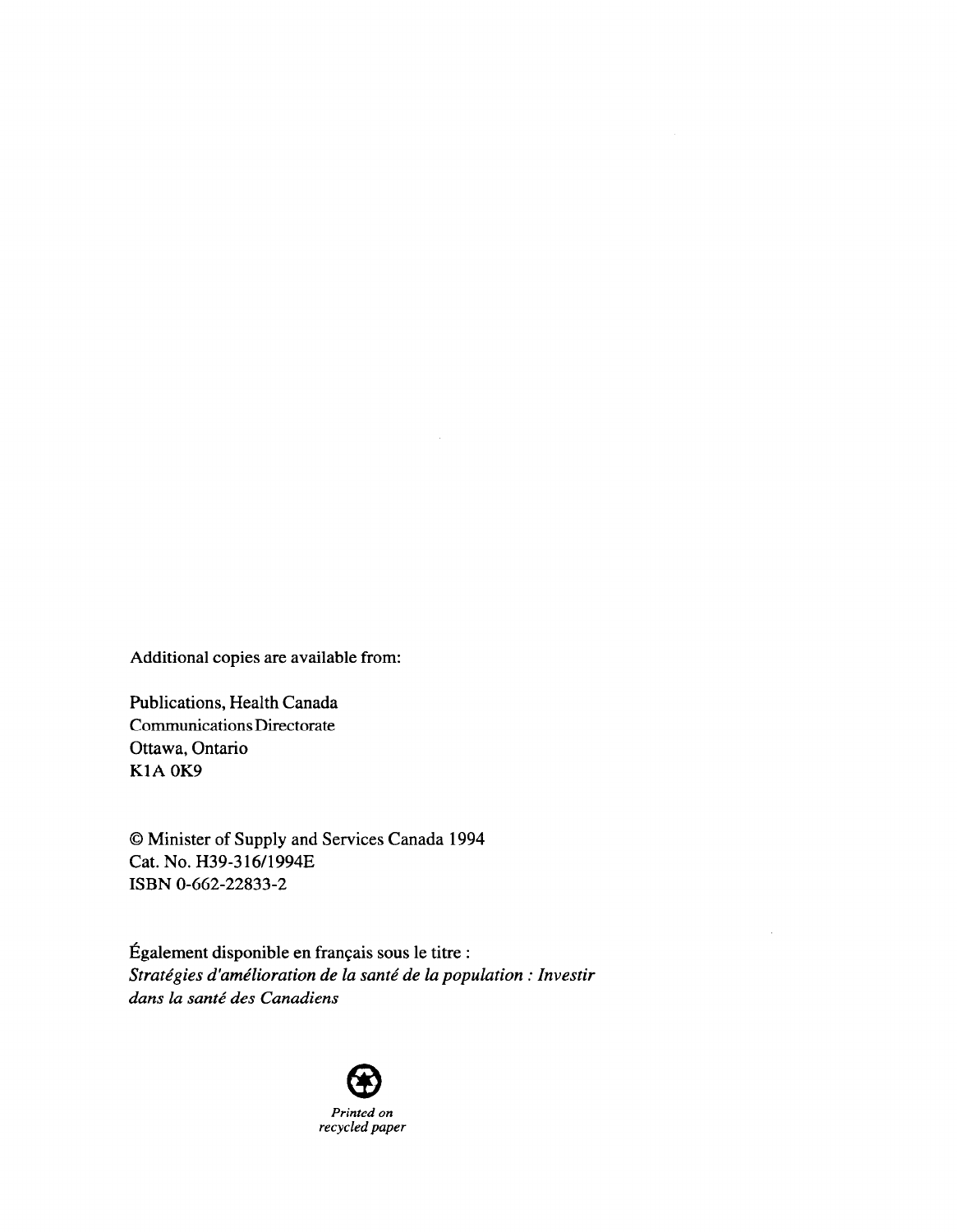# **Preface**

This discussion paper was prepared by the Federal/Provincial/ Territorial Advisory Committee on Population Health, at the direction of the Federal/Provincial/Territorial Conference of Deputy Ministers of Health. The direction was to identify broad population health strategies on which the provincial, territorial and federal governments could collaborate and achieve significant results. The overall role of the Advisory Committee is to advise the Conference of Deputy Ministers on national and interprovincial strategies that should be pursued to improve the health status of the Canadian population and to provide a more integrated approach to health.

The population health framework and the strategic directions proposed in this discussion paper were adopted by the Federal/Provincial/Territorial Ministers of Health at their September 1994 meeting in Halifax. The Advisory Committee was directed by the Ministers to proceed with planning for implementation of the strategic directions, in collaboration with appropriate partners.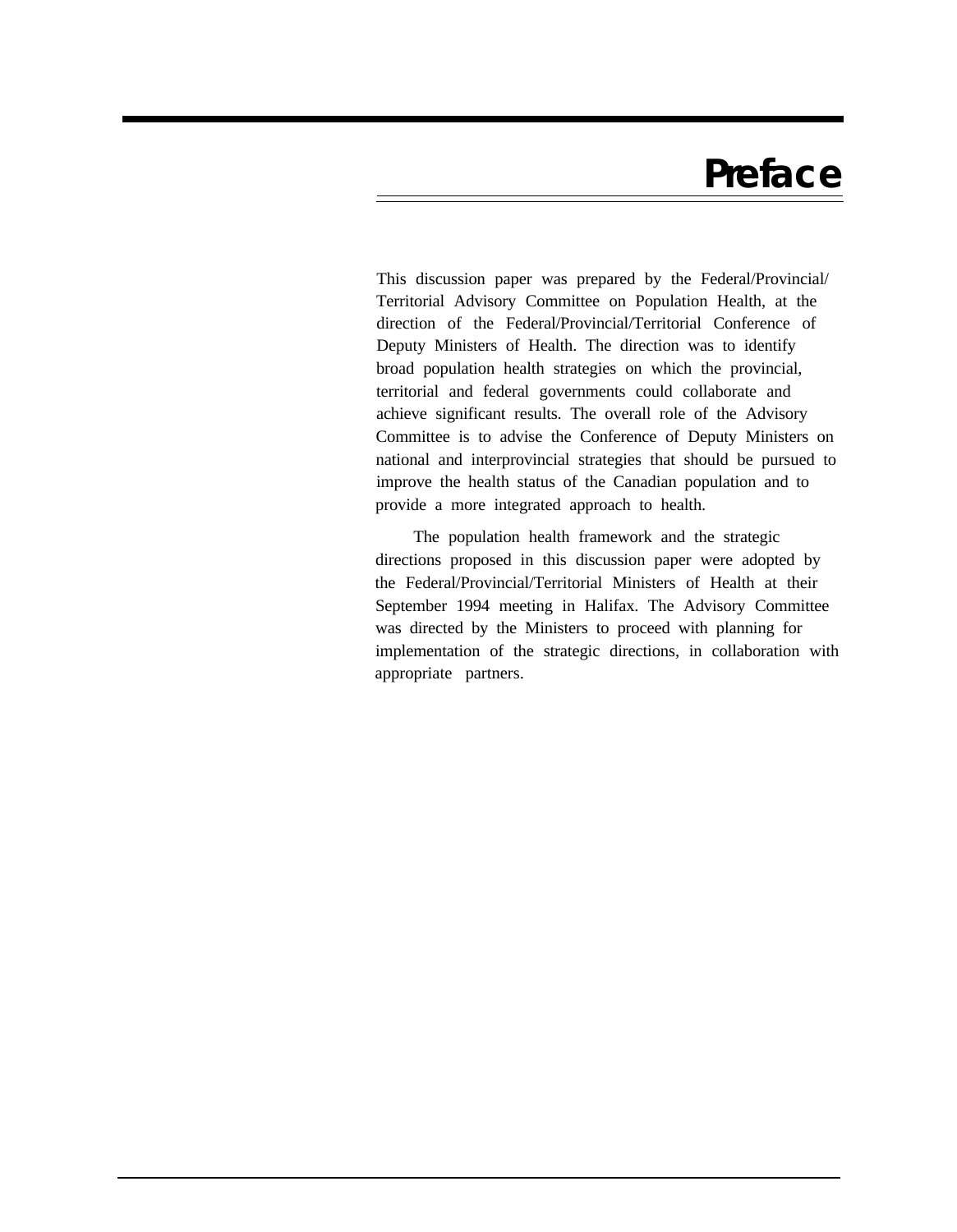# **Contents**

| What are the Benefits of a Population Health                                                                                                                        |    |
|---------------------------------------------------------------------------------------------------------------------------------------------------------------------|----|
|                                                                                                                                                                     |    |
| Personal Health Practices and Coping Skills  21                                                                                                                     |    |
|                                                                                                                                                                     |    |
|                                                                                                                                                                     |    |
| A Framework for Action on Population Health 28<br>The Role of Information, Research and Public Policy 29<br>Benefits and Implications of Adopting the Framework  32 |    |
| Strategic Directions for National Action 34                                                                                                                         |    |
|                                                                                                                                                                     | 38 |

**Executive Summary . . . . . . . . . . . ..\*................................ 1** 

**References . . . . . . . . . . . . . . . . . . . . . . . . . . . . . . . . . . . . . . . . . . . . . . . . . . . . . . . . . . . . . 4 1** 

**Members of the Federal/Provincial/Territorial**  Advisory Committee on Population Health ........ 43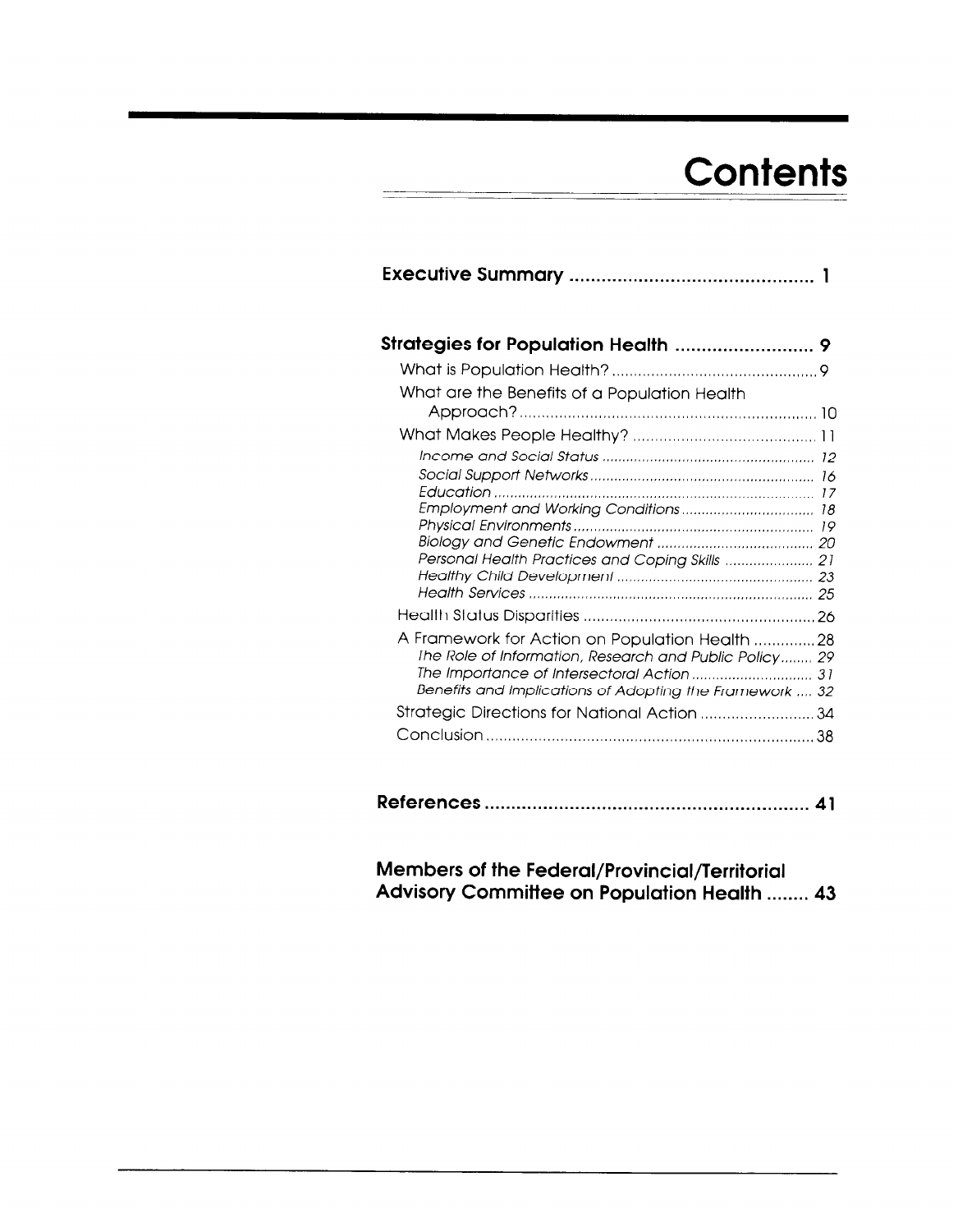# **Executive Summary**

 $\frac{1}{\sqrt{1-\frac{1}{2}}}$ 

This paper summarizes what we know about the broad determinants of health—the things that make and keep people healthy. It then presents a framework, based on these determinants, that could guide development by the federal, provincial and territorial governments of policies and strategies to improve population health. Finally, it proposes strategic directions upon which the provinces, territories and the federal government could collaborate. Health care reform is not specifically addressed, although the proposed population health strategies support one of the key principles of health system reform-that there is more to health than health care.

What is a Population A population health approach differs from traditional medical and Health Approach? health care thinking in two main ways.

- J Population health strategies address the entire range of factors that determine health. Traditional health care focuses on risks and clinical factors related to particular diseases.
- $\Box$  Population health strategies are designed to affect the entire population. Health care deals with individuals one at a time, usually individuals who already have a health problem or are at significant risk of developing one.

Investing in a population health approach offers benefits in three main areas: increased prosperity, because a healthy population is a major contributor to a vibrant economy; reduced expenditures on health and social problems; and overall social stability and well-being for Canadians.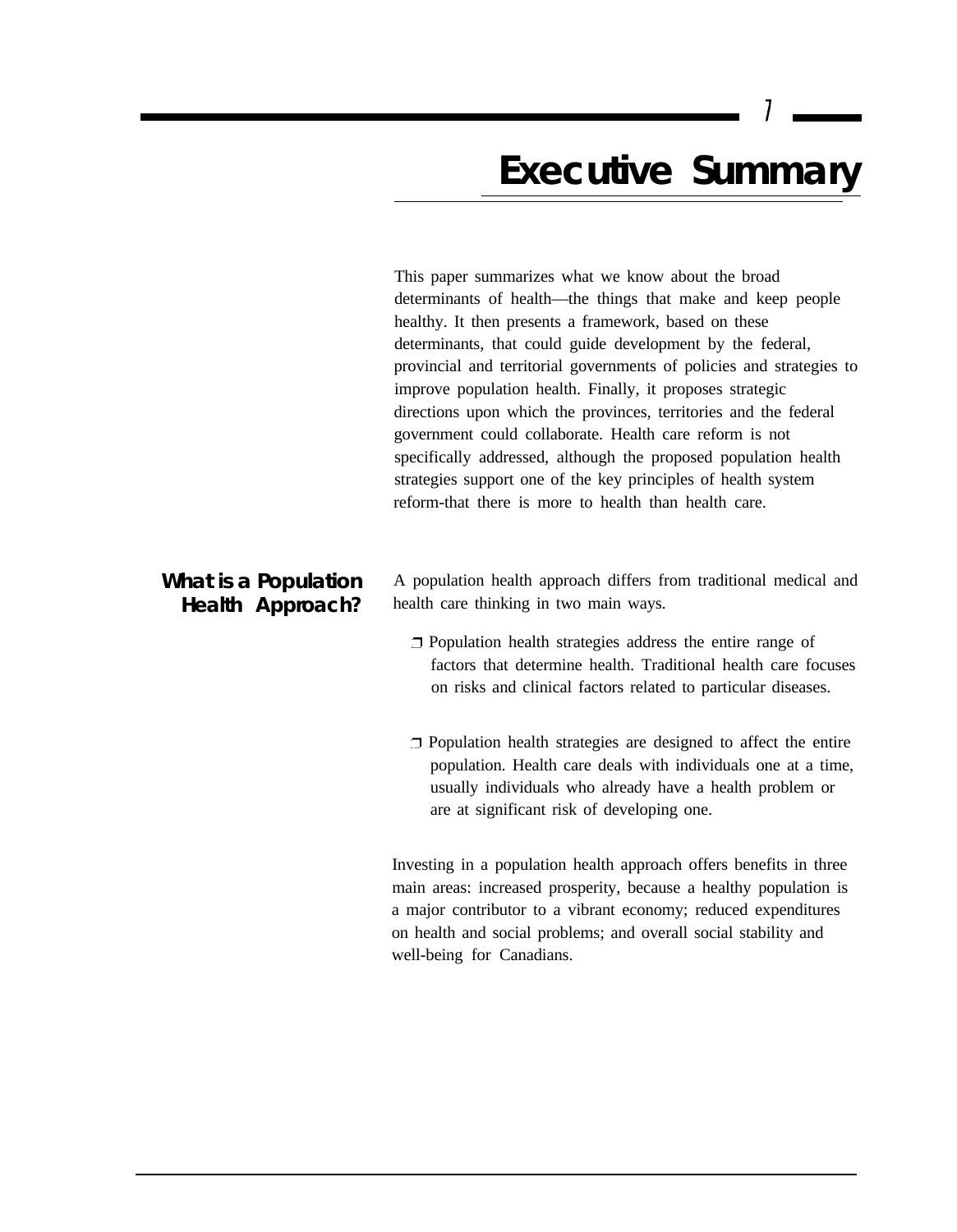# $\overline{\phantom{2}}$  2

There is a growing body of evidence about the following **The Determinants of** determinants of health. **Health: What Makes**

*Income and Social Status.* This is the single most **People Healthy?** important determinant of health. Many studies show that health status improves at each step up the income and social hierarchy. As well, societies which are reasonably prosperous and have an equitable distribution of wealth have the healthiest populations, regardless of the amount they spend on health care.

*Social Support Networks.* Support from families, friends and communities is associated with better health. Some experts conclude that the health effect of social relationships may be as important as established risk factors such as smoking, physical activity, obesity and high blood pressure.

*Education.* Health status improves with level of education, including self-ratings of positive health or indicators of poor health such as activity limitation or lost work days. Education increases opportunities for income and job security, and equips people with a sense of control over life circumstances — key factors that influence health.

*Employment and Working Conditions.* Those with more control over their work circumstances and fewer stress related demands of the job are healthier. Workplace hazards and injuries are significant causes of health problems. And unemployment is associated with poorer health.

*Physical Environments.* Physical factors in the natural environment such as air, water and soil quality are key influences on health. Factors in the human-built environment such as housing, workplace safety, community and road design are also important influences.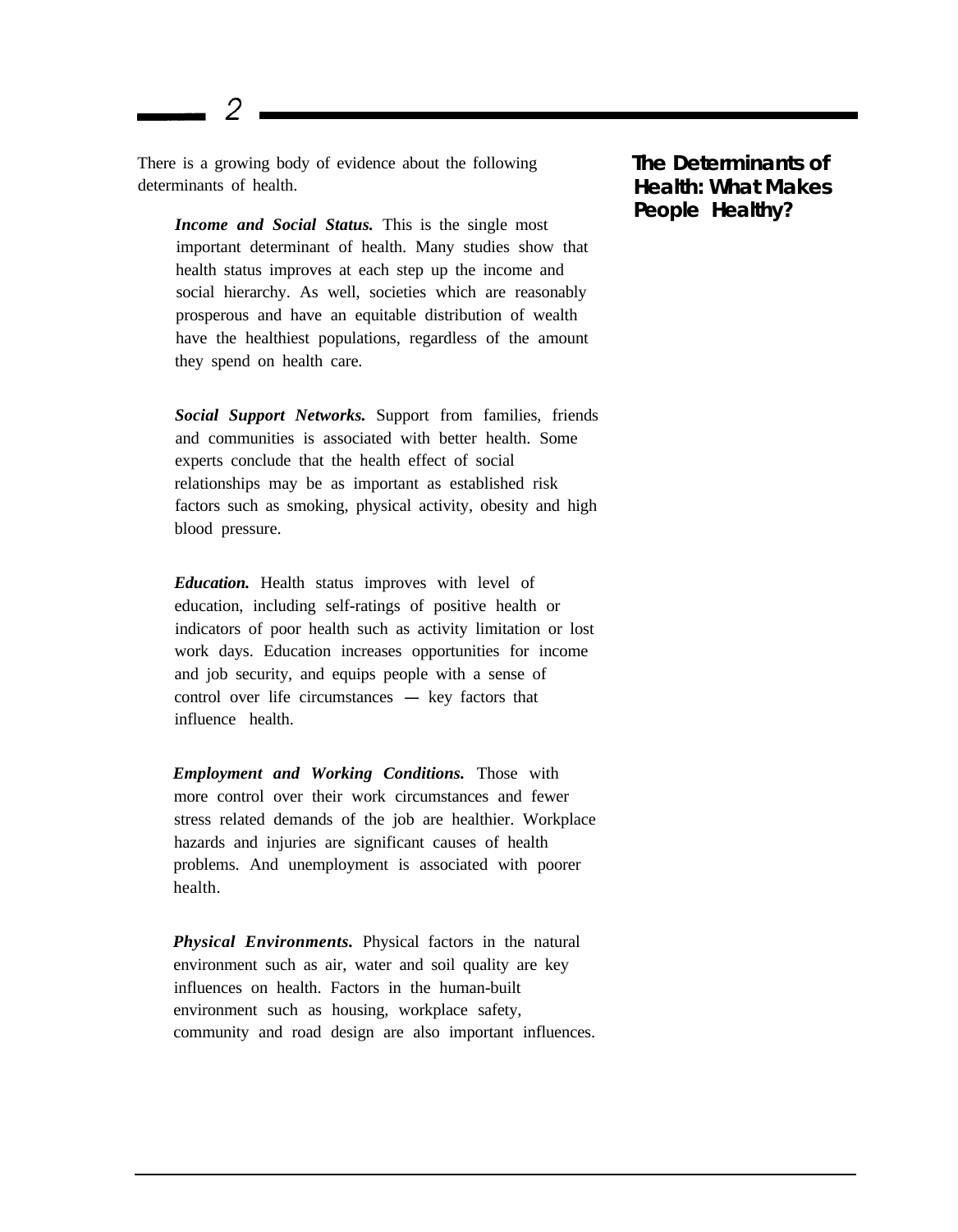*Biology and Genetic Endowment.* The genetic endowment of the individual, the functioning of various body systems, and the processes of development and aging are a fundamental determinant of health. Biological differences in sex, and socially constructed gender, influence health on an individual and population basis.

 $3 \overline{\phantom{0}}$ 

*Personal Health Practices and Coping Skills.* Social environments that enable and support healthy choices and lifestyles, as well as people's knowledge, intentions, behaviours and coping skills for dealing with life in healthy ways, are key influences on health.

*Healthy Child Development.* The effect of prenatal and early childhood experiences on subsequent health, wellbeing, coping skills and competence is very powerful. For example, a low weight at birth links with health and social problems throughout the lifespan. And mothers at each step up the income scale have babies with higher birthweights, on average, than those on the step below.

*Health Services.* Health services, particularly those designed to maintain and promote health and prevent disease, contribute to population health.

**A Framework for** Strategies to influence population health status must address **Action on Population** the broad range of health determinants in a comprehensive and **Health** interrelated way. The determinants can be grouped into five categories making up a framework that could be adopted by the federal, provincial and territorial governments as the basis for strategies to improve population health.

> *Social and Economic Environment.* Income, employment, social status, social support networks, education, and social factors in the workplace.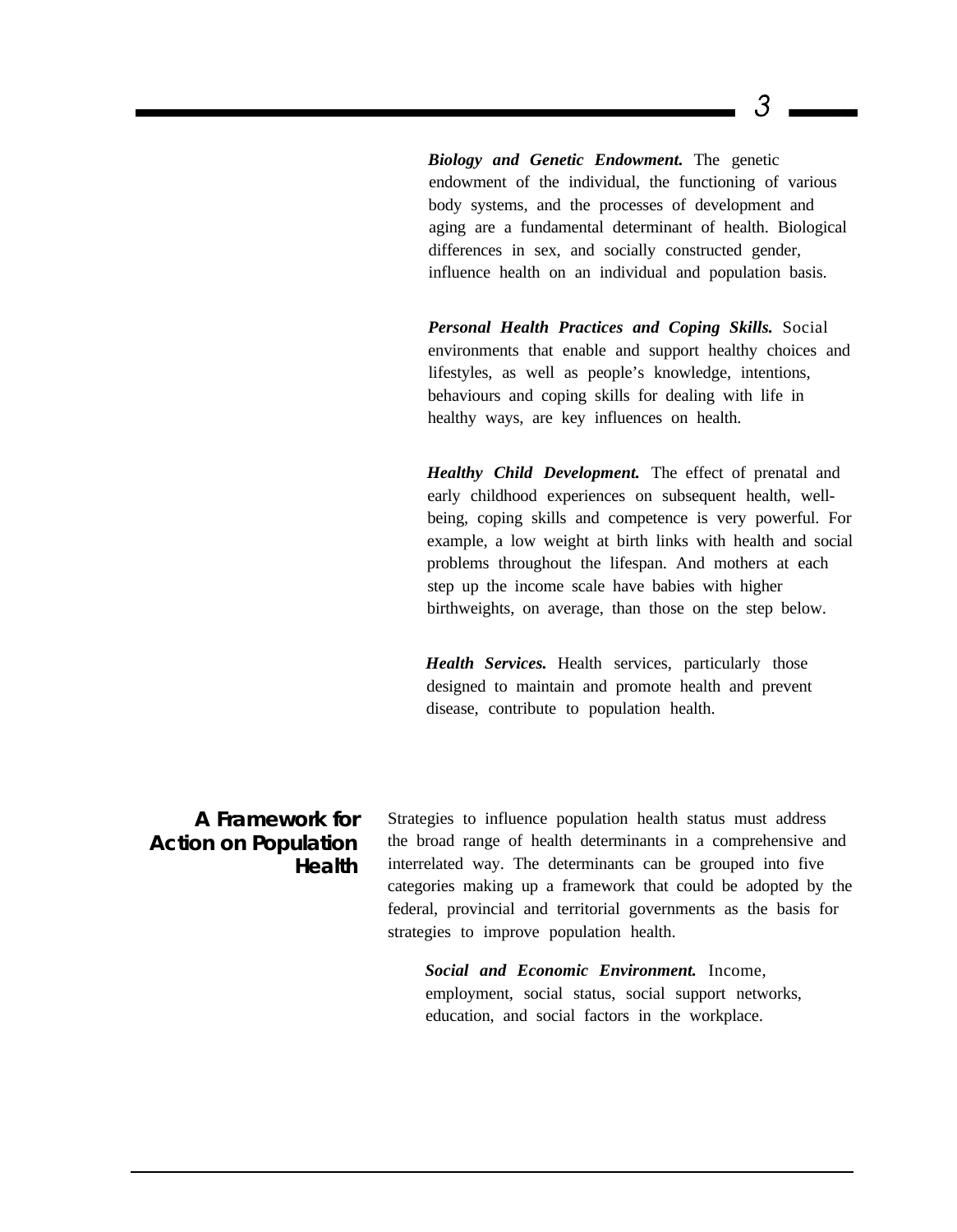*Physical Environment.* Physical factors in the workplace, as well as other aspects of the natural and human-built physical environment.

 $-4$ 

*Personal Health Practices.* Behaviours that enhance or create risks to health.

*Individual Capacity and Coping Skills.* Psychological characteristics of the person such as personal competence, coping skills, and sense of control and mastery; as well as genetic and biological characteristics.

*Health Services.* Services to promote, maintain and restore health.

Healthy child development is not included as a separate category of the framework, in spite of its crucial importance as a determinant of health. Rather, each of the categories includes factors known to contribute to healthy child development.

Collaboration across many sectors and the active support of the **The Importance of** general public are essential for successful population health **Intersectoral** strategies. In applying the framework, the health sector cannot **Collaboration** act alone, because most of the determinants of health fall outside its purview. Key sectors that need to be involved, in addition to health, include the economic, education, environmental, employment and social services sectors. Voluntary, professional, business, consumer and labour organizations should be participants, along with all levels of government. Representatives of populations living in disadvantaged circumstances and experiencing significant health disparities will be essential partners in initiatives to address their unique needs. As well, other groups such as communities of faith, ethnocultural organizations and organizations representing populations with special needs could be important participants.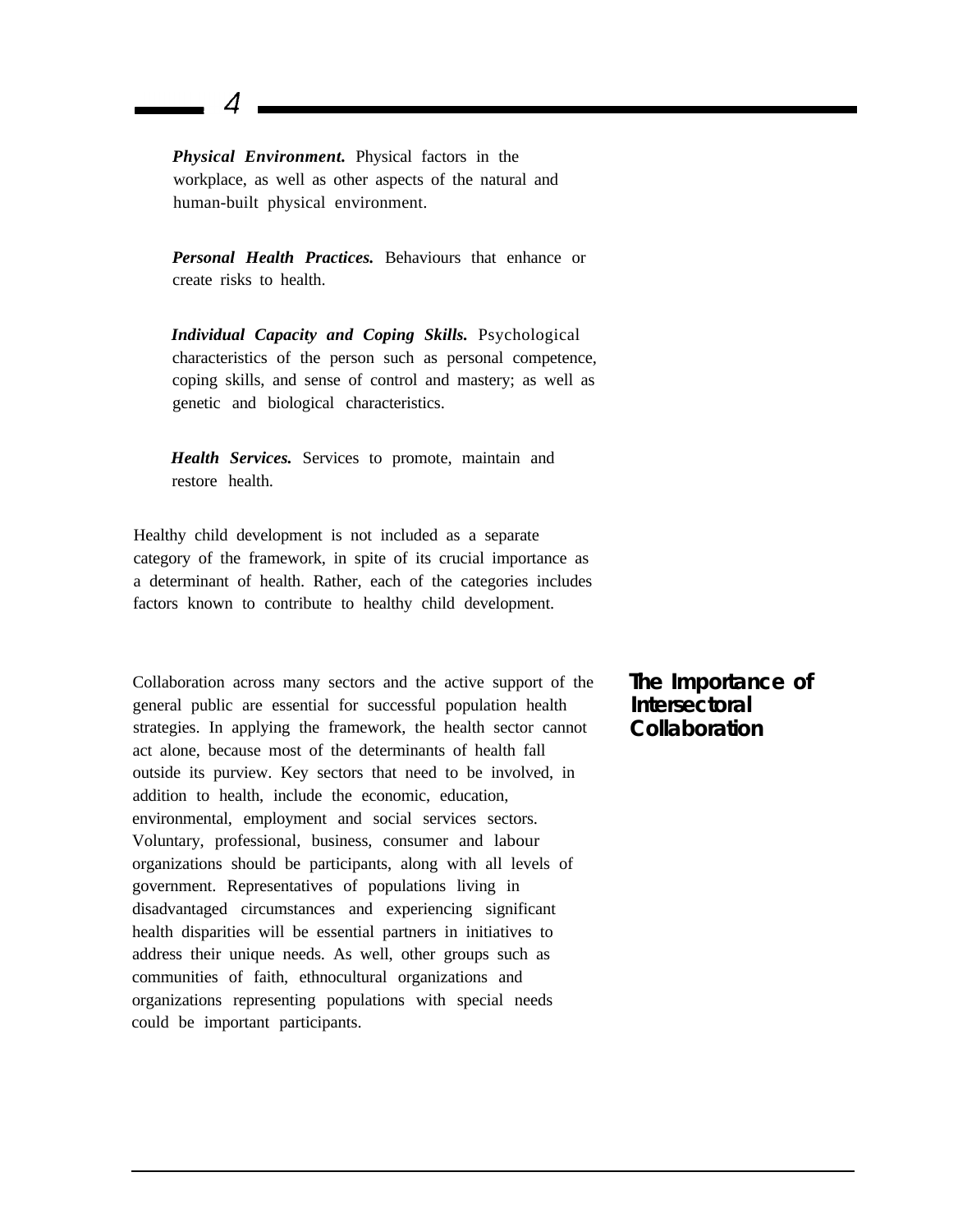**Benefits and** Having a common framework for action that is grounded on **Implications of** sound evidence about the major determinants of health would Adopting the provide a consistent and rational basis for setting priorities, **Framework** establishing strategies, making investments in actions to improve population health and measuring progress. Concerted efforts could be made by all partners to address common priorities that are known to have a significant influence on health. This should enable partners to pool their resources and expertise, reduce duplication, and get the best return on their investment. As well, adopting the population health framework would provide a common basis for setting research priorities and evaluating new approaches to improve population health.

 $5 -$ 

The following are the major implications of formally adopting the framework.

- 3 There will be a more balanced emphasis on and investment in all of the determinants of health, with less of a preoccupation with health care.
- 1 Difficult decisions will have to be made about reallocation of resources to address the full range of health determinants. A long term commitment will be needed, because the real payoffs of population health strategies will come in the middle to long term.
- J Complex issues such as unemployment and poor economic opportunities, environmental pollution and social stress will have to be addressed. Considerable development and testing of new approaches will be required.
- 3 It will be necessary to increase the understanding of other sectors about the ways in which their policies, decisions and actions impact population health; and their willingness and capacity to act on that understanding. Development of national population health strategies will need to involve all key partners right from the start, to ensure that common priorities are being addressed and all key partners are on board.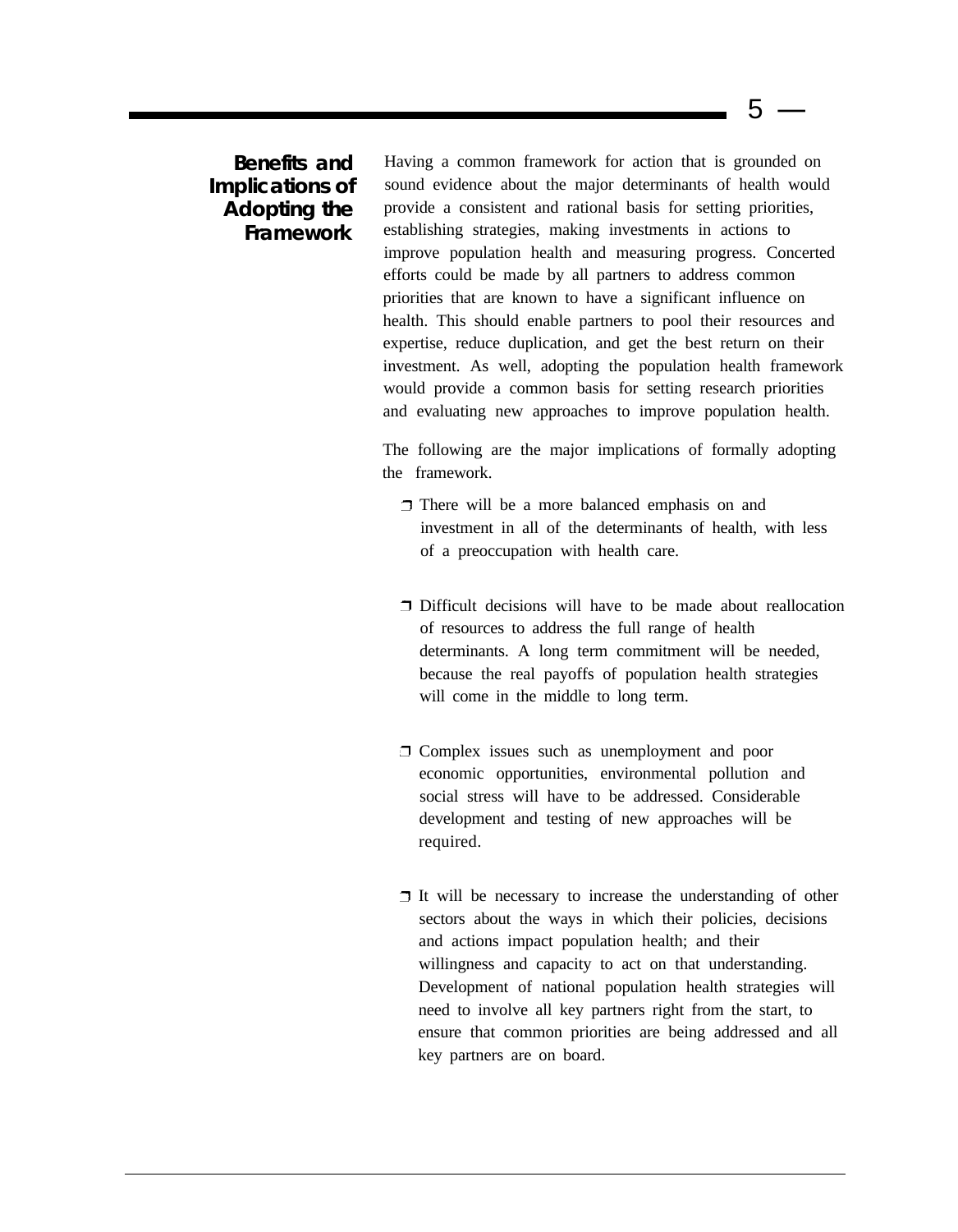$\overline{\phantom{0}}$  6

 $\Box$  The general public and various special interest groups will have to better understand the broad determinants of health; support investment in actions that benefit the entire population; and have a direct involvement in and sense of ownership of initiatives to enhance individual, family and population health.

To move forward with population health strategies based on **Strategic Directions for** the determinants of health framework, the following directions **National Action** are recommended by the Federal/Provincial/Territorial Advisory Committee on Population Health.

*Strengthen public understanding about the broad determinants of health, and public support for* **1** *and involvement in actions to improve the health***<br>
<b>1** *of the overall population and reduce health of the overall population and reduce health status disparities experienced by some groups of Canadians.*

Many members of the public already know there is more to health than health care. But there is little appreciation of the powerful links between prosperity, income distribution and health; or of the important role of education and economic development in fostering health. If there is to be broad public support for and participation in population health initiatives based on the determinants of health framework, greater public understanding will be needed. Such understanding will provide the foundation for informed public participation in the ongoing health debate, and in the setting of priorities that will have the most positive effects on the health of all Canadians.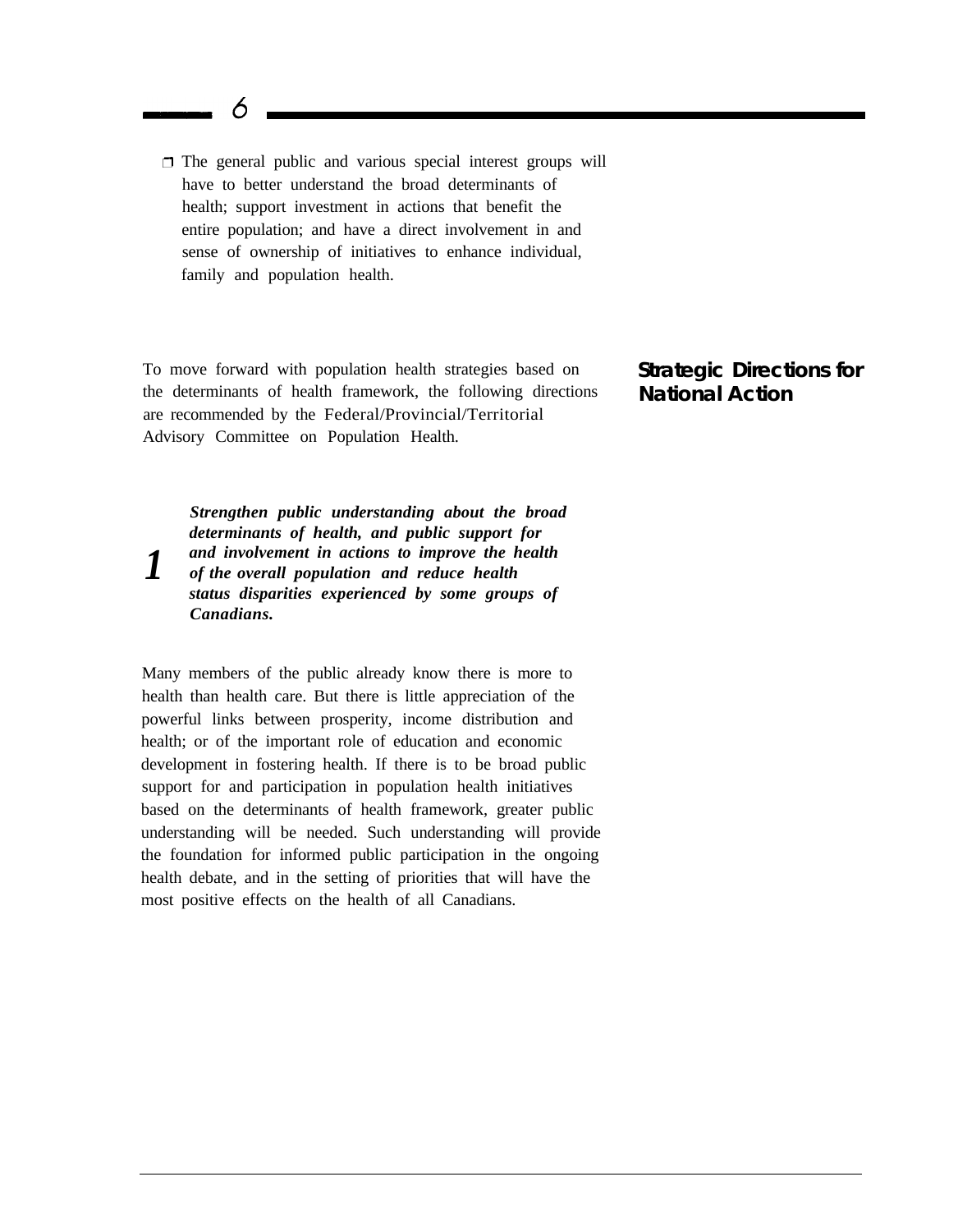# $7 -$ **2** *Build understanding about the determinants of health, and support for the population health health, and support for the population health approach, among government partners in sectors outside health.*

The policies and actions of government departments in sectors outside health tend to be developed with insufficient consideration of the health impacts. Greater understanding among policy and decision makers in all government sectors of the crucial role of the broad determinants of health, and the strong relationship of health to prosperity, would be a starting point for ensuring their actions are more supportive of population health. As well, mechanisms to ensure better coordination of policy initiatives, with a central focus on health, could improve the situation. Greater attention to the health impacts of their policies and actions by all government ministries, and better coordination of their policies to address the broad determinants of health, should also have positive "spin-off" effects on their non-government partners and constituencies.

# *Develop comprehensive intersectoral populution 3 health initiatives for a few key priorities that have the potential to significantly impact population health.*

Concerted action by a range of sectors and partners, focused on a limited number of priority areas and capitalizing on current opportunities, should have a significant positive impact on population health. Such action would ensure that each priority area is addressed in a comprehensive fashion, based on the determinants of health in the population health framework. Reducing the disparities in health status experienced by some groups of Canadians would be a significant focus of action in any priority area. Collaborative initiatives on the priorities would help bring together existing initiatives of various partners, and use scarce resources more cost-effectively. As well, each priority area would provide a specific focus and opportunity to promote and implement wide intersectoral collaboration, so this strategy would link with the second strategy presented above.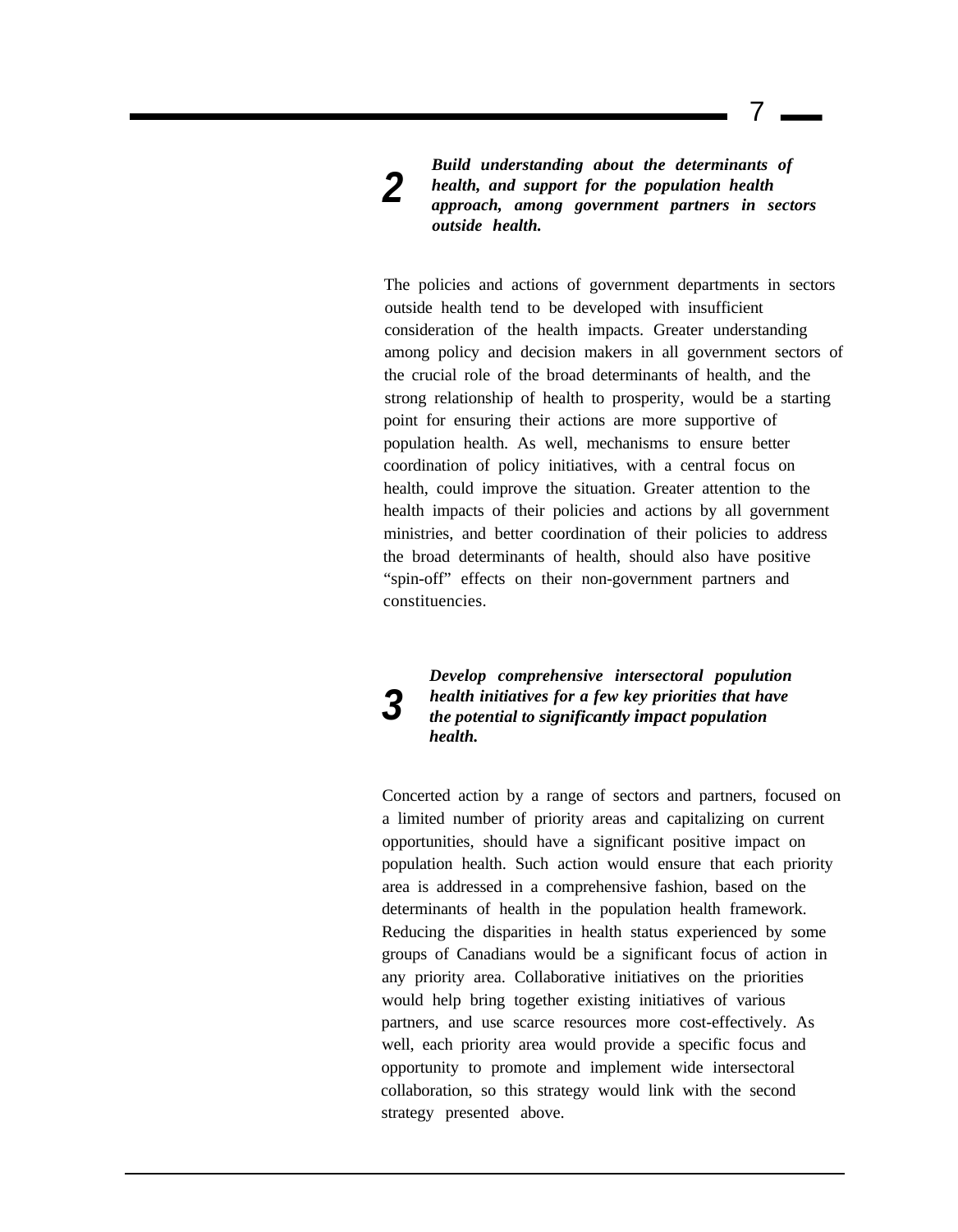

Priority areas could be selected on the basis of criteria such as national significance, potential impact in improving population health and reducing health disparities, existence of sufficient knowledge and capacity to take action, and potential return on investment.

To pursue this strategic direction, the Advisory Committee would undertake further work to identify areas on which all jurisdictions would be prepared to collaborate. This should include consultation with key partners inside and outside government.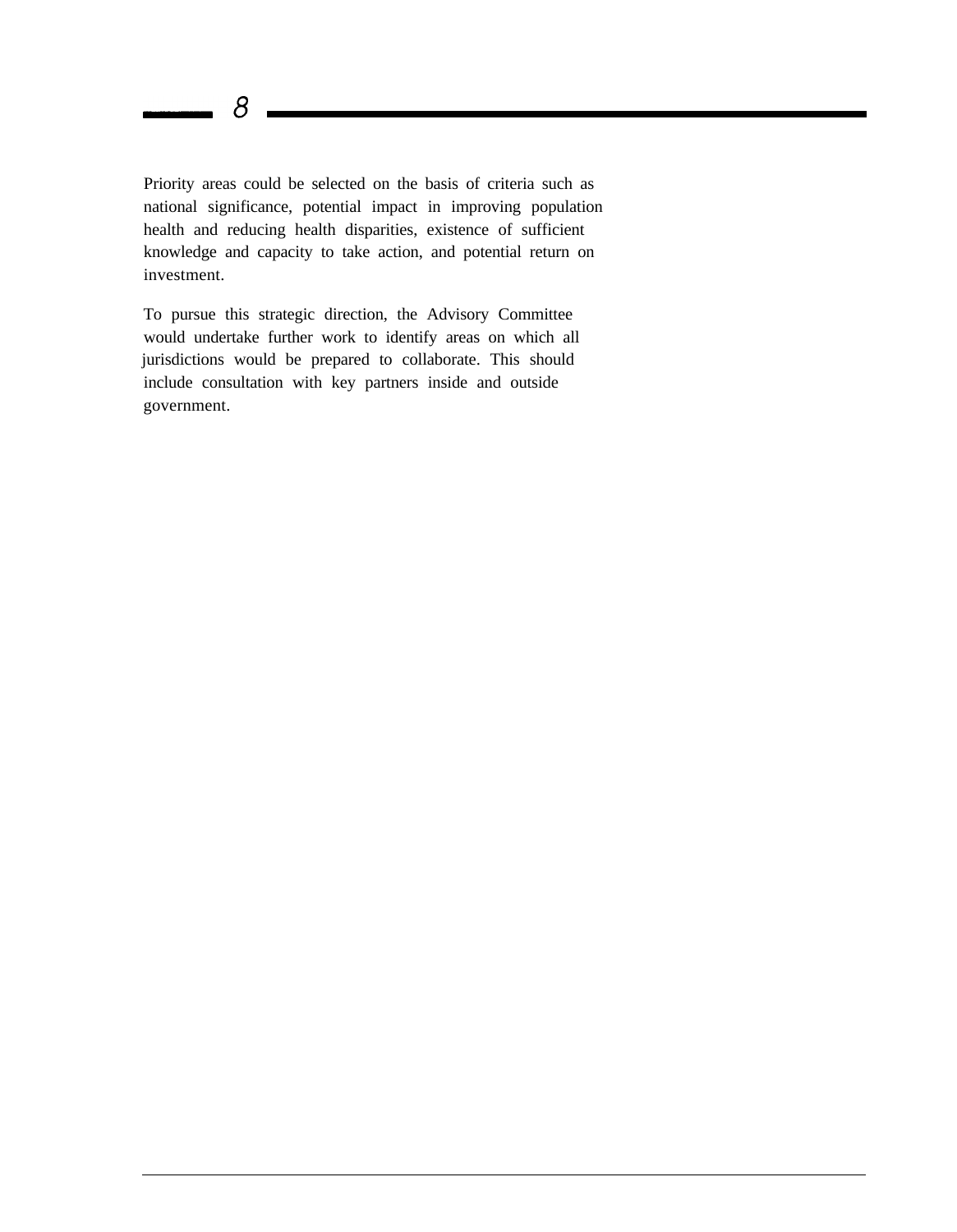# **Strategies for Population Health**

The health field in Canada currently faces two key challenges. These are to:

 $\frac{9}{2}$ 

- 1 Apply the knowledge we already have about what makes and keeps people healthy, and at the same time learn more about how to foster the health of Canadians; and
- 7 Ensure the health care system is as cost-effective as possible in delivering appropriate services needed by people with health problems.

This paper is about the first challenge. It summarizes what we know about the determinants of health—the things that make and keep people healthy. It then presents a framework, based on these determinants, for strategies to foster population health and reduce the health status disparities some groups of Canadians experience. Finally, it presents strategic directions and priorities on which the provinces, territories and the federal government can work together and collaborate with other partners to improve population health—by focusing on the broad determinants of health.

The paper does not focus on the second challenge of reforming the health care system. But the population health strategies proposed in the paper support one of the key principles of health system reform—that there is more to health than health care.

**What is Population** A population health strategy focuses on factors that enhance Health? the health and well-being of the overall population. It views health as an asset that is a resource for everyday living, not simply the absence of disease. Population health concerns itself with the living and working environments that affect people's health, the conditions that enable and support people in making healthy choices, and the services that promote and maintain health.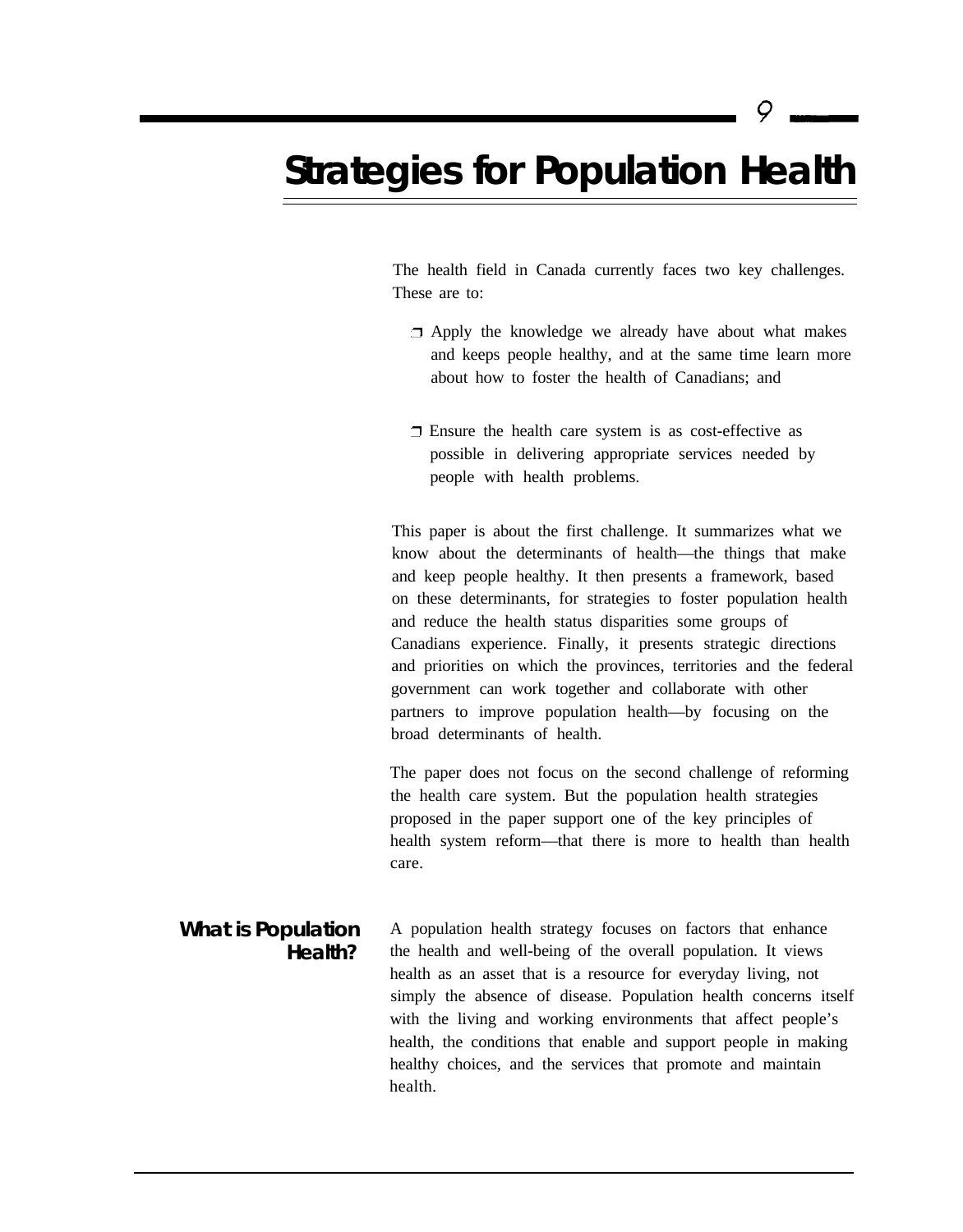# $\overline{\phantom{0}}$  70

Population health has as its goal the best possible health status for the entire population. In contrast, health care has as its aim the treatment or rehabilitation of illness. A population health perspective differs from traditional medical and health care thinking in two main ways.

- $\Box$  Firstly, population health strategies address the entire range of individual and collective factors that determine health. Traditional health care focuses on risks and clinical factors related to particular diseases.
- Secondly, population health strategies are designed to affect whole groups or populations of people. Clinical health care deals with individuals one at a time, usually individuals who already have a health problem or are at significant risk of developing one.

Both population health and health care are important. Services for people with health problems are essential, and we devote most of our health resources to these services. To ensure that high quality health care continues to be available to all Canadians when they need it, at a cost the taxpayers can afford, we have many reform initiatives underway. But at the same time, there are significant benefits to be gained from the population health approach, benefits that are not yet being realized. This paper proposes strategic directions that should help us achieve those benefits.

Investing in population health offers benefits in three main **What are the Benefits** areas: increased prosperity, reduced expenditures on health and **of a Population Health** social problems, and overall social stability and well-being for **Approach?** Canadians.

The prosperity of a nation and the health of its citizens are inextricably linked. Many studies have shown the most powerful indicator of population health is the prosperity of the society within which people live, with an equitable distribution of wealth. At the same time, a healthy population is a major contributor to a vibrant economy. An effective population health strategy will therefore make a significant contribution to Canada's agenda for economic prosperity.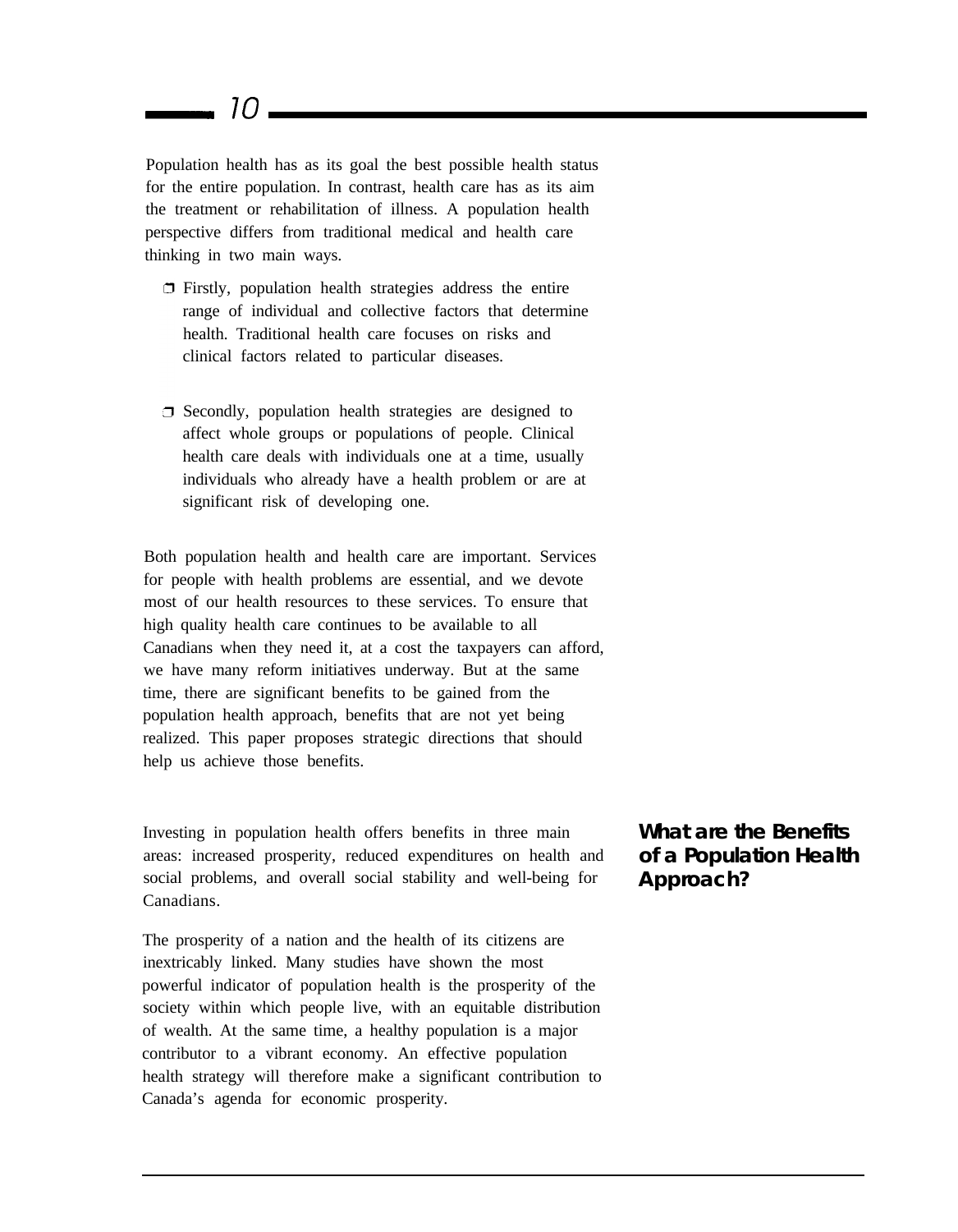$\frac{77}{1}$ 

The more prosperous and healthy our population, the less need there will be for illness oriented health care services and the social safety net we are committed to maintaining. These are important social initiatives and will probably always be required to some degree. However, they currently consume a large part of our national resources. An effective strategy to foster population health and well-being should make some of these resources available for other more productive purposes.

Canada prides itself on having a society that values and offers its residents good health and quality of life. For example, social stability, economic well-being, safety and meaningful and satisfying work are assets Canadians value and expect. These are the same factors that an effective population health approach would emphasize, the very factors that contribute most to good health for individuals, groups and the entire population. So a population health approach is a natural and logical strategy for governments to adopt, as part of their obligation to citizens.

Although some of the benefits of a population health approach will accrue primarily in the longer term, there are also more immediate benefits to be realized. For example, there is increasing evidence that initiatives to promote health in the workplace and improve the quality of work life increase employee satisfaction and productivity almost immediately. And those effects tend to be sustained, so long as the positive working conditions are maintained. At the same time, such initiatives have long term beneficial effects on the health status of employees, effects that seem to result from reductions in stress and an increased sense of control, both of which are key determinants of health discussed later in this paper.

# **The Determinants of Health: What Makes People Healthy?**

There is a growing body of evidence about what makes people healthy. The Lalonde Report set the stage in 1974, by establishing a framework for the key factors that seemed to determine health status: lifestyle, environment, human biology and health services. Since then, much has been learned that supports, and at the same time refines and expands this basic framework. In particular, there is mounting evidence that the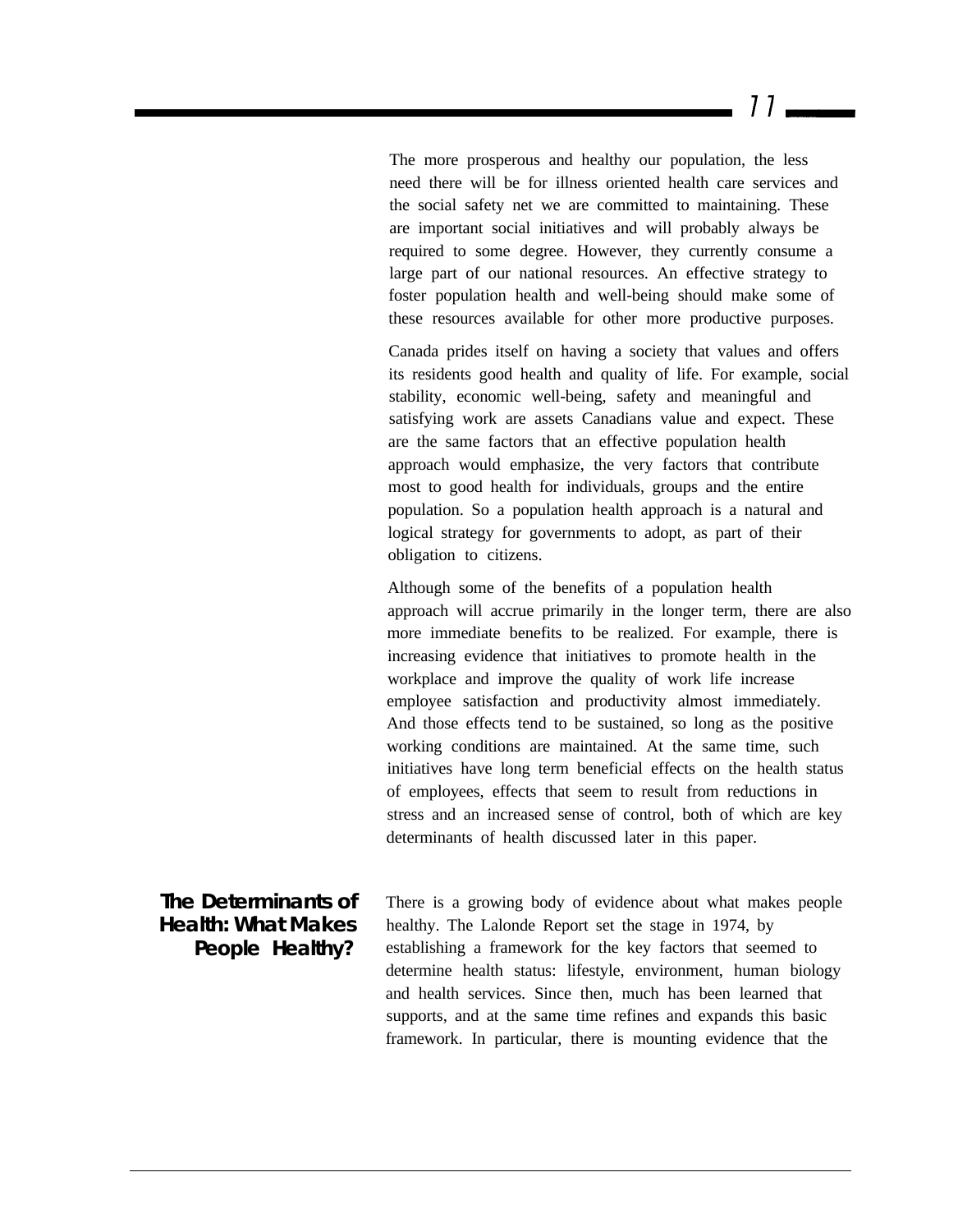

contribution of medicine and health care is quite limited, and that spending more on health care will not result in further improvements in population heath. On the other hand, there are strong and growing indications that other factors such as living and working conditions are crucially important for a healthy population.

The evidence indicates that the key factors which influence population health are income and social status, social support networks, education, employment and working conditions, safe and clean physical environments, biology and genetic make-up, personal health practices and coping skills, childhood development, and health services. Each of these factors is important in its own right. At the same time, the factors are interrelated.

The rest of this section gives an overview of what we know about the ways these factors influence health.

# *Income and Social Status*

There is strong and growing evidence that higher socioeconomic status is associated with better health. In fact, these two factors seem to be the most important determinants of health. People's perception of how healthy they are is linked to their income level, as shown in Figure 1.

There is extensive research that demonstrates the links between income and health status. One Canadian study found that men in the top 20% income bracket live on average six years longer than those in the bottom 20% and can expect 14 more years of life free of activity restrictions. Women in the top 20% can expect three more years of life than those in the bottom 20%, and eight more years free of activity restrictions.<sup>1</sup> Studies in provinces and cities in all parts of Canada consistently show that people at each step on the income scale are healthier than those on the step below. Figure 2 illustrates this with data from Winnipeg, where the rate of premature death (before age 65) decreases at each step of the income scale, from the bottom to the top 20%.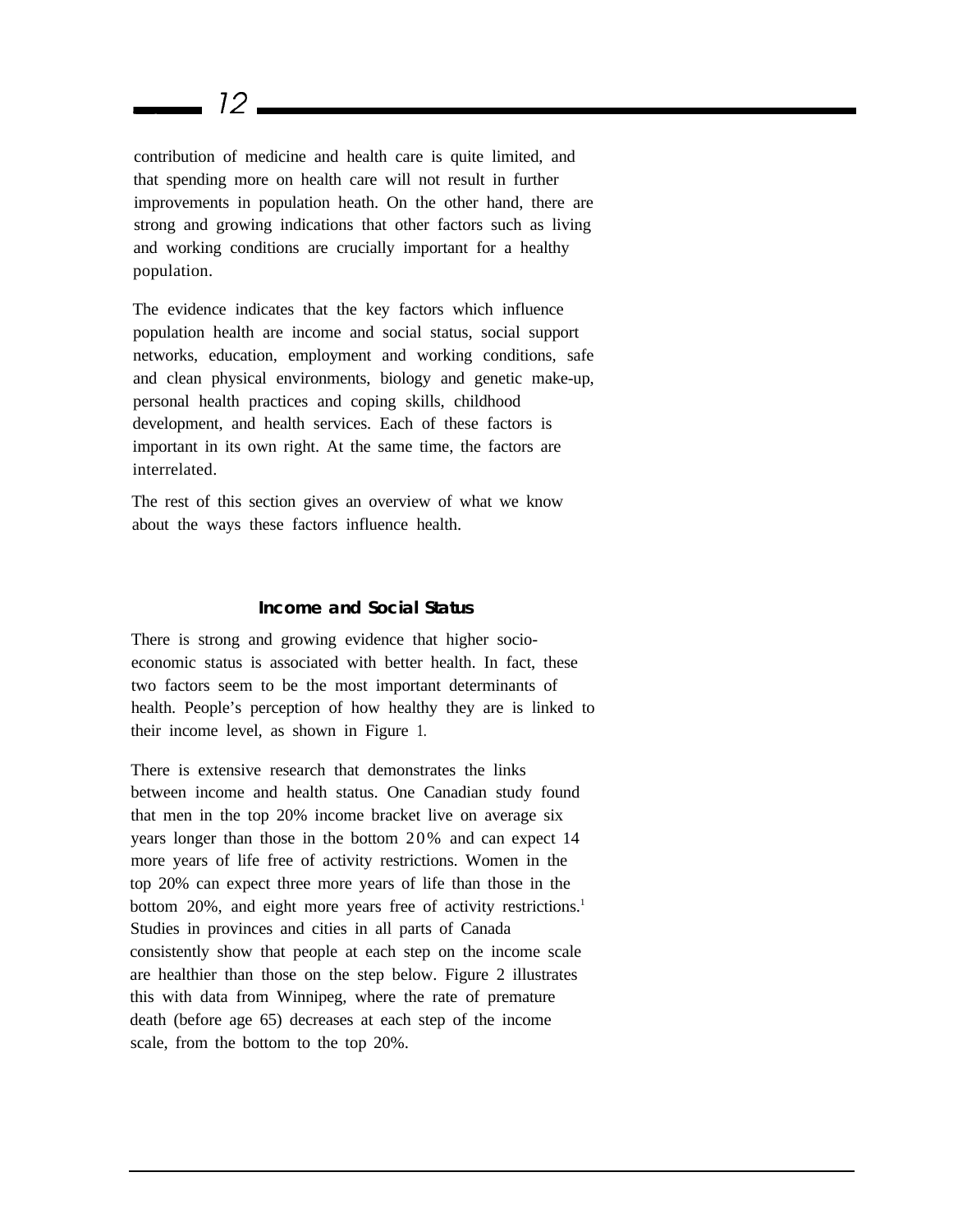

Figure 1. Source: Statistics Canada General Social Survey, 1991.

> A recent World Bank report<sup>2</sup> concludes that "Economic policies conducive to sustained growth are among the most important measures governments can take to improve their citizens' health." As well, many studies demonstrate that the more equitable the distribution of wealth, the healthier the population. Japan provides a good example. Over a 30 year period, Japan has moved from being a country with high infant mortality rates and low life expectancy, to having some of the best health status indicators in the world. During the same period, the Japanese economy soared, and incomes increased significantly. As well, Japan now has a very equitable distribution of wealth, with the smallest relative difference in income between the top and bottom 20% of any OECD country. Interestingly, Japan spends only 6.8% of its GDP on health care, compared to about 10% in Canada.

 $13 \longrightarrow$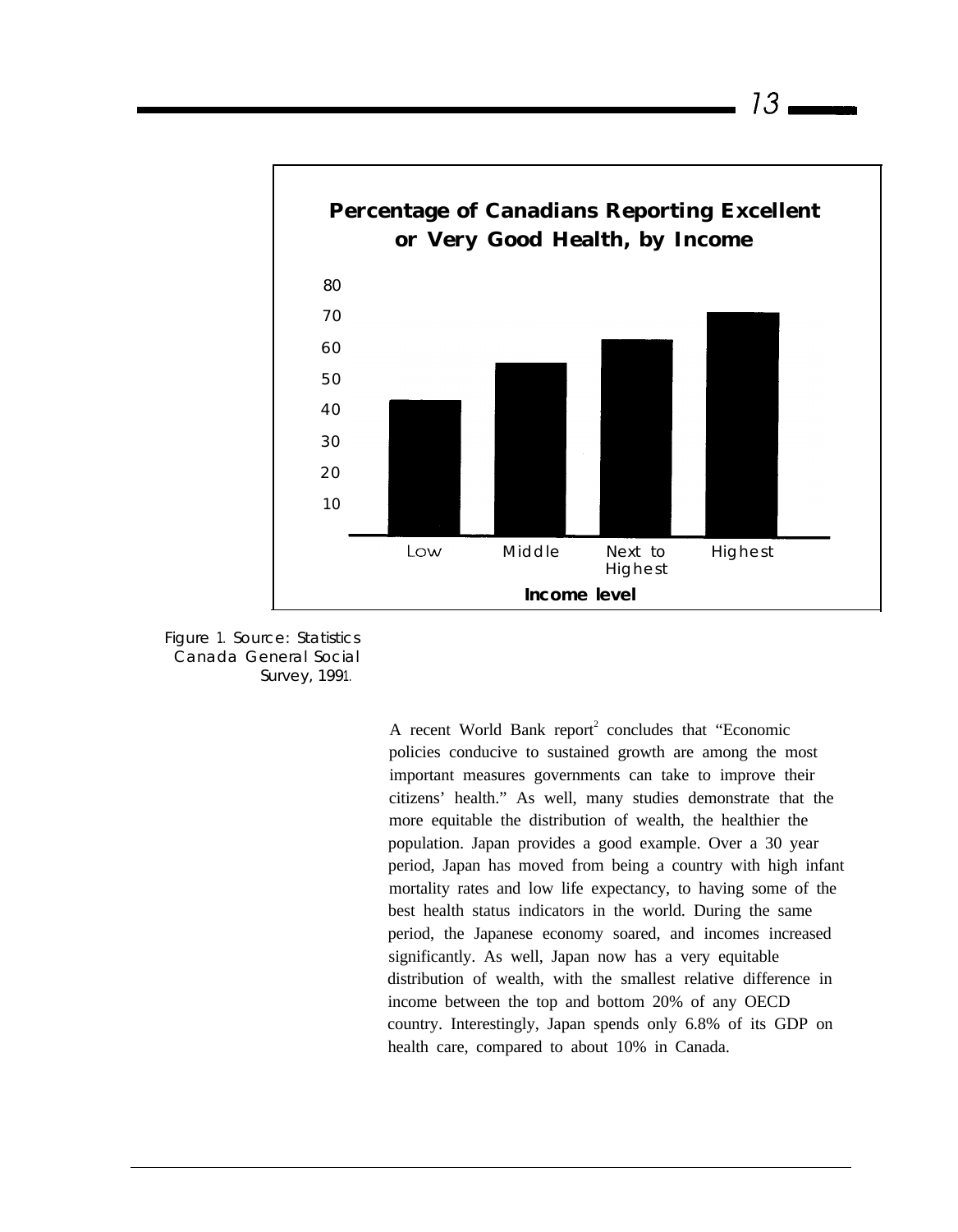



Social status is also linked to health. A major British study<sup>3</sup> of civil service employees found that, for most major categories of disease (cancer, coronary heart disease, stroke, etc.), health increased with job rank. This was true even when risk factors such as smoking, which are known to vary with social class, were taken into account. All the people in the study worked in desk jobs, and all had a good standard of living and job security, so this was not an effect that could be explained by physical risk, poverty or material deprivation. Health increased at each step up the job hierarchy. For example, those one step down from the top (doctors, lawyers, etc.) had heart disease rates four times higher that those at the top (those at levels comparable to deputy ministers). So we must conclude that something related to higher income, social position and hierarchy provides a buffer or defence against disease, or that something about lower income and status undermines defences.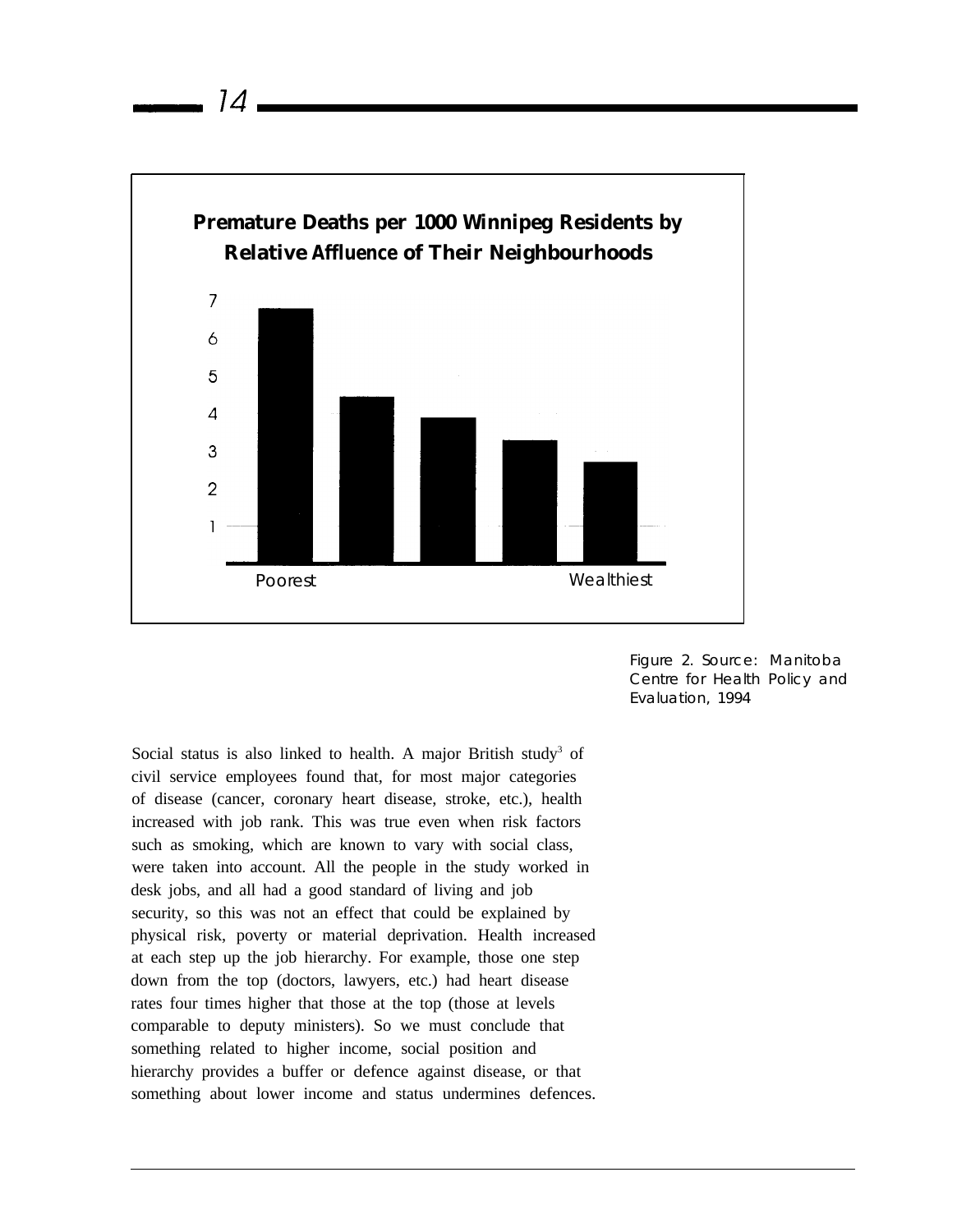$75$ 

A very important aspect of the evidence about income, social status and health is that the relationship persists, even though the causes of illness and death may change. The relationship holds for different diseases, for men and women, for people in different parts of the country and different parts of the world. Lower socio-economic status seems to underlie the prevalence of "something wrong" in a very general way, no matter what the specific health problem is.

Why are higher income and social status associated with better health? If it were just a matter of the poorest and lowest status groups having poor health, the explanation could be things like poor living conditions. But the effect occurs all across the socio-economic spectrum. Considerable research indicates that the degree of control people have over life circumstances, especially stressful situations, and their discretion to act are the key influences. Higher income and status generally result in more control and discretion. And the biological pathways for how this could happen are becoming better understood. A number of recent studies show that limited options and poor coping skills for dealing with stress increase vulnerability to a range of diseases through pathways that involve the immune and hormonal systems.

There is still much to be learned, but we now have sufficient knowledge to begin developing and testing interventions to improve population health by focusing on socio-economic status and related factors. Because women on average have lower incomes than men and are concentrated in lower status occupations, particular attention should be given to improving women's health through action targeted at the social and economic environment. Improving people's economic circumstances is one important type of intervention, and the involvement of the economic sector is clearly crucial. But economic development is not the only option. Changes that improve opportunities, for example through education and job training; and interventions that reduce stress and give people a greater sense of mastery and control over their lives at work, at home and in their communities will also be very important. To accomplish these changes, actions in the economic, education, employment, social services and other sectors will be needed. Because such changes are likely to have a positive effect across the entire spectrum of the socio-economic scale, even modest success has the potential for significant results in terms of improved overall population health status.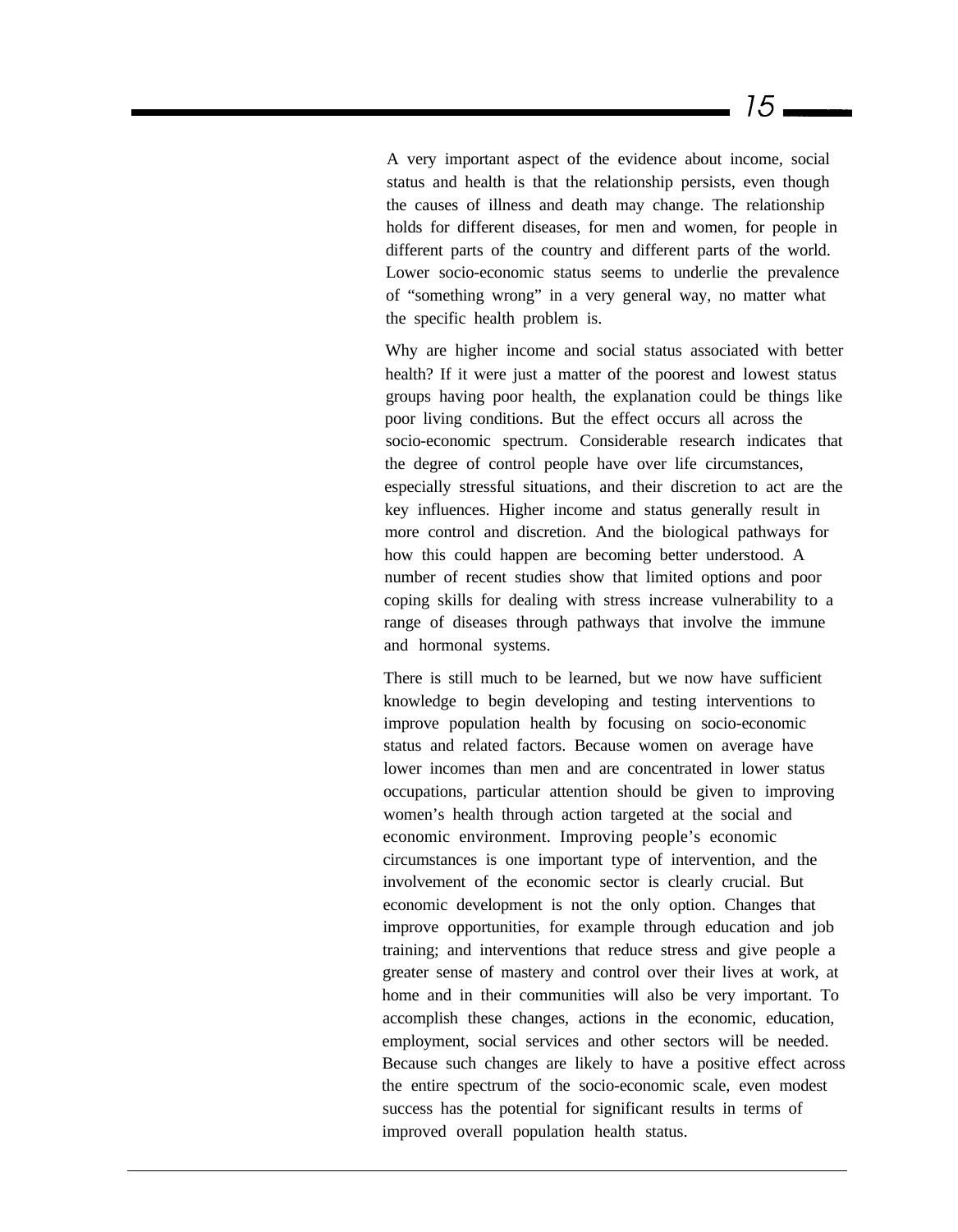

# *Social Support Networks*

Support from families, friends and communities is associated with better health. An extensive study in California<sup>4</sup> found that, for men and women, the more social contacts people have, the lower their premature death rates. Other research supports these results. For example, another U.S. study found that low availability of emotional support and low social participation were associated with all-cause mortality.<sup>5</sup> And the risk of angina pectoris decreased with increasing levels of emotional support in a study $6$  of male Israeli civil servants. As well, it has long been known that married people live longer than unmarried people, and that widowhood is associated with increased illness and death.7 Some experts in the field have concluded that the health effect of social relationships may be as important as established risk factors such as smoking, physical activity, obesity and high blood pressure.<sup>8</sup>

Why do social support networks seem to improve health? The importance of effective responses to stress and good personal coping skills discussed above likely comes into play here. Support from family, friends and acquaintances could be very important in helping people solve problems and deal with adversity, as well as in maintaining a sense of mastery and control over life circumstances. As well, family and friends help provide basic support such as food and housing, look after one another when they are ill, and support one another in making lifestyle changes. The caring and respect that occurs in social relationships, and the resulting sense of satisfaction and well-being, seem to act as a buffer against health problems.

Population health interventions to strengthen social supports could include initiatives such as programs to maintain strong families; community development focused on making communities good places for social interaction; and initiatives that reduce discrimination and promote social tolerance.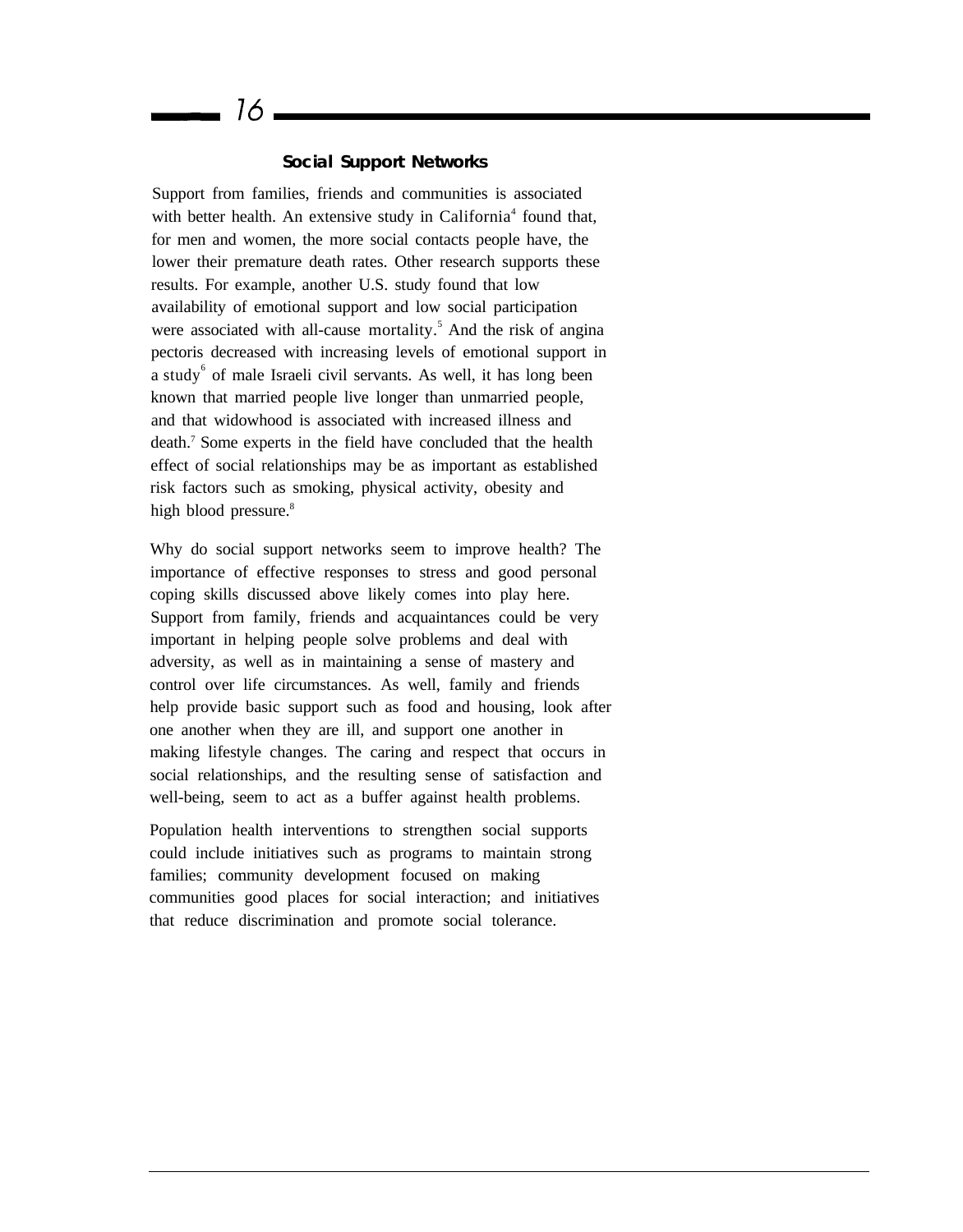

Figure 3, Source: Canada Health Promotion Survey, 1990.

# *Education*

 $17 -$ 

Health status increases with level of education. For example, the 1990 Canada Health Promotion Survey found that as education increases, self rated health status improves, and activity limitation decreases. This is shown in Figure 3. The same survey found the number of lost workdays decreases with increasing education. People with elementary schooling lose about seven work days per year due to illness, injury or disability, while those with university education lose fewer than four days per year.

Education is closely tied to socio-economic status, and effective education for children and lifelong learning for adults are key contributors to health and prosperity for individuals, and for the country. Education contributes to health and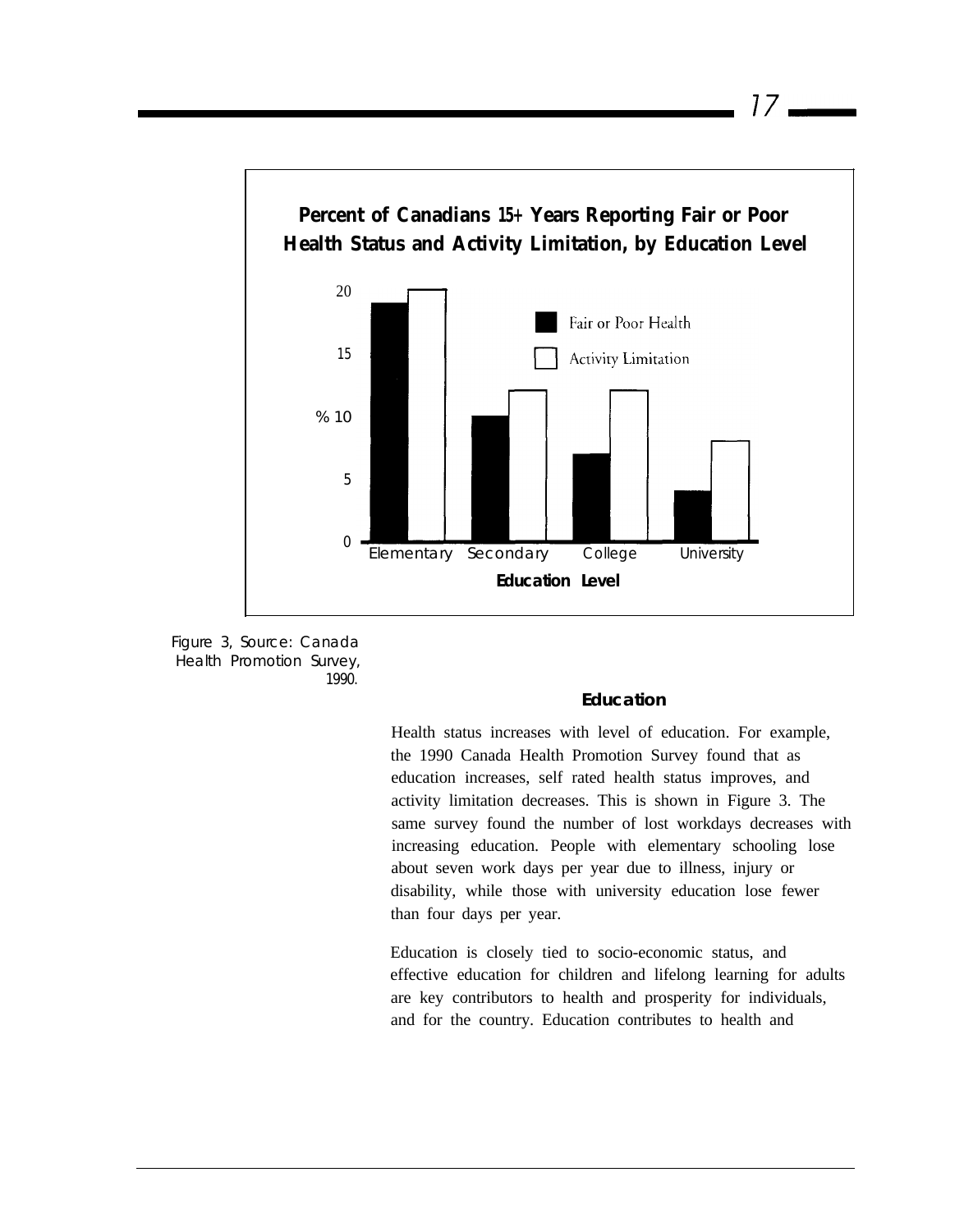

prosperity by equipping people with knowledge and skills for problem solving, and helps provide a sense of control and mastery over life circumstances. It increases opportunities for job and income security, and job satisfaction. And it improves people's ability to access and understand information to help keep them healthy.

Because initiatives to ensure access to effective education for children and youth and opportunities for life long learning must be part of an effective population health strategy, the involvement of the education sector is essential.

## *Employment and Working Conditions*

The above discussion about the effect of job rank on health shows the importance of status in the workplace, and that those with more control over their work circumstances are healthier. But other factors are also important. Workplace social support, measured by the number and quality of interactions with coworkers, is associated with health. The more connections people have, the better their health. Health is also affected by stress related demands of the job such as the pace of work, the frequency of deadlines and reporting requirements. A recent study in Sweden' found that cardiovascular disease occurred most often among those with high job demands, low levels of control over their work, and low levels of social support at work.

Unemployment is associated with poorer health. One Canadian study found the unemployed have significantly more psychological distress, anxiety, depressive symptoms, disability days, activity limitation, health problems, hospitalization and physician visits than the employed.<sup>10</sup> People with lower incomes reported more anxiety and depressive symptoms, but most health problems seemed to be associated with the stress of unemployment, not with lack of income per se. A major review done for the World Health Organization found that high levels of unemployment and economic instability in a society cause significant mental health problems and adverse effects on the physical health of unemployed individuals, their families and their communities."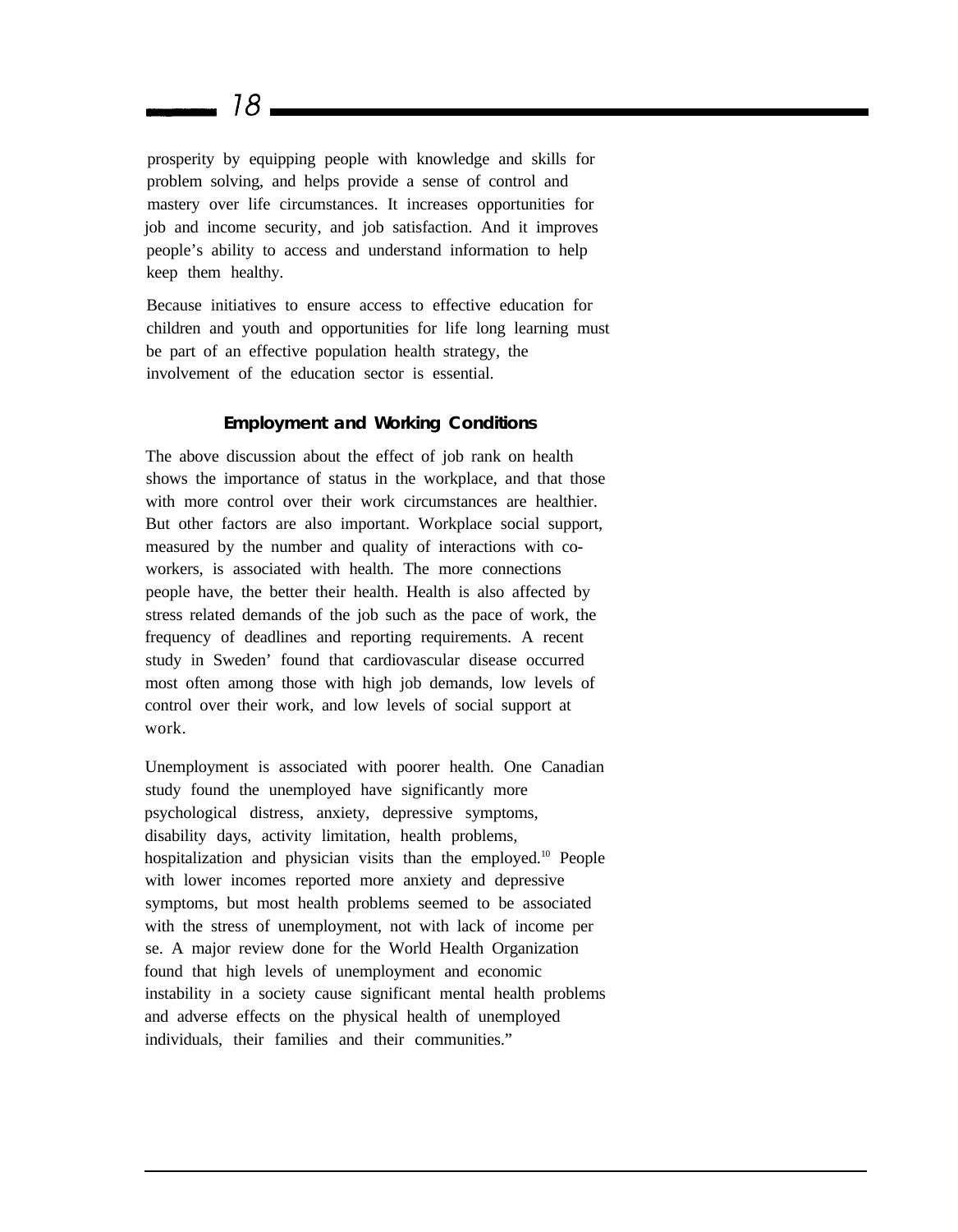Safe workplaces also contribute to population health. Workplace injuries and occupational illnesses exact a large toll on the health of Canada's workers, and most are preventable. Occupational injury rates rose by about one-third in Canada from 1955 to 1987, while rates were declining in most other OECD countries.<sup>12</sup>

79-

Canadian adults spend about one-quarter of their lives at work. Initiatives to make the workplace a safe and healthy setting that promotes, supports and protects peoples' health will be a key element of an effective population health approach. Model programs that foster health in the workplace, by involving workers in identification of problems and solutions, are increasingly being implemented. The involvement of the employment and business sectors is essential to bring about changes to ensure that the workplace fosters good health.

### *Physical Environments*

Population health is critically dependent on the physical environments in which we live. The workplace as a key physical (and social) environment is discussed above. Other important aspects of the physical environment are our housing, the air we breathe, the water we drink and the safety of our communities.

Air pollution, including exposure to second hand tobacco smoke, has a significant association with health. A study in southern Ontario found a consistent link between hospital admissions for respiratory illness in the summer months and levels of sulphates and ozone in the  $air$ <sup>13</sup>. However, it now seems that the risks from small particles such as dust and carbon particles that are by-products of burning fuel may be even greater than the risks from pollutants such as ozone.<sup>14</sup> As well, research indicates that lung cancer risks from second hand tobacco smoke are greater than the risks from the hazardous air pollutants from all regulated industrial emissions combined.<sup>15</sup>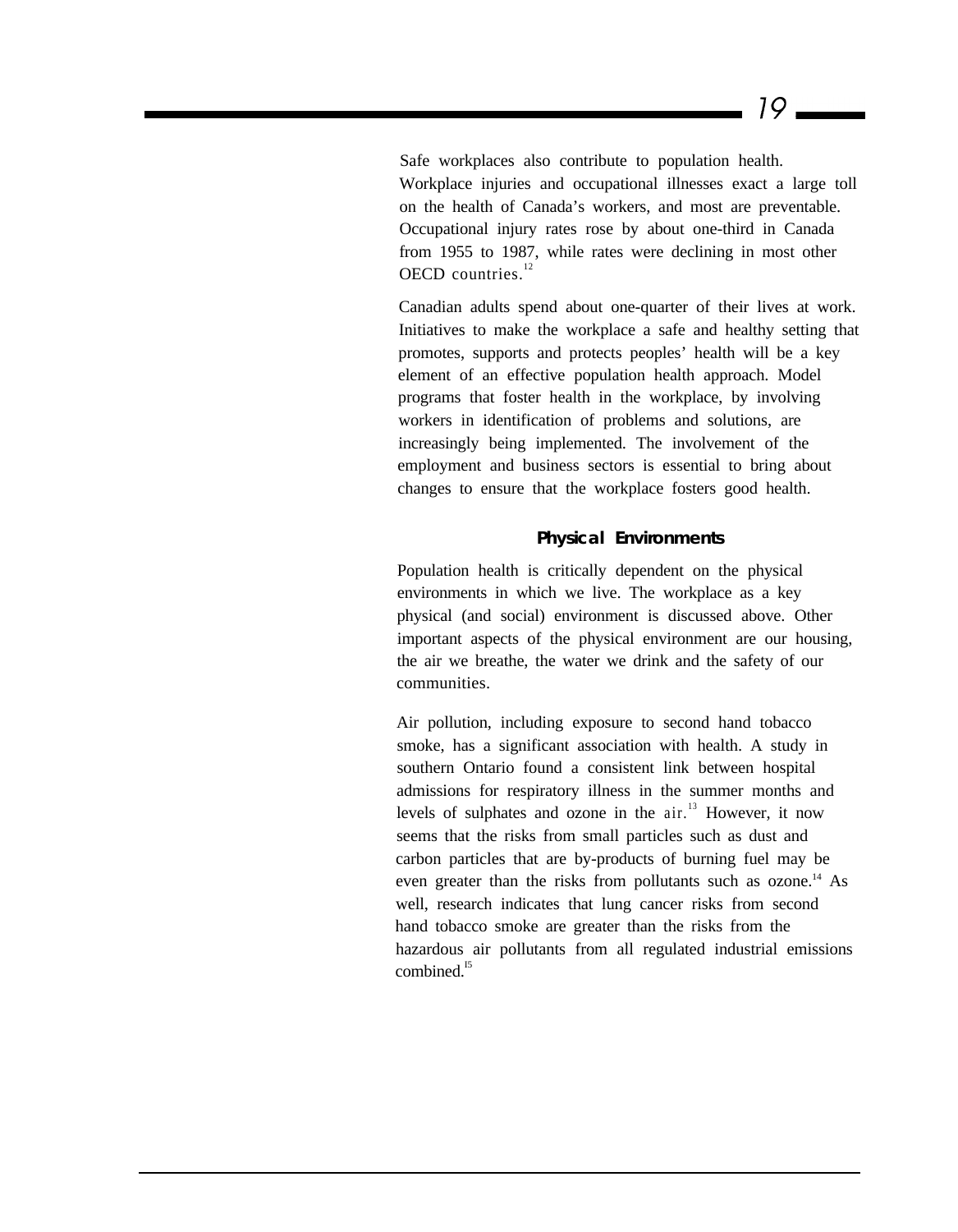Safely designed homes, schools, roads and workplaces can help prevent the large number of injuries from motor vehicle accidents and other causes that occur in Canada. Safe and affordable housing is another aspect of the physical environment that contributes to population health. Reducing hazardous wastes that contaminate our ground and water, and more effective waste management, are further avenues for action. Population health strategies to impact the physical environment must address complex and interrelated systems. Actions in the environmental, economic, business, health and social sectors will be required, including public policy and regulatory action.

### *Biology and Genetic Endowment*

The basic biology and organic make-up of the human body are a fundamental determinant of health. Included are the genetic endowment of the individual, the functioning of various body systems, and the processes of development and aging. As well, there are interactions between human biology and other key determinants of health.

There are complex relationships between individual experience and the development and functioning of key body systems. For example, an earlier section of this paper described how limited options and poor skills for coping with stress increase vulnerability to various diseases, through pathways that involve the immune and hormonal systems. There is also increasing evidence that adult brain structure can be strongly influenced, sometimes in an irreversible way, by experience in early life.

Males and females at all ages and of all socio-economic strata have different life expectancies. The age of onset and the types of diseases, illnesses and conditions that are the prime causes of morbidity, disability and mortality are different for women and men. Vulnerability to significant health risks such as physical and sexual violence, STDs, environmental hazards and inappropriate clinical interventions also varies between men and women. As well, the patterns of correlation between income gradations and health status are different for men and women. These differences are attributable only in part to biological sex. More importantly, they arise from differences in the traits, attitudes, values, behaviours and roles society ascribes to males and females.

-20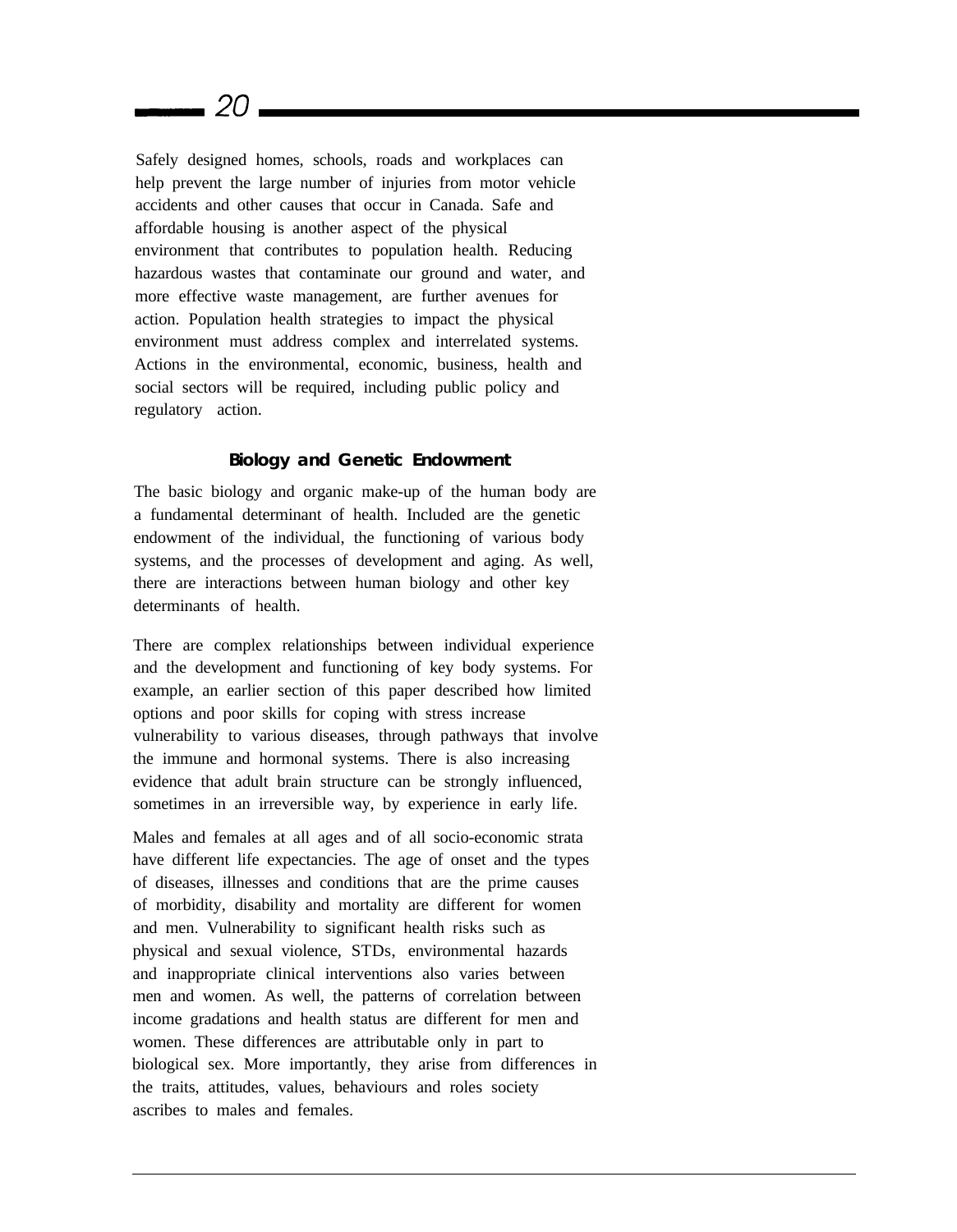Genetic endowment provides an inherited predisposition to a wide range of individual responses that affect health status. Although socio-economic and environmental factors are important determinants of overall health, in some circumstances genetic endowment appears to predispose certain individuals to particular diseases or health problems. Genetic knowledge therefore has an important place in population health. At the same time, genetic science is developing and changing rapidly, and may increasingly offer solutions for prevention or amelioration of certain genetic predispositions and conditions.

### *Personal Health Practices and Coping Skills*

Personal practices such as smoking, use of alcohol and other drugs, healthy eating, physical activity, and other personal behaviours affect health and well-being. Many of Canada's most common health problems are linked to these practices.

Smoking is the leading cause of lung cancer and a major risk factor for cardiovascular disease. Although the number of Canadians who smoke has been gradually declining, a significant number still do, and the smoking rates are increasing for adolescents. About 30% of Canadians are still regular smokers.

Alcohol is used to some extent by a large proportion of Canadians. Although most people drink responsibly most of the time, alcohol misuse is a leading cause of premature death, injury and disability. It is primarily associated with injuries and deaths resulting from accidents and violence. Both smoking and alcohol use during pregnancy have been linked to lower birthweights and other negative birth outcomes.

Regular exercise has been shown to reduce the risk of cardiovascular disease, diabetes, obesity, back ailments and some cancers. It also slows the natural degeneration that accompanies the aging process. In addition, it contributes to positive wellbeing by reducing tension and anxiety. Many people feel that regular physical activity is a significant contributor to their overall physical and mental health. Research now shows that even very moderate levels of physical activity provide substantial benefits.

 $27$  -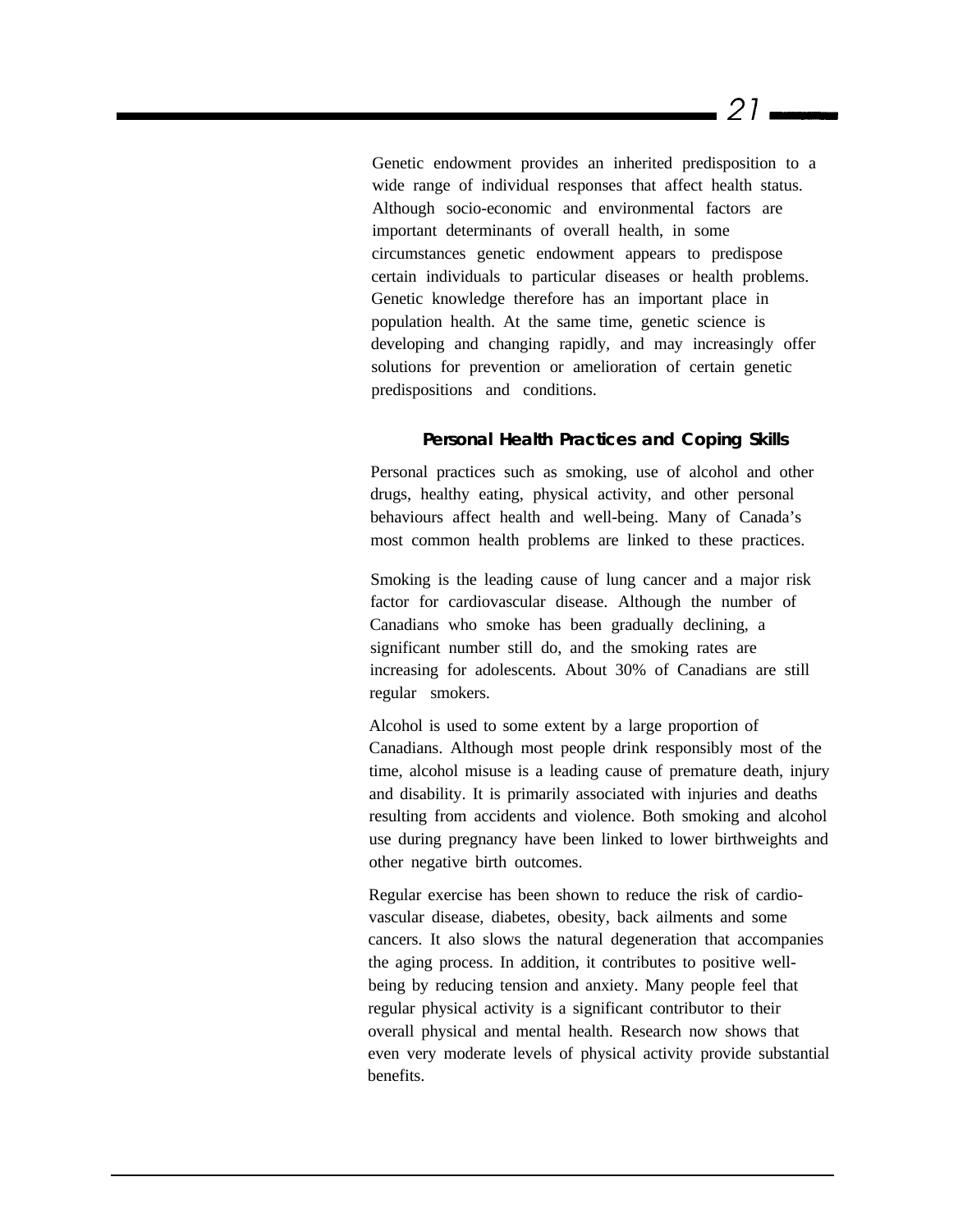$\frac{22}{2}$ 

Poor nutrition and unhealthy eating habits are associated with diabetes, cardiovascular disease and cancer. Studies have found that school performance in children is linked to nutrition, body weight, and physical activity. During pregnancy, poor nutrition leads to insufficient weight gain for the mother and a low birthweight for the baby. An appropriate body weight, which is largely determined by diet and exercise, is a significant contributor to people's positive self-concept, which in turn has important effects on their mental health, sense of competence and control over life circumstances.

Coping skills, which seem to be acquired primarily in the first few years of life, are also important in supporting healthy lifestyles. These are the skills people use to interact effectively with the world around them, to deal with the events, challenges and stresses they encounter in their day to day lives. Effective coping skills enable people to be self-reliant, solve problems, and make informed choices that enhance health. These skills help people face life's challenges in positive ways, without recourse to risky behaviours such as alcohol or drug abuse. Research tells us that people with a strong sense of their own effectiveness and ability to cope with circumstances in their lives are likely to be most successful in adopting and sustaining healthy behaviours and lifestyles.

People's knowledge, intentions and coping skills are important in adopting and sustaining healthy behaviours. But their social environments are also extremely important. For example, in the 1990 Health Promotion Survey done by Health and Welfare, 48% of people said the support of friends and family was an important factor in making healthy decisions. Adequate incomes enable people to purchase the food they need for healthy diets for themselves and their children. Public policies also affect health practices—for example, seat belt legislation has significantly increased the number of people who use them.

The values and normative behaviours of peers and social networks are powerful influences on health practices. Social conditioning plays a crucial role in determining and sustaining health behaviours. For example, smoking is strongly linked with socio-economic status. As well, tobacco is an addictive substance, and a propensity to addictive behaviours seems to be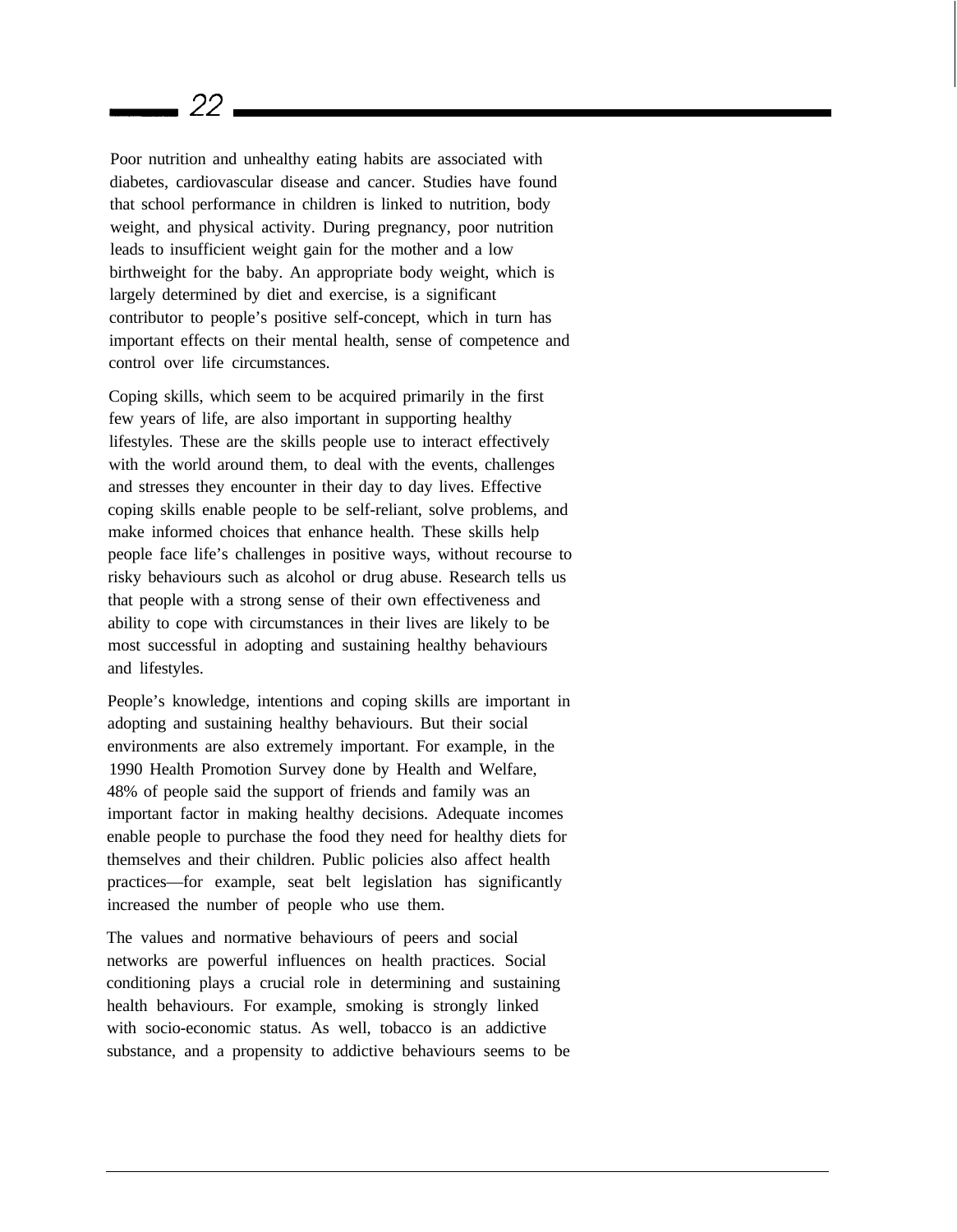$23$ established early in life. Therefore, people do not simply "choose" to smoke, or to quit smoking. Population health strategies targeted at personal health practices must therefore focus more on environmental factors and social conditions, and less on individual factors, if they are to be successful.

## *Healthy Child Development*

There is accumulating evidence that the effect of prenatal and early childhood experiences on subsequent health, well-being and competence is more powerful and long lasting than had previously been understood. Many of the factors affecting childhood development are aspects of other determinants of health. But child development is so important to population health that it is presented here as a separate determinant of health.

A low weight at birth links with problems not just during childhood, but also in adulthood. The negative effects during infancy of low birthweight have long been known. Studies in Montreal found low birthweight babies have a 40 times greater chance of dying during their first four weeks of life. They also have more neurological deficits, congenital abnormalities and retarded development.<sup>16</sup> However, there is increasing evidence that the negative effects of low birthweight manifest themselves later in life as well. For example, a study in Britain using longitudinal data on men born between 1911 and 1930 found those with the lowest weights at birth and at one year of age had the highest premature death rates from ischemic heart disease.

Research shows a strong relationship between income level of the mother and the baby's birthweight. This is illustrated in Figure 4 with data from Manitoba. The effect occurs not just for the most economically disadvantaged group. Mothers at each step up the income scale have babies with higher birthweights, on average, than those on the step below. This tells us the problems are not just those such as poor maternal nutrition and poor health practices most likely to be associated with disadvantage, although the most serious problems occur in the lowest income group. It seems that factors such as coping skills and sense of control and mastery over life circumstances, with their attendant biological pathways, also come into play.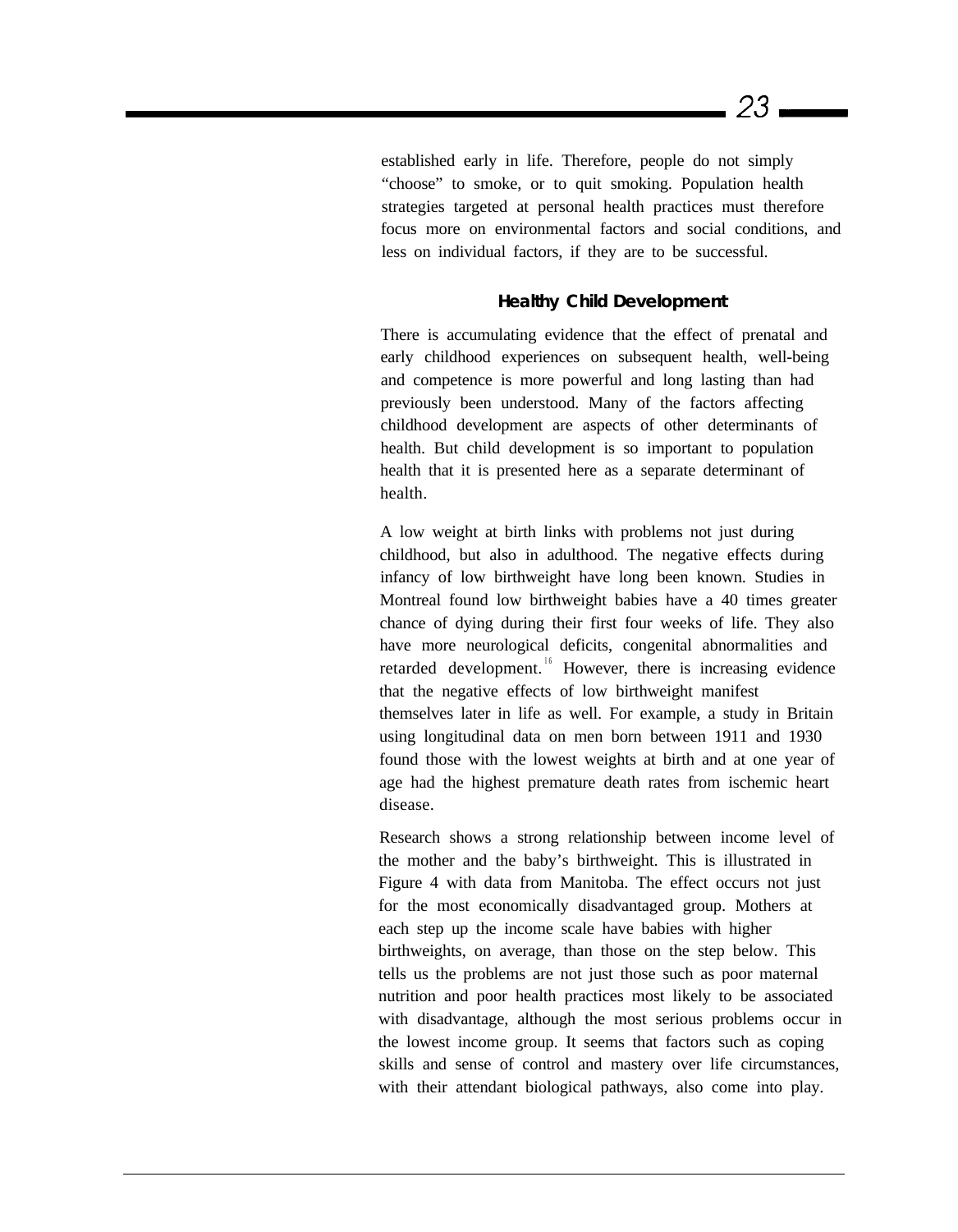

Figure 4. Source: Manitoba Centre for Health Policy and Evaluation, 1993.

Increasing evidence shows that the way children are cared for at an early age influences their coping skills and health for the rest of their lives.17,18 A study on the Hawaiian island of Kauai found early childhood development problems caused by severe perinatal stress (problems of pregnancy, labour and delivery) were successfully counteracted over time in children from high and middle socio-economic status families, but not for those from low socio-economic status families. Something in the care received by children from more affluent families seems to not only protect them from health risks, but also be able to reverse the impact of problems that already exist.<sup>19</sup> There is also mounting evidence that poor prenatal care and complications at birth are linked to criminal behaviour later in life, and that children involved with the criminal justice system as adults are more likely to have experienced a variety of health and social problems since early childhood.20

-24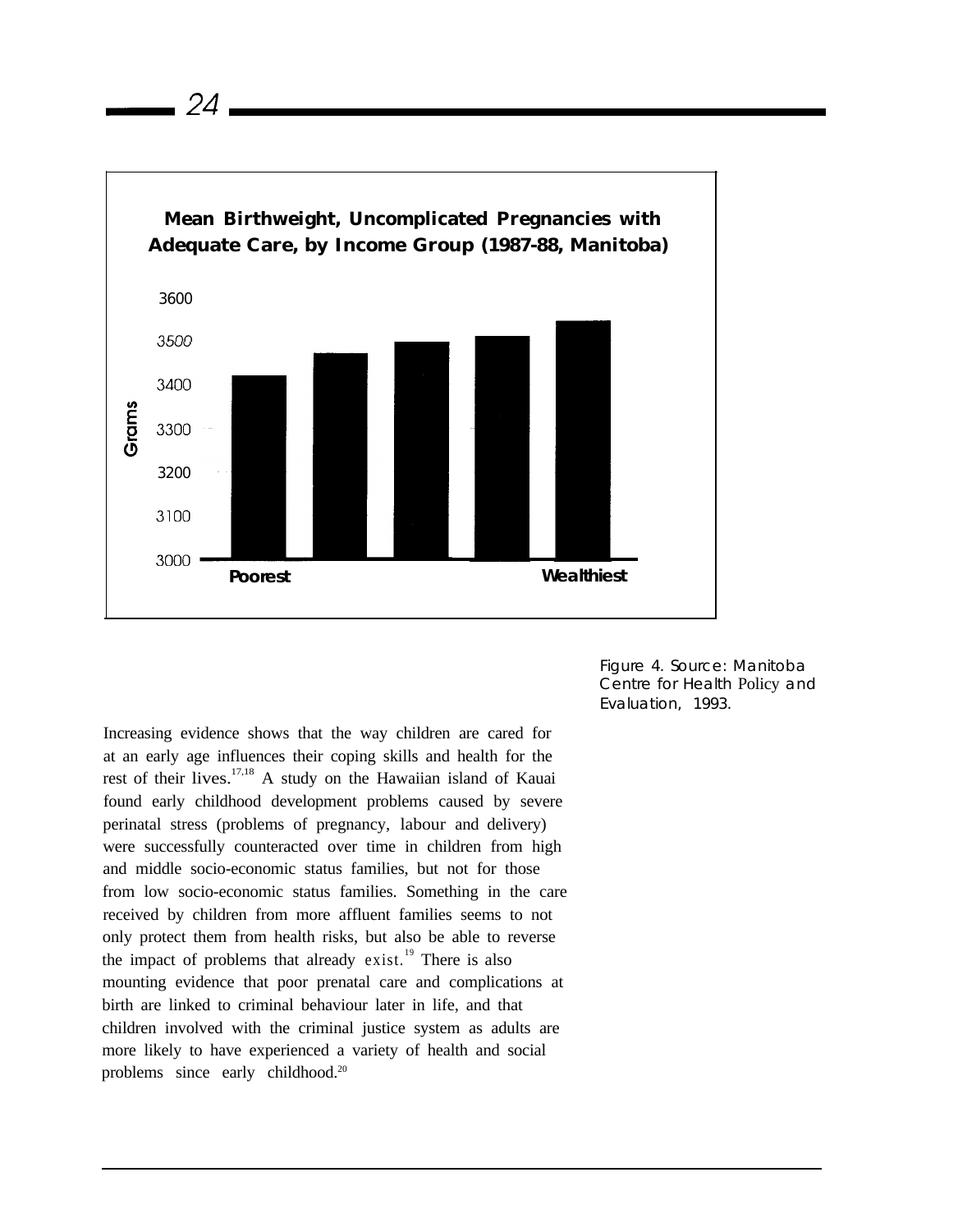$25$   $\overline{\phantom{1}}$ Many studies have shown it is possible to reduce early childhood risks such as low birthweight. It is also possible to reduce the later life consequences of early childhood problems. For example, the "graduates" of a preschool enrichment program, provided in Michigan in the 1960s to low income children at significant risk of failing in school, are now 27 years of age. Compared to the control group that received no program, the program group have significantly higher earnings, are more, likely to own homes, completed more education, are less likely to have used social services, and had significantly fewer arrests. Females in the program had significantly fewer out of wedlock births. The researchers conclude that over the lifetime of the participants, the preschool program returns to the public  $$7.16$  for each dollar invested.<sup>21</sup>

There is increasing evidence that intervening at critical stages or transitions in the development of children and youth has the greatest potential to positively influence their later health and well-being. Key stages are the period before birth and early infancy, the period when the child begins school, the transition to adolescence, and the transition to adulthood. Focusing our interventions particularly on these periods should provide excellent results in improving child health, and overall population health.

# *Health Services*

Health services, particularly those designed to maintain and promote health and prevent disease, contribute to population health. Preventive and primary health care services such as prenatal care, well baby clinics and immunization are very important for maternal and child health. Services that educate children and adults about health risks and healthy choices, and encourage and assist them to adopt healthy living practices, make a contribution. Services to help seniors maintain their health and independence are important as well. And community environmental health services help ensure the safety of our food, water and living environments.

Health care services designed to treat illness and restore health or functioning also make a contribution to keeping people healthy. However, as noted at the beginning of this paper, these services are not really part of a population health approach, because they focus essentially on individual disease and clinical risk factors.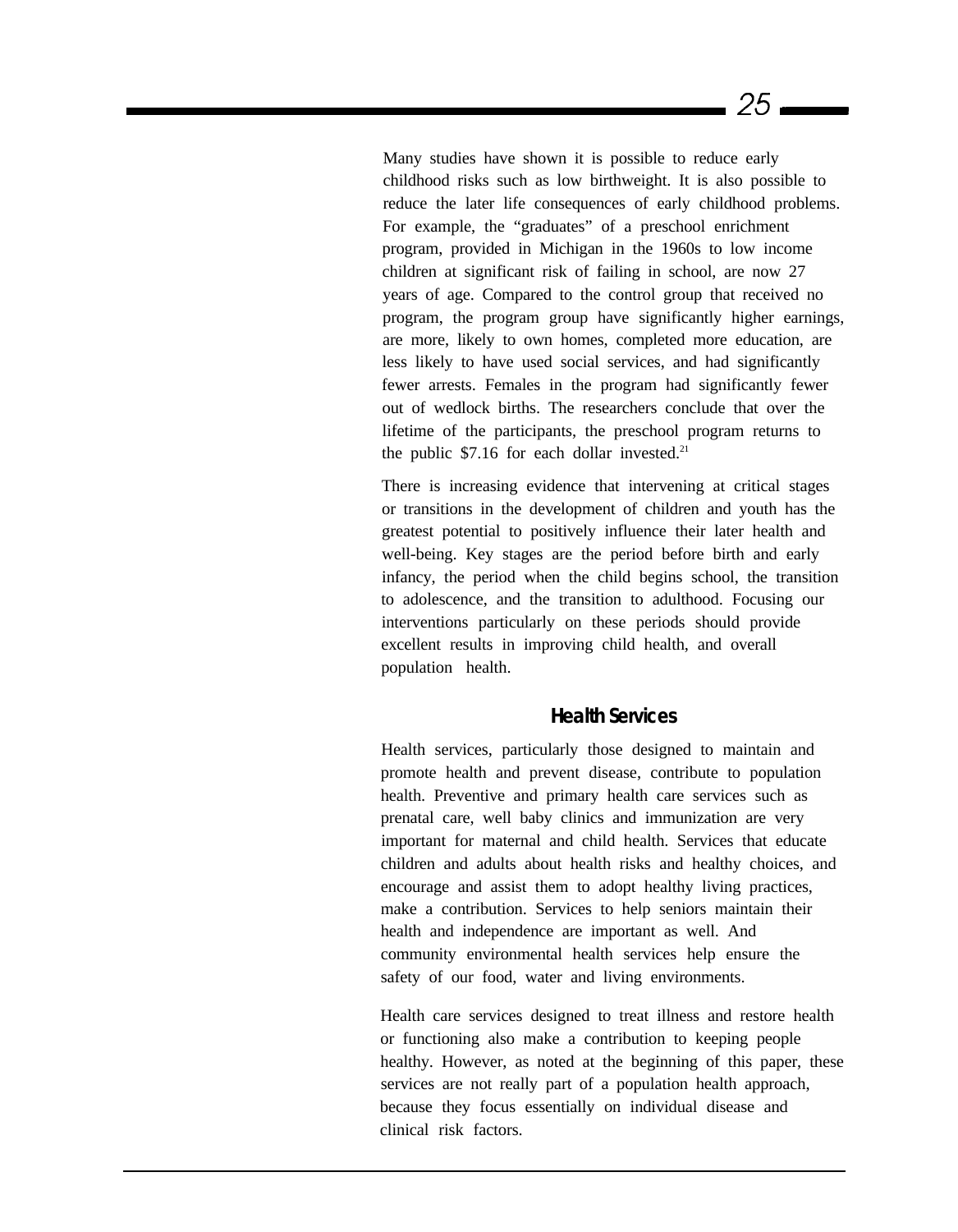# $\frac{26}{2}$

By ensuring that health services are appropriate and costeffective, we can ensure that they make the best possible contribution to health. At the same time, efforts to reform the health system should result in more resources being devoted to preventive and primary care services. As well, some resources now spent on inappropriate or ineffective health care should be freed up for other more productive purposes, including investment in the other determinants of health.

Some groups of Canadians have significantly lower health **Health Status** status than others. This is associated primarily with their very **Disparities** low income, socio-economic status, lack of education and other unfavourable living conditions. As well, women on average tend to have lower incomes and occupational status than men, and face significant stresses in balancing the demands of work and family life. The potential negative effects on women's health of these factors are intensified for women living in disadvantaged circumstances, for example, aboriginal and immigrant women.

Figure 5. Source: B.C. Provincial Health Officer's Annual Report (Draft), 1993.

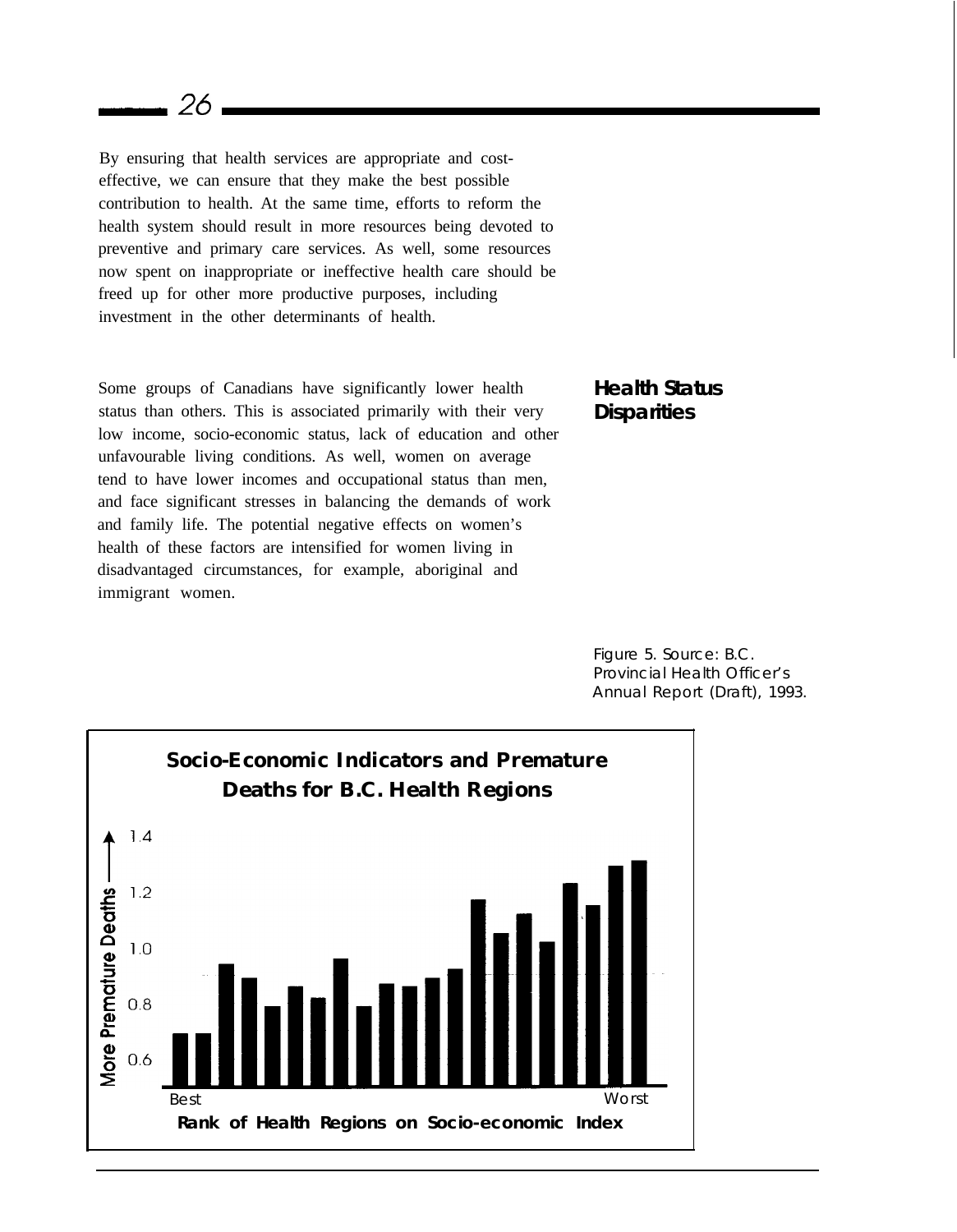Figure 5 shows how different health regions in British Columbia have increasing rates of premature death according to increasing levels of socio-economic disadvantage. Premature death is measured by an index based on potential years of life lost (PYLL) from major diseases, and socio-economic disadvantage is measured by an index constructed from the percent of the region's population with less than Grade 9 education, the unemployment rate, the percentage of the population on social assistance, and the percentage of lone parent families.

Canada's Aboriginal peoples, as a group, are the most disadvantaged of our citizens, and have the poorest health status. Figure 6 shows the significantly higher infant death rates of registered Indians and Inuit, compared to the total Canadian population. Although the gap in infant mortality between Aboriginal peoples and other Canadians has been narrowing, it is still significant.

Figure 6. Source: Health Canada Medical Services Branch, 1990.

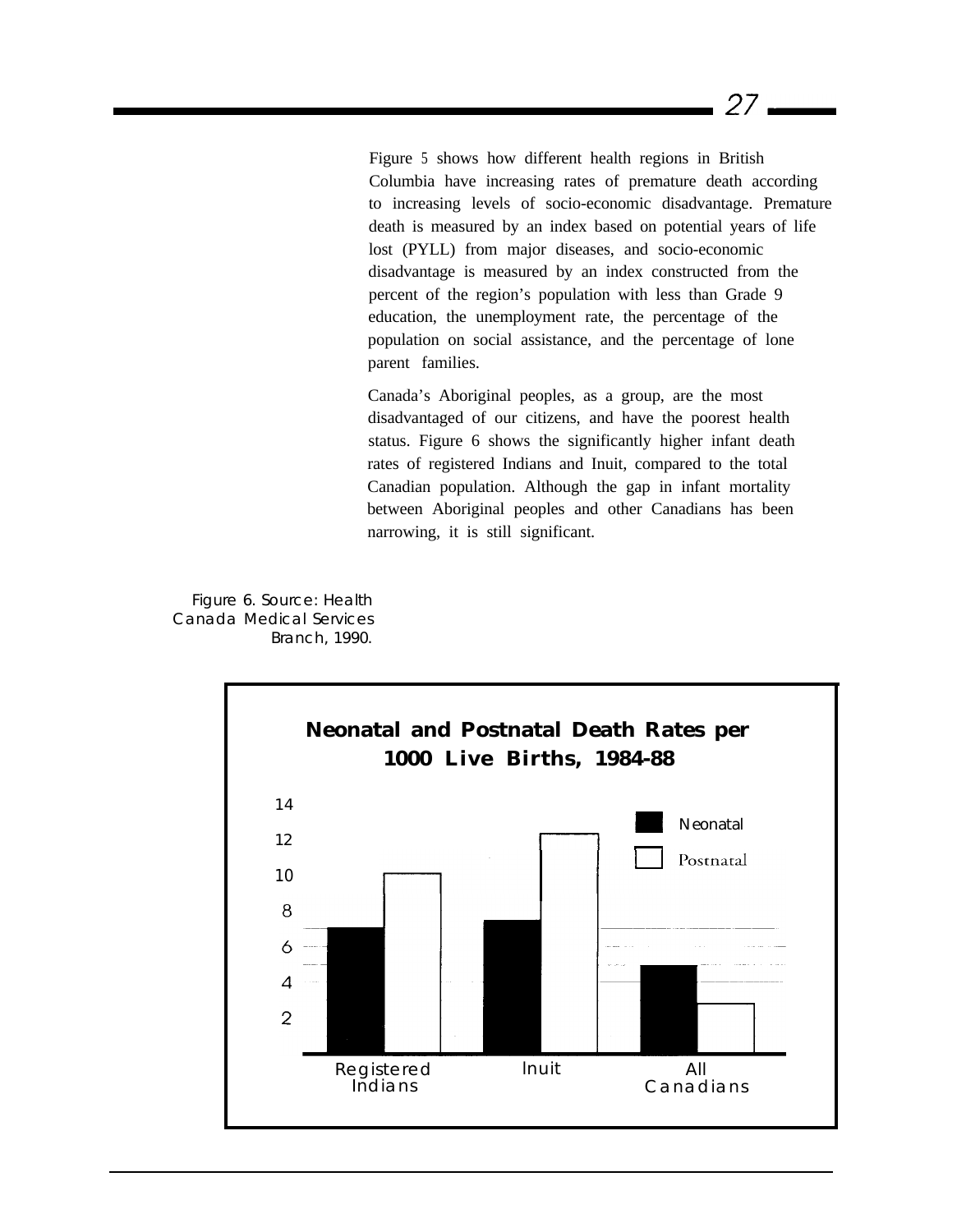Tuberculosis rates are about eight times higher for registered Indians than for the total Canadian population. Diabetes rates are two to five times as high, and suicide rates are two to three times higher. There are similar disparities on many other indicators of health status. For example, in Manitoba, hospital morbidity (case rates) for infectious and parasitic diseases; endocrine, nutritional and metabolic diseases and immunity disorders; diseases of the respiratory and digestive systems; complications of pregnancy and childbirth; and injury and poisonings are at least twice as high for registered Indians than for other residents.

The major health problems of disadvantaged groups are a serious issue that must be attended to. However, they should not be the exclusive focus of a population health strategy, because resolving large problems of relatively small groups will not give us the overall results we are looking for in terms of improved health and prosperity of the entire population. But equitable opportunities for health for disadvantaged groups must be a special concern in a caring and democratic society that values the health of all its residents.

It is clear that strategies to influence population health status, if **A Framework for** they are to be effective, must address a broad range of health **Action on Population** determinants in a comprehensive and interrelated way. The **Health** determinants of health discussed in previous sections of this paper in fact establish a framework that could be adopted by the federal, provincial and territorial governments and other partners as the basis for development of strategies to improve population health.

The framework would consist of the following five categories. A comprehensive population health strategy would include policies and/or interventions to address several or all of these five categories, recognizing their interrelatedness.

*Social and Economic Environment:* income, employment, social status, social support networks, education, and social factors in the workplace.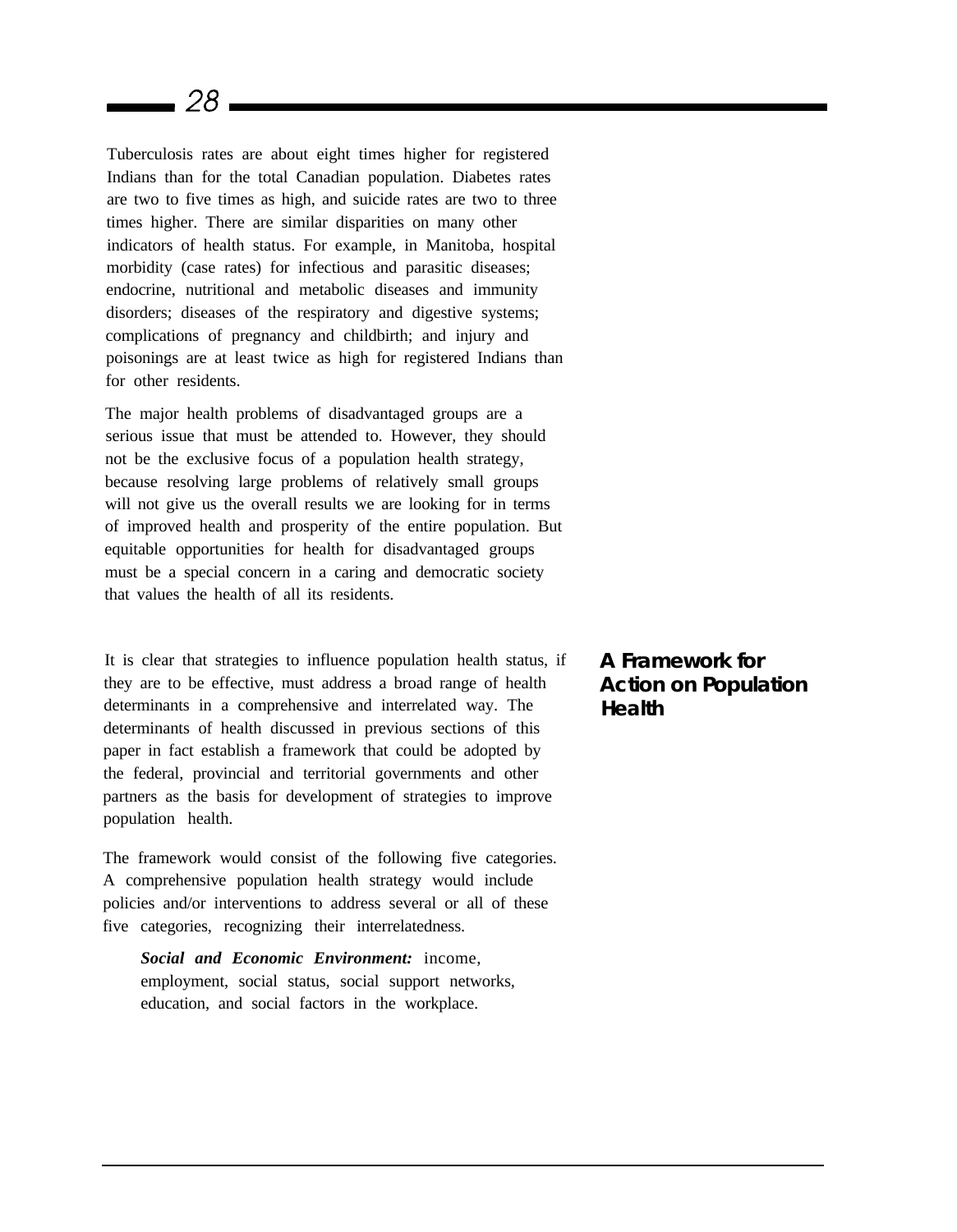*Physical Environment:* physical factors in the workplace, as well as other aspects of the natural and human-built physical environment.

*Personal Health Practices:* behaviours that enhance or create risks to health.

*Individual Capacity and Coping Skills:* psychological characteristics of the person such as personal competence, coping skills, and sense of control and mastery; and genetic and biological characteristics.

*Health Services:* services to promote, maintain and restore health.

Healthy child development is not included as a separate category of the framework, in spite of its crucial importance as a determinant of health. Rather, each of the categories includes factors known to contribute to healthy child development.

# *The Role of Information, Research and Public Policy*

Effective population health strategies must be built on a foundation of sound evidence about factors that determine health, and information about the potential impact of interventions and programs to address those determinants. Earlier sections of this paper show that we already have considerable evidence and information upon which to base our population health strategies and interventions. But there is still much we do not understand. and much more to be learned.

Support for research, particularly longitudinal research designed to better understand the long term effect of factors such as birthweight and early childhood experiences, will be an essential part of our population health strategies. As well, research to help understand the biological pathways through which the determinants express themselves is important. Because much of our existing research is based on men, there is also a need for gender specific studies about what makes and keeps men and women healthy. Applied research that tests and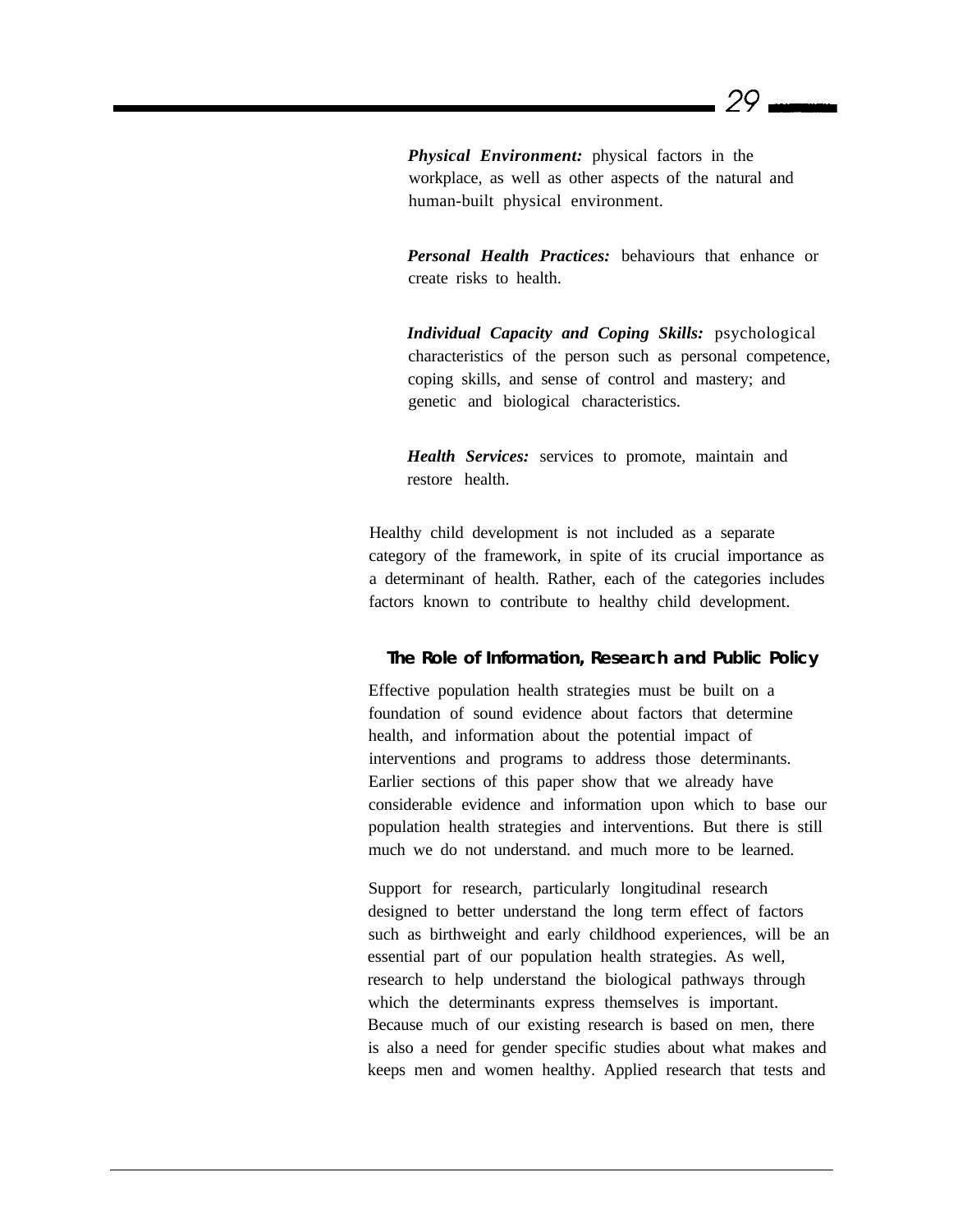# -30

evaluates new population health approaches is needed, as is information to track the results and outcomes of our interventions on an ongoing basis. Therefore, research and information are key tools for addressing the determinants of health.

Public policy is another very important tool, since it affects almost all aspects of modem life. The influence of public policy on population health is not limited to the health sector. Policies in the economic, education, social services, transportation, housing, recreation and other public sectors are of crucial importance.

The diagram below illustrates the proposed framework for action, including the foundation of research, information and public policy. At the top of the pyramid is population health status, the ultimate purpose for our actions. The five categories of health determinants underpin health status. Determinants related essentially to the individual (health practices, capacity and coping skills) and those related to the "collective" conditions that support population health (supportive environments and services) are shown on two different levels, to convey the idea that the "collective" factors enable or provide the basis for the individual factors.



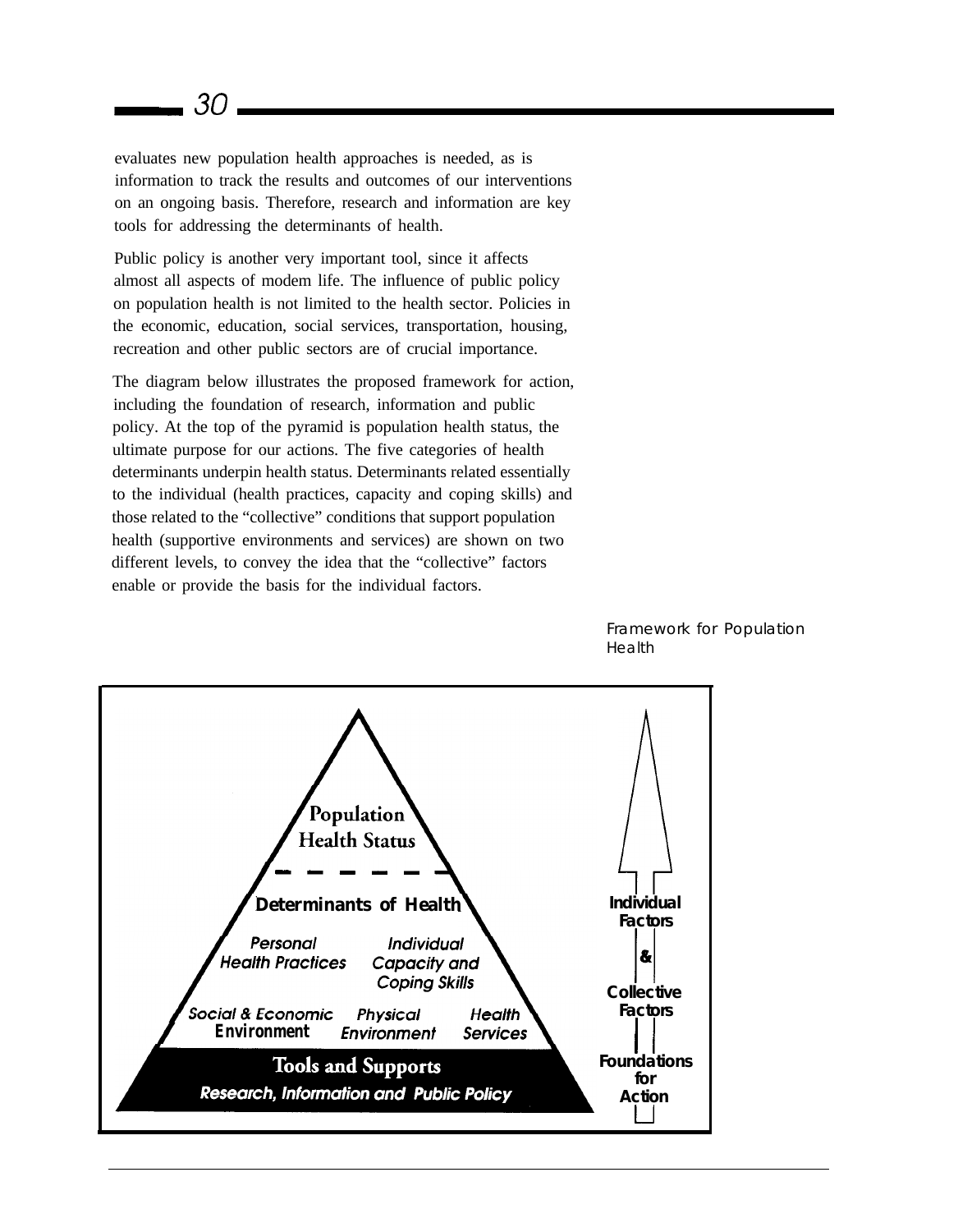# $31$ *The Importance of lntersectoral Action*

The population health framework presented earlier provides the basis for identifying and planning the content of our strategies for action—the "what." But the "how" is also very important. Collaboration across many sectors, along with the active support of the general public, is the key. The health sector cannot act alone, because most of the determinants of health fall outside its purview.

Sectors that need to be involved, in addition to health, include the economic, education, environmental, employment and social services sectors. Voluntary, professional, business, consumer and labour organizations should be key participants, along with all levels of government. Representatives of populations living in disadvantaged circumstances and experiencing significant health disparities will be essential partners in initiatives to address their unique needs. As well, organizations representing other perspectives and special interests may be involved. For example, communities of faith, ethnocultural organizations and organizations representing populations with special needs could be important participants.

Intersectoral collaboration can occur at several levels. At the national level, the key players would be the federal, provincial and territorial governments and a range of national nongovernment organizations representing various sectors. Collaboration among government and non-government partners at the provincial, regional and community levels is also necessary. Some of the most successful experiences in intersectoral collaboration have occurred at the local community level. This argues for continuing to place major emphasis on collaboration at the community level, and at the same time, may offer lessons that could help in designing successful national intersectoral initiatives.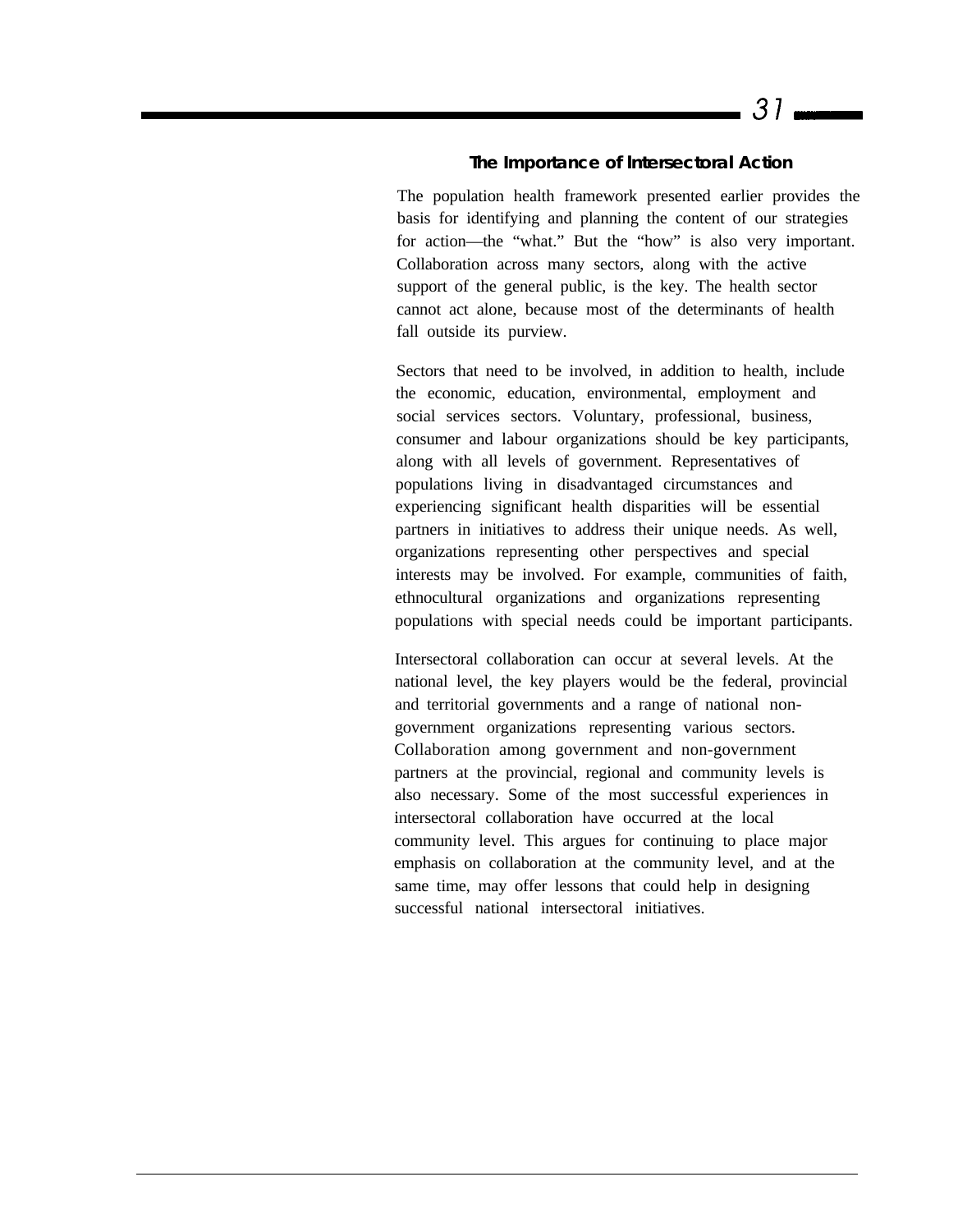# $\frac{32}{2}$

# *Benefits and Implications of Adopting the Framework*

Adopting the population health framework and collaborative approach outlined above, as the basis for development of future health policies and strategies by federal, provincial and territorial governments, has great potential to improve the health of Canadians. Having a common framework for action that is grounded on sound evidence about the major determinants of health offers *significant benefits.* It would provide a consistent and rational basis for setting priorities, establishing strategies, making investments in actions to improve population health and measuring progress. Concerted efforts could be made by all partners to address common priorities that are known to have a significant influence on health. This should enable partners to pool their resources and expertise, reduce duplication, and get the best return on their investment. Various governments would be less likely to pursue their own separate initiatives in isolation from one another. And the public would see governments at various levels cooperating to address issues that are important to all Canadians.

As well, adopting the population health framework would provide a common basis for setting research priorities and testing and evaluating new approaches to improve population health. This should allow us to make significant strides in generating new knowledge, through the concentrated efforts of many partners.

Canada has been at the forefront in developing the concepts that underlie the population health approach. Adopting the proposed framework as the basis for research, policy and action would allow us to continue this leadership role, to the benefit of Canada and many other countries.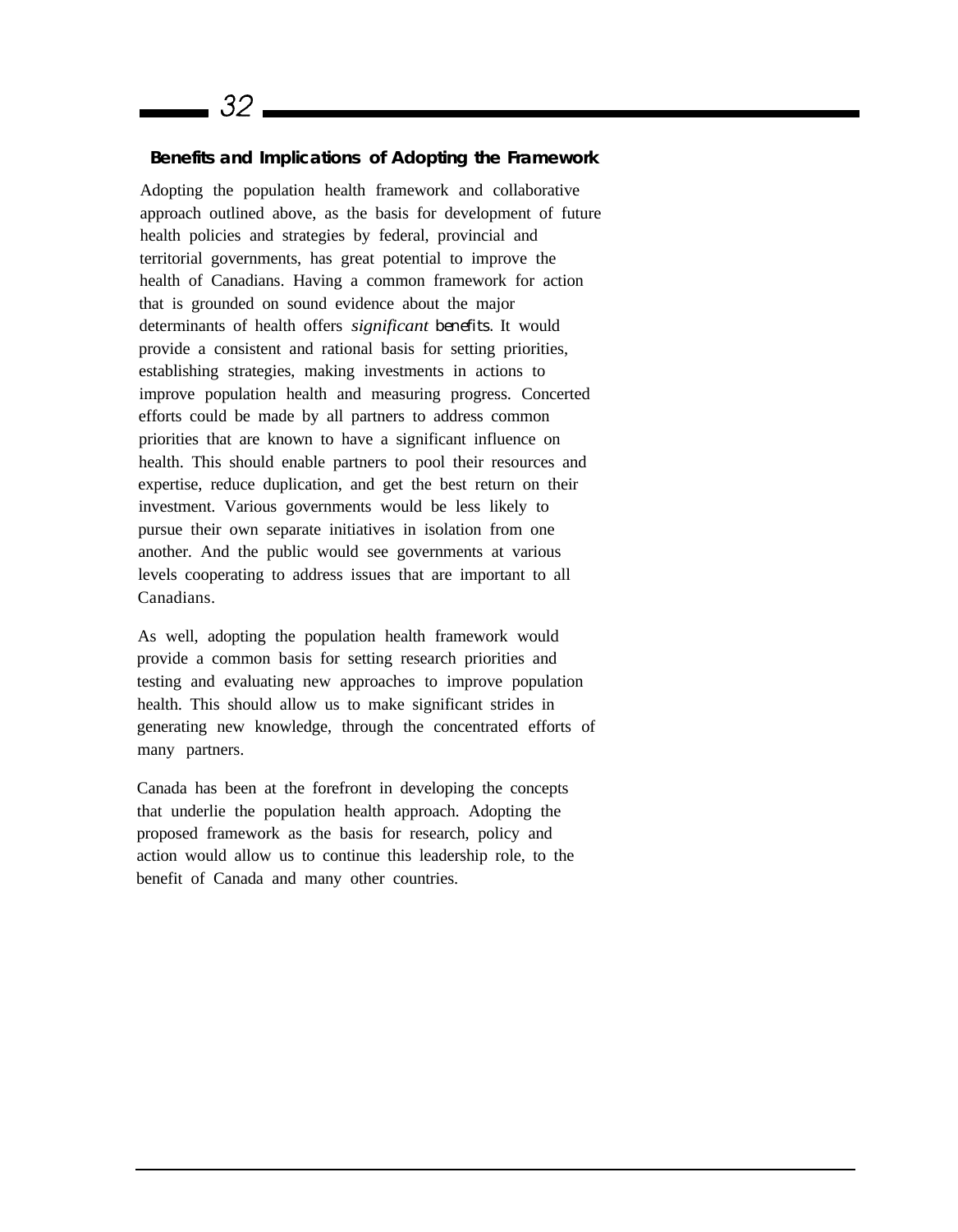The following appear to be the main *requirements and implications* of formally adopting the framework as the basis for federal/provincial/territorial action.

 $33$   $\overline{\phantom{1}}$ 

- $\Box$  There will be a more balanced emphasis on and investment in all of the determinants of health, with less of a preoccupation with health care services. At the same time, health care reform will need to continue, since ensuring the most efficient and appropriate use of health care dollars should free resources to devote to the other determinants.
- Difficult decisions will have to be made about reallocating resources to address the full range of health determinants, and about how to distribute resources among the various determinants.
- $\Box$  A long term commitment will be needed. Although population health strategies offer some short term benefits, their real payoffs will come primarily in the middle to long term.
- Difficult and complex issues such as unemployment and poor economic opportunities, environmental pollution and social stress will have to be addressed. As a society we are still struggling to find ways of dealing with these issues. Knowing that resolving or improving them will have positive effects on population health can provide additional motivation to persevere, but considerable development and testing of new approaches will be required.
- $\Box$  It will be necessary to increase the understanding of other sectors about the ways in which their policies, decisions and actions impact population health. Furthermore, it will be necessary to bring about a willingness to act on that understanding, so their actions better support population health. A greater understanding in the economic and business sectors about the links between health and prosperity will be particularly crucial.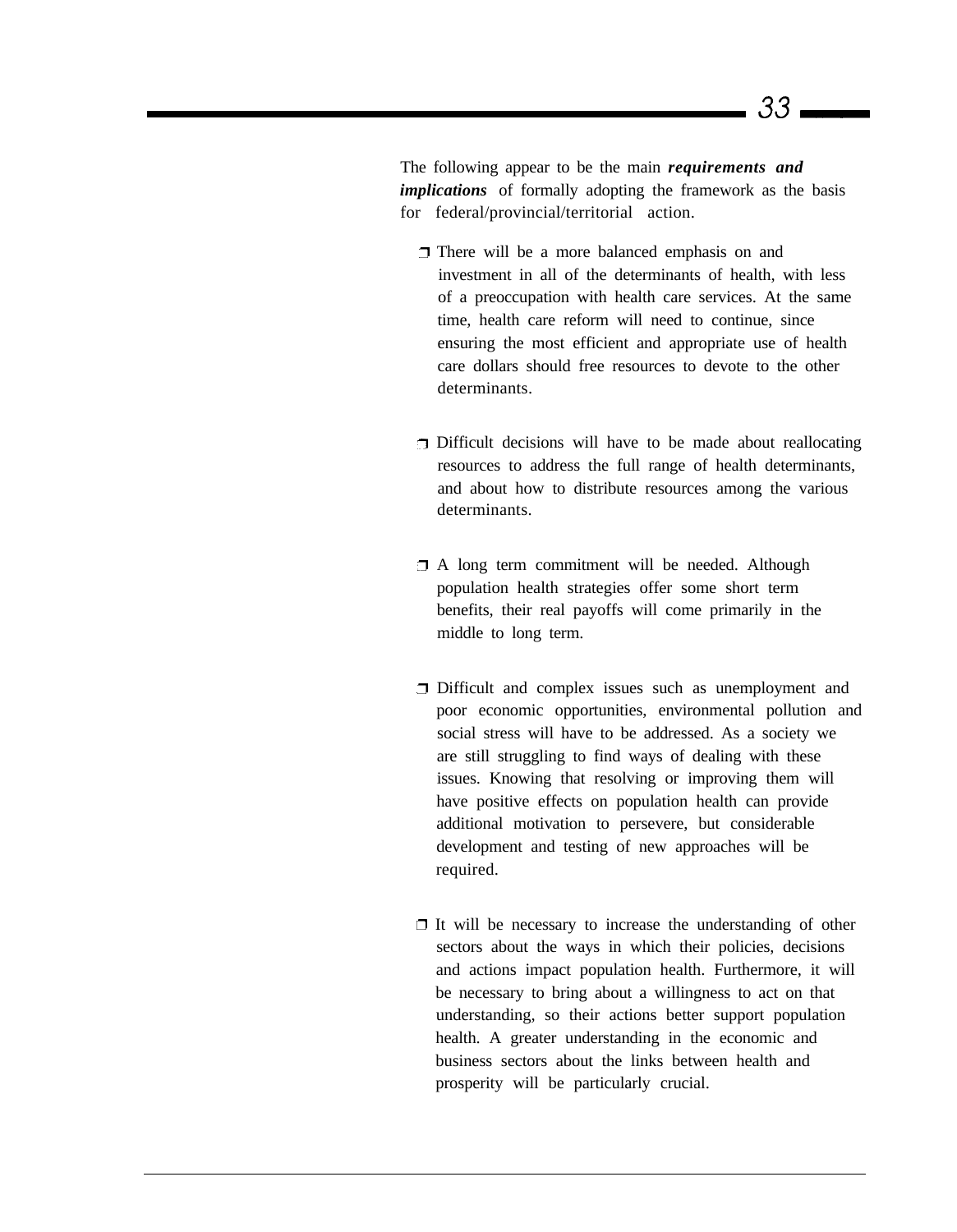

- $\Box$  Activities and mechanisms to stimulate and support the participation in collaborative population health initiatives of players from a wide range of sectors (not just the human services sectors that health usually collaborates with) will be needed. This will require representatives from those sectors to "see something in it for them."
- $\Box$  The processes used to develop and implement national population health strategies will need to involve all key partners right from the start, to ensure that common priorities are being addressed and all key partners are on board.
- $\Box$  The general public, and various special interest groups, will have to better understand the broad determinants of health; support investment in actions that benefit the entire population; and have a direct involvement in and sense of ownership of initiatives to enhance individual, family and population health. Public education and participation activities will be required to bring this about.

The following three broad strategic directions are recommended, **Strategic Directions for** assuming that the population health framework is formally **National Action** adopted by federal, provincial and territorial health ministries as the basis for future joint action. These directions were developed by the Federal/Provincial/Territorial Advisory Committee on Population Health, after a review of current knowledge on the determinants of health; consideration of the current public and political context; and a brief analysis of the population health goals, priorities and directions of each jurisdiction.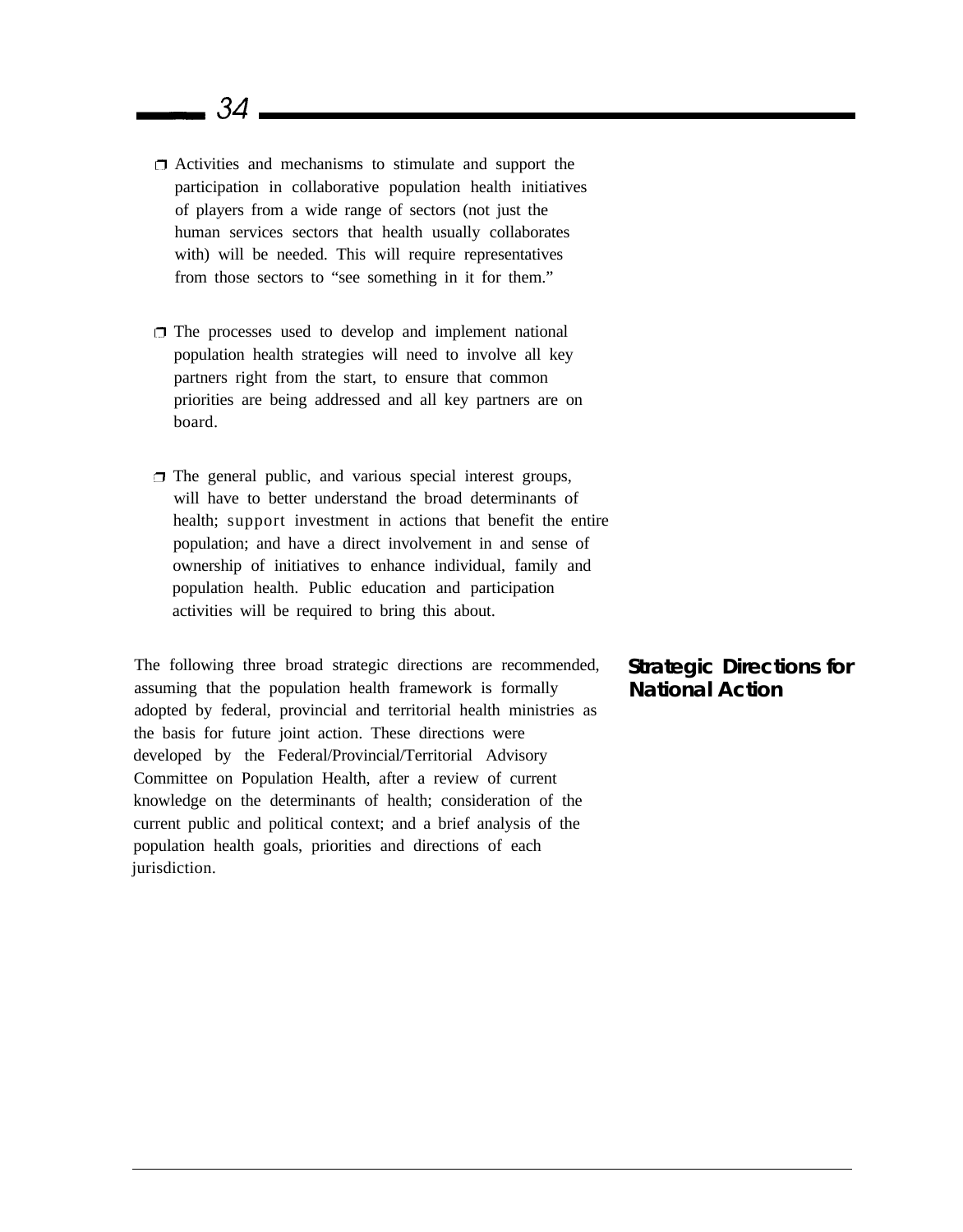*Strengthen public understanding about the broad determinants of health, and public support for and involvement in actions to improve the health of the overall population and reduce health status disparities experienced by some groups of Canadians.*

 $35 -$ 

*1*

Research shows that many members of the public already know there is more to health than health care. When asked what is most important to their health, people tend to mention factors such as health practices (e.g. smoking and exercise), relative freedom from stress, and the quality of their work and family life, along with their access to health care. But at the same time, there is little appreciation of the powerful links between prosperity, income distribution and health; or of the important role of education and economic development in fostering health. If there is to be broad public support for and participation in population health initiatives based on the determinants of health outlined in this paper, as well as initiatives to address the health disparities experienced by some disadvantaged groups, greater public understanding will be needed. Such understanding will facilitate a sense of ownership of individual, family and community actions that enhance health. And it will provide the foundation for informed public participation in the ongoing health debate, and in the setting of priorities that will have the most positive effects on the health of all Canadians.

A few provinces have already developed public information materials to help inform the public about the broad determinants of health. A national initiative could use these as a starting point. The health goals being developed by most provinces will also make an important contribution to public awareness in this area, since the goals typically address the full range of health determinants. As well, development of national health goals, based on common directions in the provincial goals, is being considered by the Advisory Committee on Population Health. This Committee is also developing a national "report card" on the health of Canadians, which provides a further opportunity for communicating with the public about the health status of Canadians and the factors that influence their health.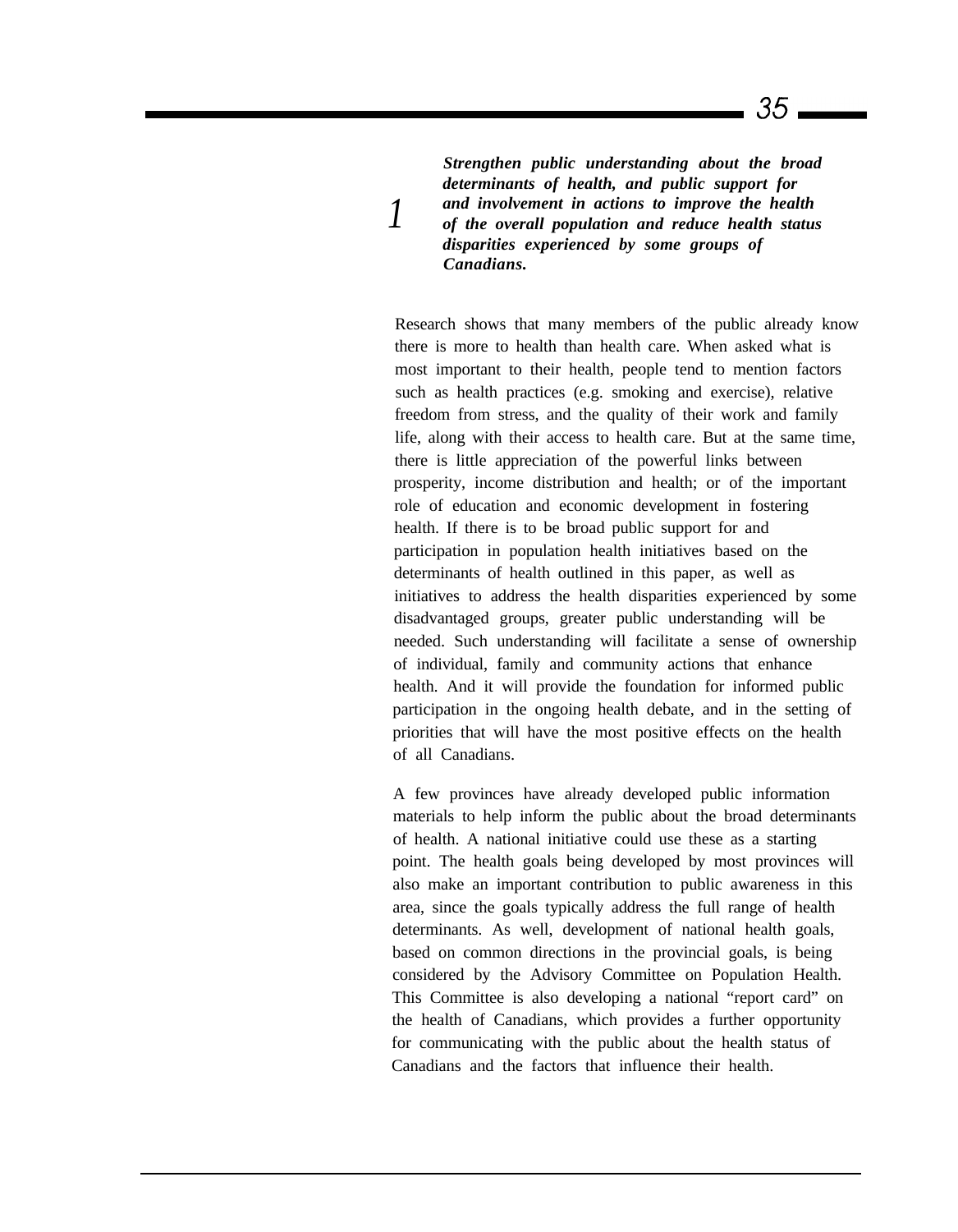

# *Build understanding about the determinants of 2 health and support for the population health approach among government partners in sectors outside health.*

The policies and actions of government departments in sectors outside health tend to be developed with insufficient consideration of the health impacts, and when health impacts are considered, they are given little weight. Greater understanding among policy and decision makers in all government sectors of the crucial role of the broad determinants of health, and the strong relationship of health to prosperity, would be a starting point for ensuring their actions are more supportive of population health. As well, the vertical organization of government ministries often hinders the collaborative approach that is needed to address the broad determinants of health in an integrated fashion. Mechanisms to ensure linkage or coordination of policy initiatives, with a central focus on health, could improve the situation.

Some action to address these issues is already underway. For example, health impact assessment, as a formal requirement of the decision-making process, is now being developed by a few provincial governments. This should create the need for all sectors to become more informed about the determinants of health, and has the potential to ensure that health impacts are given due consideration. It provides an opportunity for health officials and ministers to educate their colleagues in other ministries about the determinants of health and advocate for the population health perspective. Cabinet or senior official level committees with responsibility for developing or coordinating government policy from the perspective of its impact on health are another mechanism being tried in some jurisdictions. These initiatives could provide the basis for development of models or approaches to be applied by governments across the country. As well, greater attention to the health impacts of their policies and actions by all government ministries, and better coordination of their policies to address the broad determinants of health, should have positive "spin-off" effects on their nongovernment partners and constituencies in the voluntary, professional and private sectors.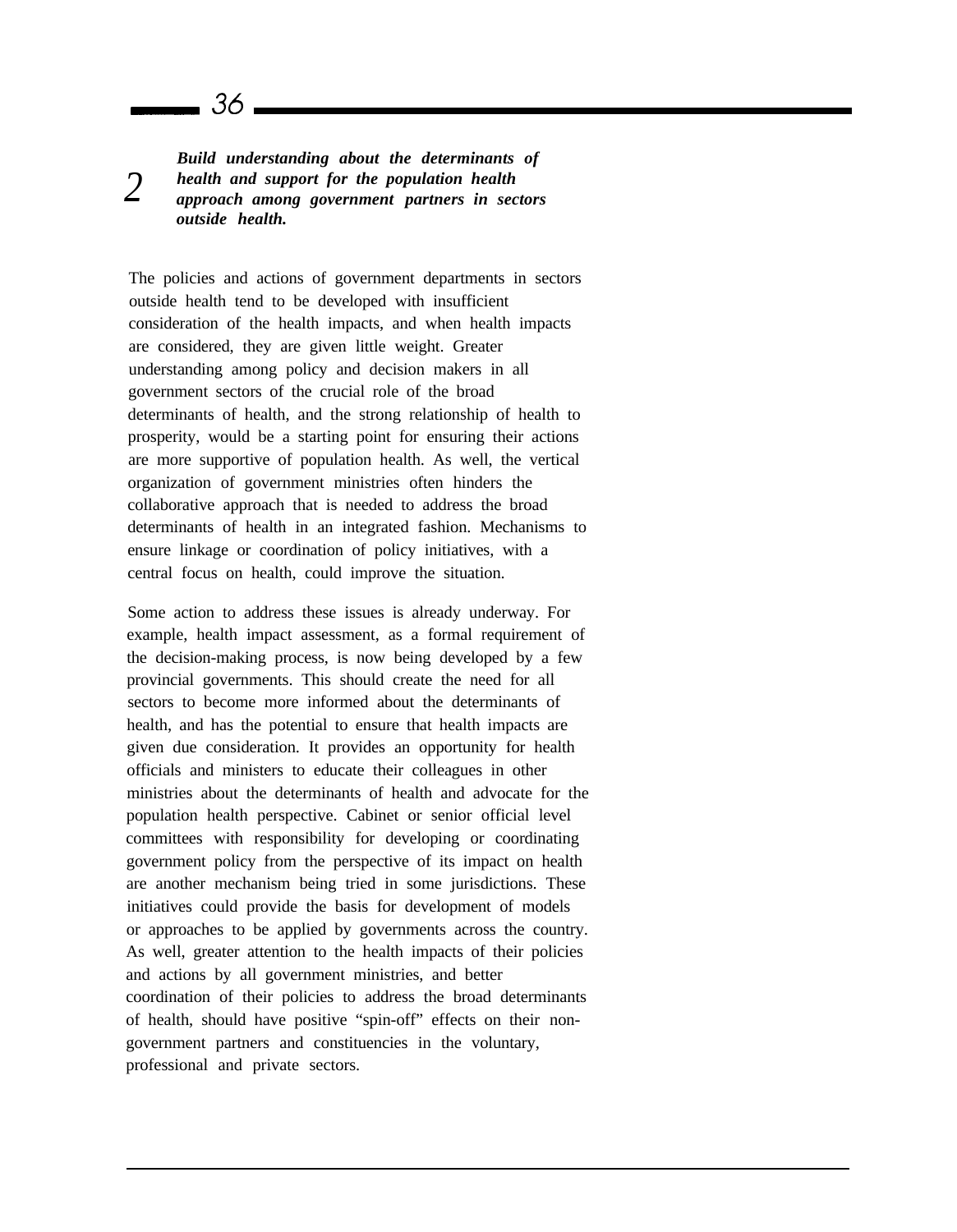*Develop comprehensive intersectoral population 3 health initiatives for a few key priorities that have the potential to significantly impact population health.*

 $37 -$ 

Concerted action by a range of sectors and partners, focused on a limited number of priority areas and capitalizing on current opportunities, should have a significant positive impact on population health. Such action would ensure that each priority area is addressed in a comprehensive fashion, based on the determinants of health in the population health framework. Reducing the disparities in health status experienced by some groups of Canadians would be a significant focus of action in any priority area. Collaborative initiatives on the priorities would help bring together existing initiatives of various partners, and use scarce resources more cost-effectively. As well, each priority area would provide a specific focus and opportunity to promote and implement wide intersectoral collaboration, so this strategy would link with the second strategy, presented above.

The Advisory Committee on Population Health suggests that the following *criteria* could be used to select one or more priority areas on which to focus.

**National significance:** will be seen by the public as, or would be explainable as, an area that is truly of national importance.

Impact: has clear potential, based on sound research evidence, to significantly improve population health and reduce health disparities.

**Common directions:** is consistent with the population health directions and priorities of provincial/territorial and federal governments.

**Capacity:** the capacity exists to take effective action on the strategy, at reasonable cost, e.g. sufficient knowledge to proceed, likelihood of sustained support, capacity to measure progress, good opportunities for intersectoral action.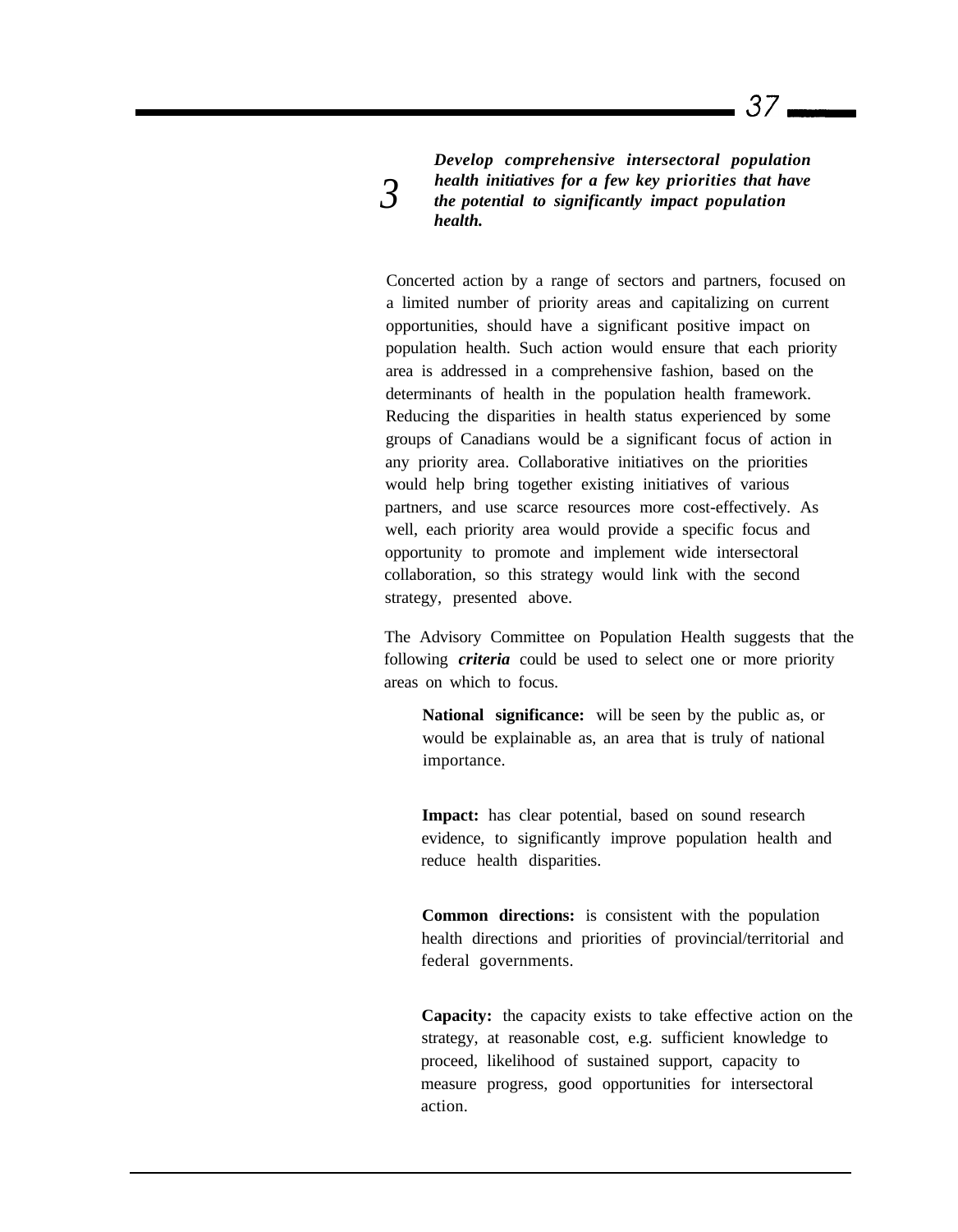$-38$ **Return on investment:** could be accomplished with an affordable expenditure of resources, and offers the potential for a good return (in terms of improved health and related outcomes) on the investment.

**Flexibility:** provides flexibility for each jurisdiction and stakeholder to implement the strategy in their own way.

To pursue this strategic direction, the Advisory Committee would undertake further work to identify areas on which all jurisdictions would be prepared to collaborate. This should include consultation with key partners inside and outside government.

Actions to foster and improve the health of Canadians must address the full range of factors known to influence population health. Our living and working conditions, economic wellbeing, and personal sense of control over and skills for coping with the challenges and stresses of everyday living are key determinants of health. Population health strategies must take these into account, along with the factors we more often associate with health, such as healthy lifestyles and availability of health services.

Adopting a framework based on the broad determinants of health presented in this paper, as the foundation for planning and action to improve population health, will significantly enhance our chances for success. The health sector cannot act alone, because most of the determinants of health fall partly or wholly outside its purview. Therefore, intersectoral collaboration is the key.

There are great benefits to be gained if partners inside and outside government from the health, economic, business, labour, education, social services, transportation, housing, recreation and other sectors can work together to improve population health. Having a common framework for action, based on the broad determinants of health, would mean concerted efforts could be made by all partners to address the factors known to have the most significant influences on health.

# **Conclusion**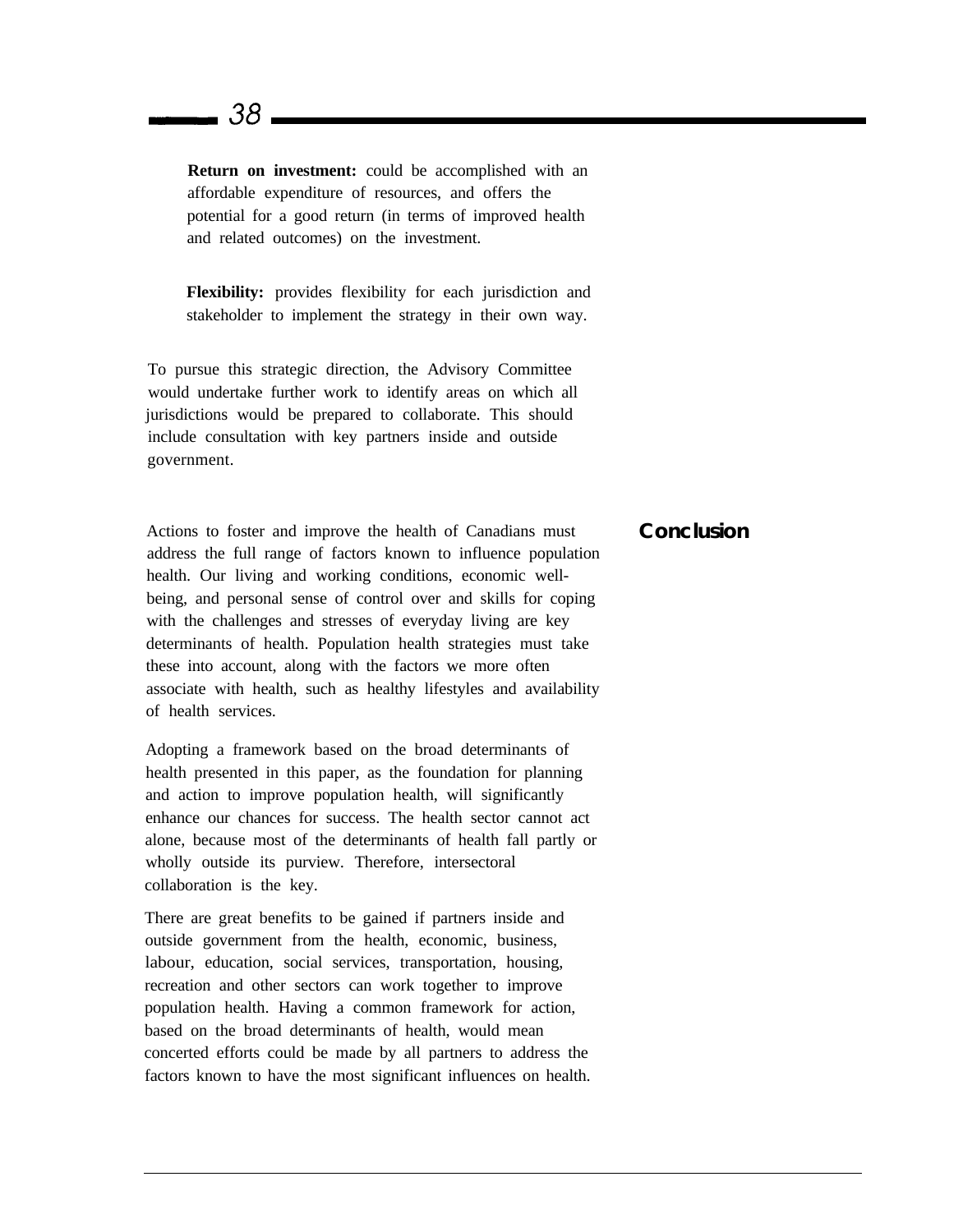This should enable partners to more clearly see what their potential contribution could be, pool their resources and expertise when appropriate, reduce duplication and get the best return on their investment. As well, an effective population health strategy should be part of Canada's agenda for economic prosperity, since economic well-being is a key determinant of a healthy population, and a healthy population is a major contributor to a vibrant economy.

 $39 -$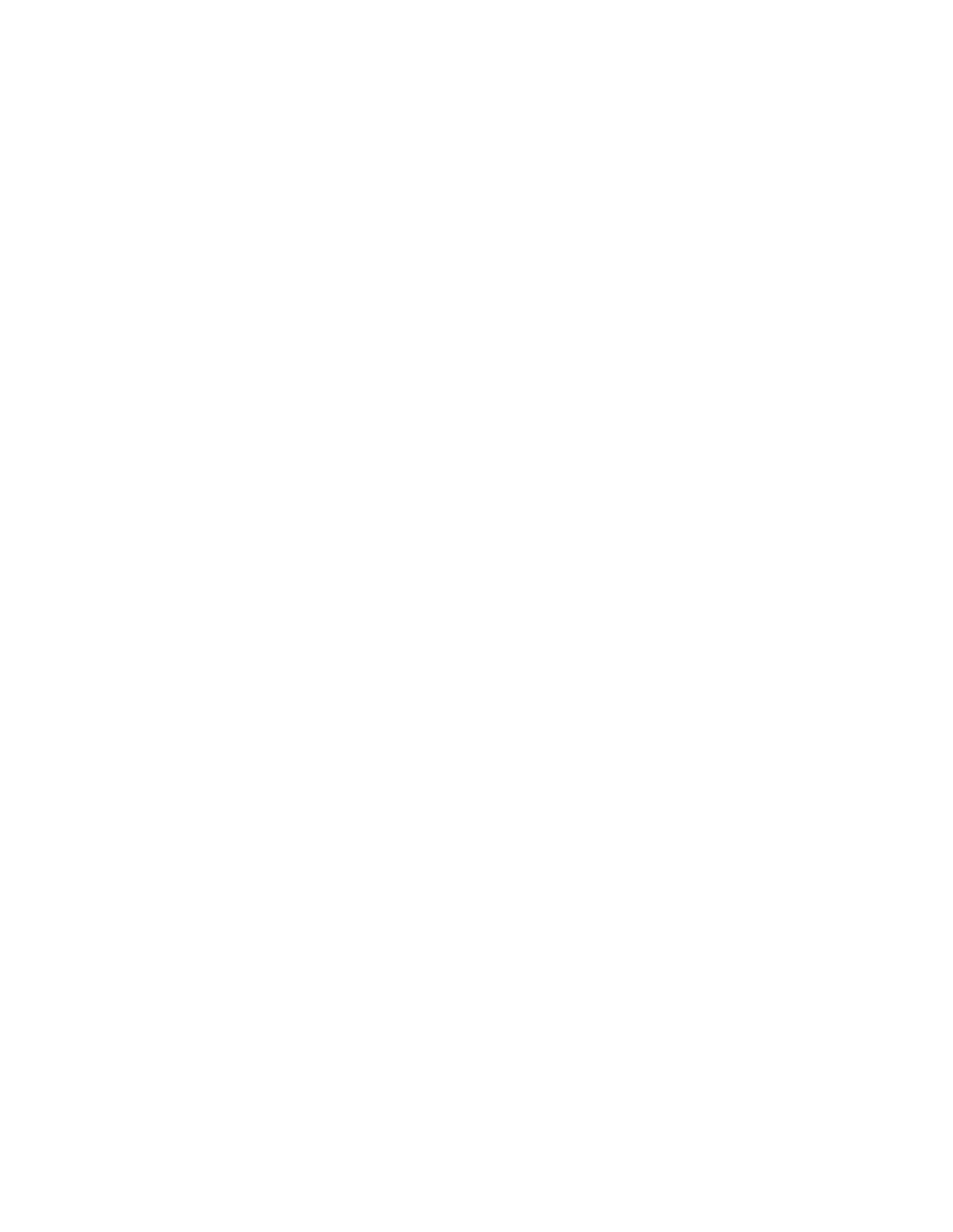$41$   $-$ 

# **References**

- 1 Wilkins, Russell and Adams, Owen. *Healthfulness of Life.* Institute for Research on Public Policy, Montreal, 1978.
- 2 The World Bank/International Bank for Reconstruction and Development. *World Development Report 1993: Investing in Health,* Oxford University Press, 1993.
- 3 Marmot, M.G., Kogevinas, M.A. and Elston, M. Social/ Economic Status and Disease. *Annual Review of Public Health,* 8:111-135, 1987.
- 4 Berkman, L. and Syme, S.L. Social Networks, Host Resistance and Mortality: A Nine Year Follow-up Study of Alameda County Residents. *American Journal of Epidemiology,* 109(2), 186-204, 1979.
- 5 Hanson, B. Ostergren, Social Networks, Social Support and Related Concepts Towards A Model for Epidemiological Use. In *Social Support in Health and Disease.* Isacsson, S.O. ed., Almqvist & Wiksel Int., Stockholm, 1986.
- 6 Groen, J.J. et al. Epidemiological Investigation of Hypertension and Ischemic Heart Disease with a Defined Segment of the Adult Male Population of Israel. *Israel Journal of Medical* Science, 4(2), 177-194, 1968.
- 7 Rees, W.P. and Lutkins, S.G. Mortality and Bereavement. *British Medical Journal, 4:* 13-16, 1967.
- 8 Mustard, Fraser J. and Frank, John. *The Determinants of Health.* Canadian Institute for Advanced Research Publication #5, Toronto, 1991.
- 9 Johnson, J.V. and Hall, E.M. Job Strain, Work Place Social Support and Cardiovascular Disease. *American Journal of Public Health,* 78(10*):* 1336-1342, 1988.
- 10 D'Arcy, Carl. Unemployment and Health: Data and Implications. *Canadian Journal of Public Health,* Vol. 77 Supp. 1, 1986.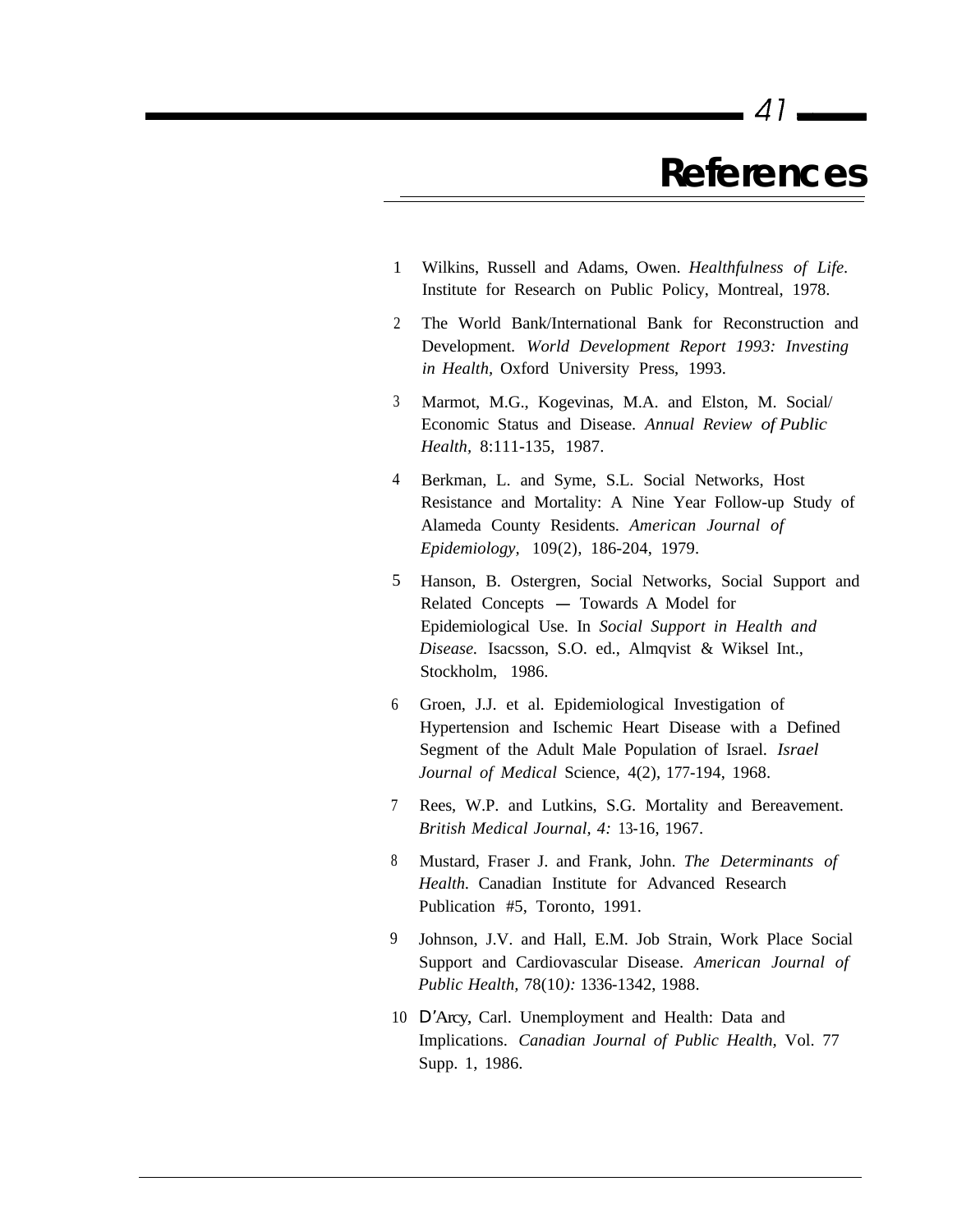

- <sup>11</sup> Wescott, G. et al. *Health Policy Implications of Unemployment.* World Health Organization, Copenhagen, 1985.
- 12 Organization for Economic Development and Cooperation. *The OECD Employment Outlook.* Paris, 1989.
- 13 Bates, David and Sizto, Ronnie. Air Pollution and Hospital Admissions in Southern Ontario: The Acid Summer Haze Effect. *Environmental Research, 43: 317-33* 1, 1987.
- 14 Cotton, Paul. Medical News and Perspectives: Best Data Yet Say Air Pollution Kills Below Levels Currently Considered Safe. *Journal of the American Medical Association,* 269(24): *3087-3088,* 1993.
- 15 Repace, J.F. A Quantitative Estimate of Nonsmokers Lung Cancer Risk from Passive Smoking. *Environment International,* 11:3-22, 1985.
- 16 Pelchat, Yolande and Wilkins, Russell. *Report on Births: Certain Sociodemographic and Health Aspects of Mothers and Newborns in Metropolitan Montreal 1979-1983.* Montreal Association of Community Health Departments, 1987.
- 17 Johnson, J.V. and Hall, E.M. Job Strain, Work Place Social Support and Cardiovascular Disease. *American Journal of Public Health.* 78(10): 1336-1342, 1988.
- 18 Hertzman, C. and Wiens, M. *Child Development and Long-Term Outcomes: A Population Health Perspective and Summary of Successful Interventions.* University of British Columbia Department of Health Care and Epidemiology, 1994.
- 19 Werner, E.E. and Smith, R.S. *Overcoming the Odds: High Risk Children from Birth to Adulthood.* Ithica, N.Y.: Cornell University Press, 1992.
- 20 Thompson, A.H. and Bland, Roger. *System Pathways from Childhood to Adult Crime.* Alberta Health, 1993.
- 21 Schweinhart, L.J., Barnes, H.V. and Weikart, D.P. *Significant Benefits of the High/Scope Perry Preschool Study Through Age 27.* High/Scope Educational Research Foundation Monograph Number 10, High/Scope Press, 1993.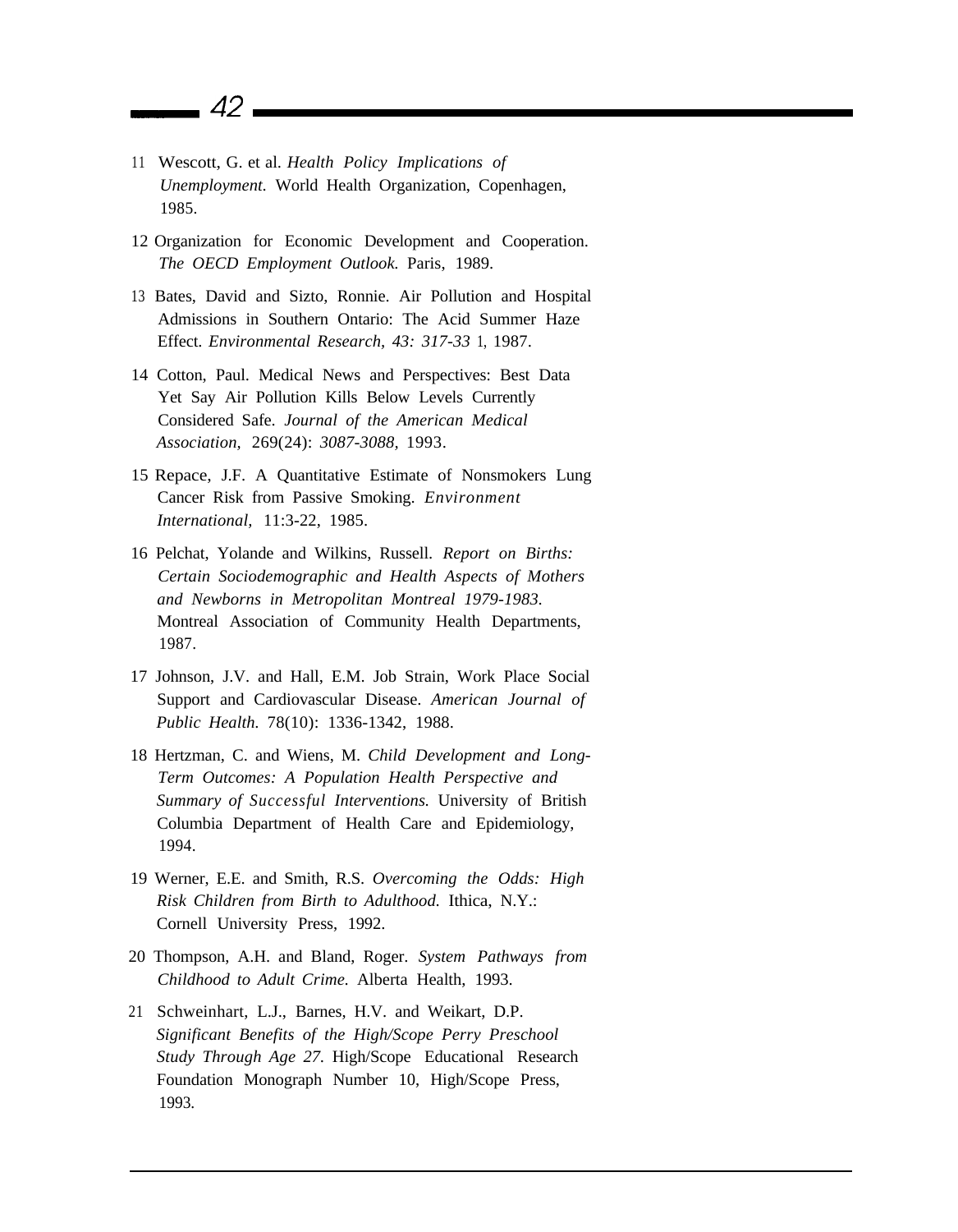# **Members of the Federal/Provincial/Territorial Advisory Committee on Population Health**

**Chairperson ALBERTA** Ms. Cecilie Lord, Director Intergovernmental Issues Secretariat Alberta Health 10025 Jasper Avenue, 24th Floor Edmonton, Alberta T5J 2N3

### **Vice** HEALTH CANADA

| Chairperson | Mrs. Diane C. Kirkpatrick, Director General |
|-------------|---------------------------------------------|
|             | Health Services Directorate                 |
|             | Health Programs and Services Branch         |
|             | Health Canada                               |
|             | Room 600, Jeanne Mance Building             |
|             | Tunney's Pasture                            |
|             | Ottawa, Ontario K1A 1B4                     |
|             |                                             |

### **Members** NEWFOUNDLAND

Ms. Joan Dawe, Assistant Deputy Minister Community Health Department of Health Confederation Building Prince Phillip Drive, P.O. Box 8700 St. John's, Newfoundland AlB 4J6

# PRINCE EDWARD ISLAND

Department of Health and Social Services 16 Fitzroy Street, Box 2000 Charlottetown, P.E.I. C1A 7N8

# NOVA SCOTIA

Mr. Merv Ungurain, Director of Administration Department of Health 1690 Hollis Street, P.O. Box 488 Halifax, Nova Scotia B3J 2R8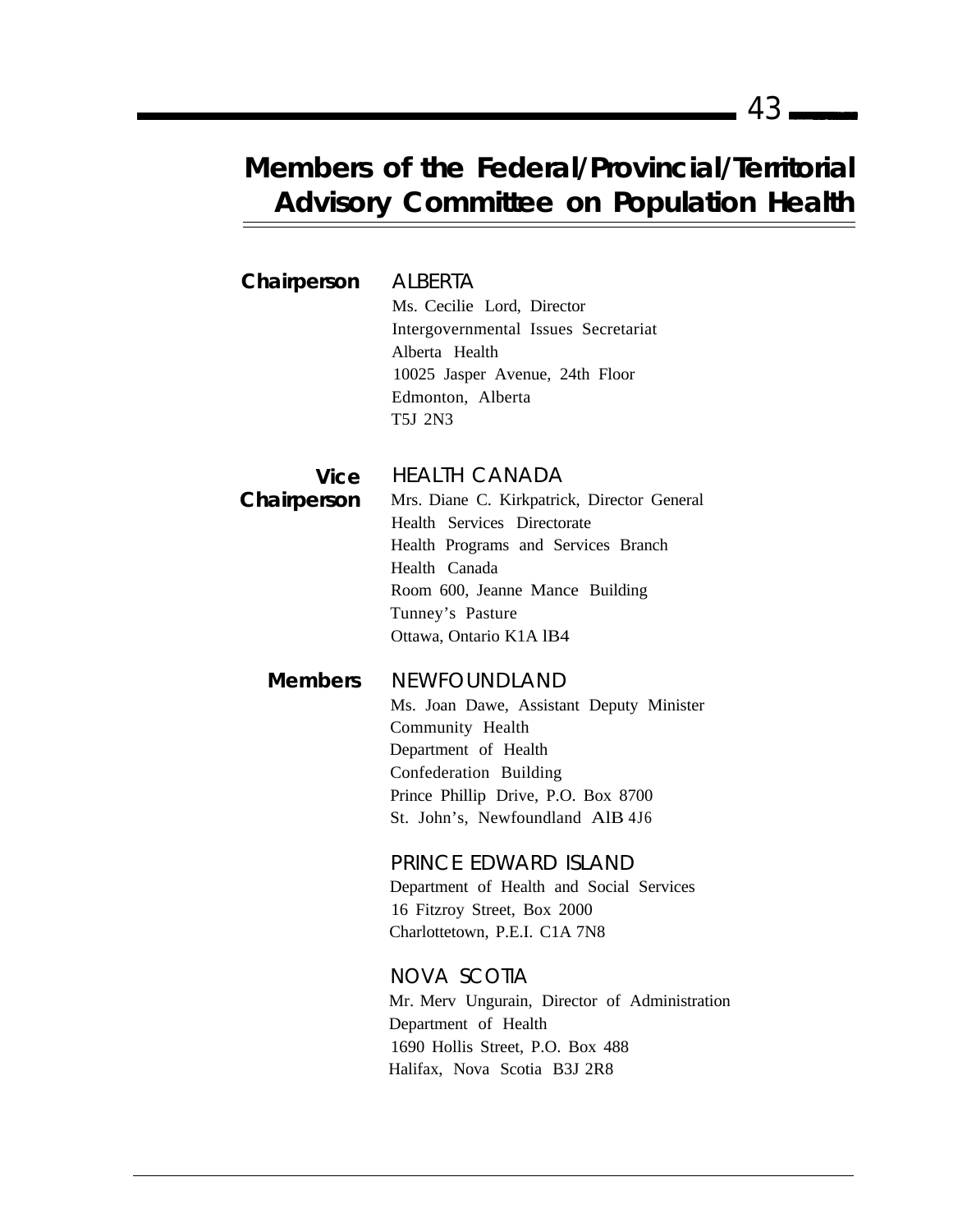# NEW BRUNSWICK

 $-44$ 

Mr. John Dicaire, Assistant Deputy Minister Public Health and Medical Services Department of Health and Community Services Carleton Place, P.O. Box 5 100 Fredericton, New Brunswick E3B 5G8

# QUEBEC

M. Marc Andre Maranda, Chef du service des Politiques et **Orientations** Direction générale de la Planification et de l'Évaluation Ministère de la Santé et des Services sociaux 1075, chemin Ste-Foy, 2 ième étage Quebec (Québec) GlS 2M1

# ONTARIO

Ms. Celia Denov, Executive Director Community Health Programs Ministry of Health 5700 Yonge Street, 8th Floor North York. Ontario M2M 4K5

# MANITOBA

Ms. Sue Hicks, Assistant Deputy Minister Health Public Policy Programs Division Manitoba Health 301 - 800 Portage Avenue Winnipeg, Manitoba R3G ON4

# SASKATCHEWAN

Ms. Maureen Yeske, Executive Director Health Planning & Policy Development Branch Saskatchewan Health T.C. Douglas Bldg. 3475 Albert Street Regina, Saskatchewan S4S 6X6